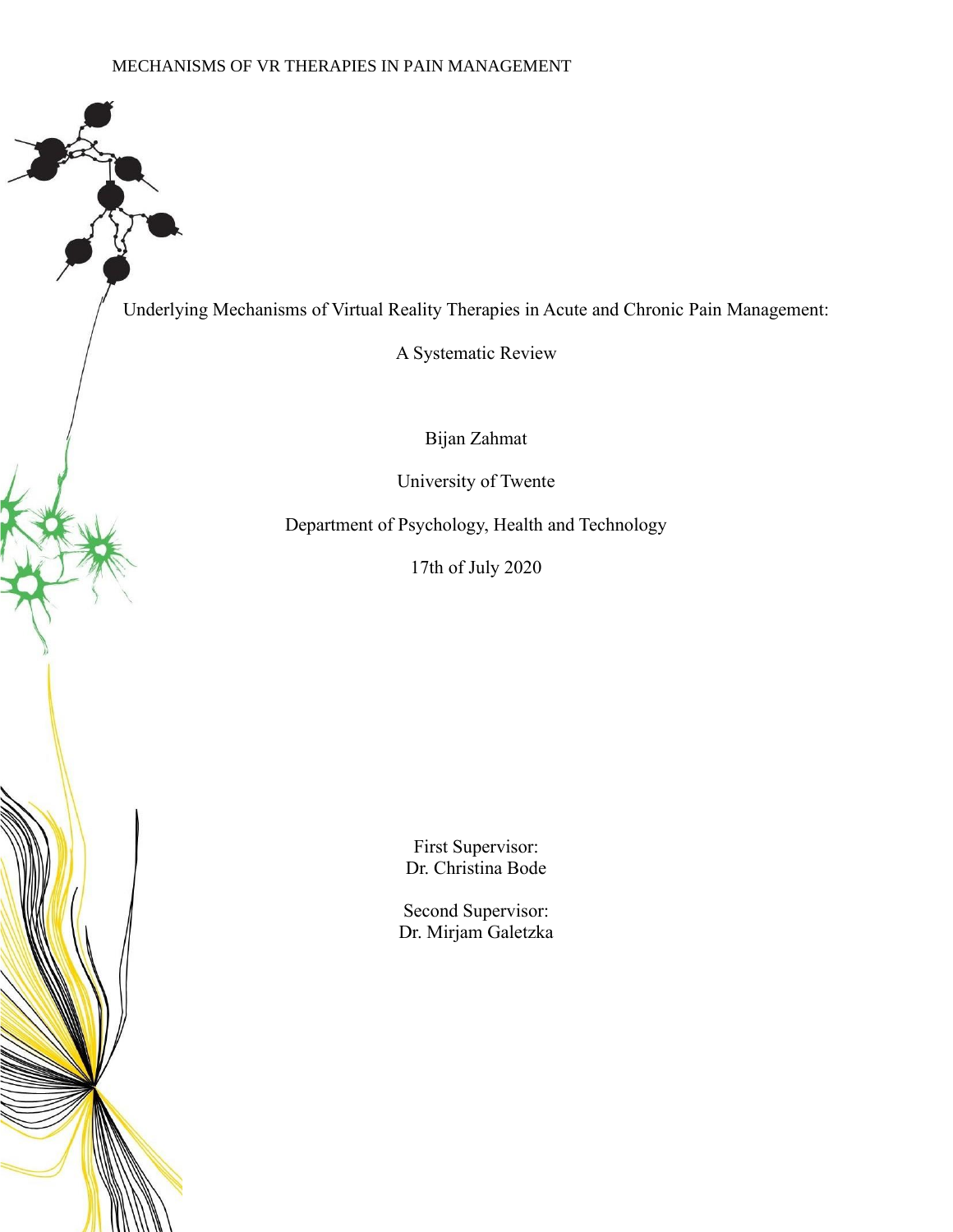#### Abstract

Pain is a major healthcare problem globally. Despite the enormous individual and societal burdens of pain, evidence shows that acute and chronic pain remains inadequately treated, which highlights the need for alternative treatment methods. Virtual reality (VR) has presented itself as a promising alternative strategy for the treatment of pain. The aim of this review was to describe the underlying mechanisms of VR therapies in acute and chronic pain management, and to examine to what extent these mechanisms differ in acute versus chronic pain. Three databases were searched using the search term ("virtual reality") AND pain AND (treatment OR intervention OR therapy): Scopus, PubMed and PsychINFO. Of the 560 identified studies, 21 studies were included published between January 2015 and April 2020, of which 11 acute pain studies and 10 chronic pain studies. Both adult and paediatric populations were included in this review. It was found that all acute pain studies used the mechanism of distraction in their VR therapies and two studies also used relaxation. In contrast, most chronic pain studies aimed to reverse cortical misrepresentations through neuromodulatory mechanisms, however, chronic pain studies also employed distraction, relaxation, graded exposure, and biofeedback mechanisms. The findings are discussed using the gate control theory of pain and the neuromatrix theory of pain. These findings are in line with the nature of acute versus chronic pain, as acute pain is accompanied by nociceptive stimuli, whereas chronic pain can occur in the absence of actual tissue damage but is produced by neural networks in the brain and is accompanied with maladaptive but reversible changes in the brain.

*Keywords*: virtual reality, pain, analgesia, acute, chronic, distraction, neuromodulation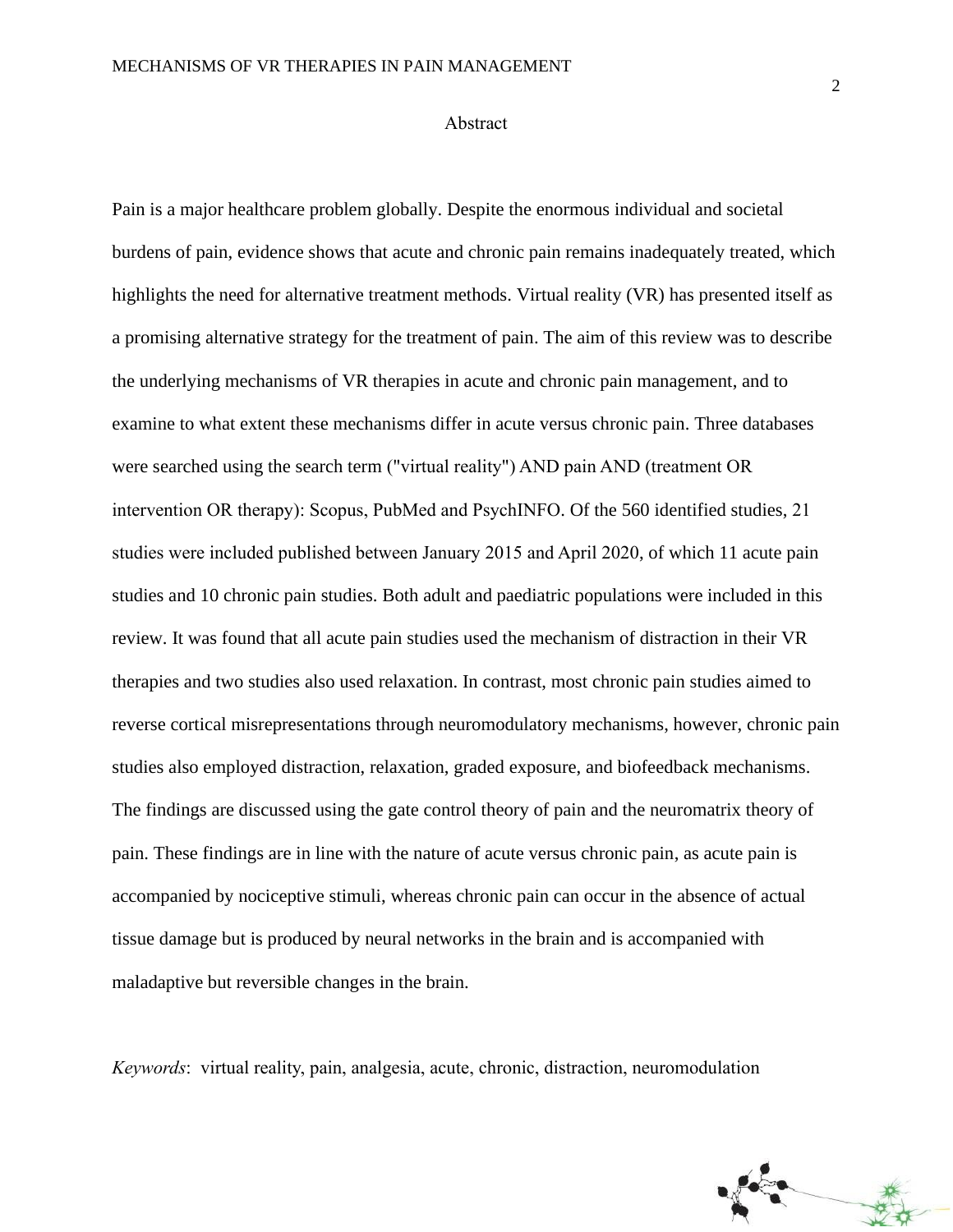Mechanisms of Virtual Reality Therapies in Acute and Chronic Pain Management:

### A Systematic Review

Pain is a major healthcare problem globally. In 2016, according to The Global Burden of Diseases study, low back pain and migraine were the two leading causes of disability worldwide. Neck pain and other musculoskeletal disorders, characterised by persistent pain, were also listed in the top ten causes of years lived with disability globally (Vos et al., 2017). Studies have shown that acute pain remains treated inadequately (Lynch et al., 2008; Sinatra, 2010; U.S. Department of Health and Human Services, 2019). Consequently, this may lead to a reduced quality of life, impaired sleep, and impaired physical functioning. Moreover, untreated acute pain is a serious risk factor for developing chronic pain (Sinatra, 2010). Chronic pain is associated with significant distress, it impairs daily functioning, and it can be a major source of suffering for affected individuals (Treede et al., 2019). In the United States (US), it is approximated that chronic pain affects 100 million adults, and the economic costs of pain are estimated at between \$560 and \$635 billion annually by the costs of lost productivity (Gaskin & Richard, 2012). Moreover, 22% of primary care appointments in the US are due to pain-related reasons (Rasu et al., 2014). Additionally, the US is facing an opioid crisis, which has resulted in many deaths due to opioid overdose in the last 20 years (U.S. Department of Health and Human Services, 2019). However, not only in the US but also in the Netherlands, pain is an important healthcare issue. In the Netherlands, 18% of the adults reported to suffer from moderate to severe chronic pain (Breivik et al., 2013), which accounts to roughly three million Dutch adults. Nevertheless, a large proportion of Dutch chronic pain patients report that their pain is insufficiently treated (Bekkering et al., 2011). Despite the known prevalence and the enormous individual and societal burdens of pain, evidence shows that pain remains inadequately treated (Bekkering et al., 2011;

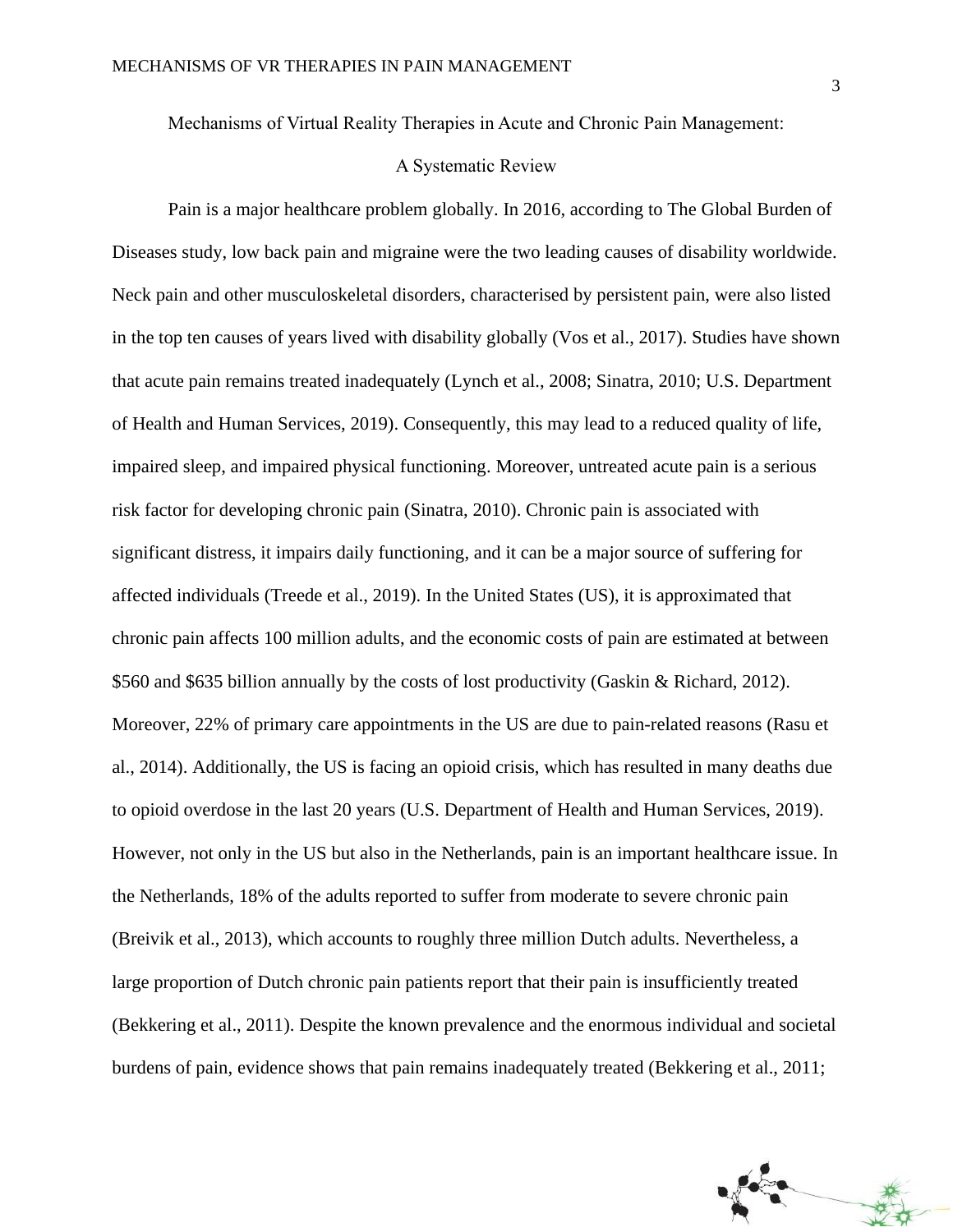Lynch et al., 2008; U.S. Department of Health and Human Services, 2019), which stresses the need for alternative non-opioid pain management strategies. In the last two decades, virtual reality (VR) has presented itself as an alternative strategy for the treatment of pain. This systematic review focuses on the underlying mechanisms of virtual reality therapies in acute and chronic pain management.

The International Association for the Study of Pain (IASP) defines pain as "an unpleasant sensory and emotional experience, associated with actual or potential tissue damage, or described in terms of such damage" (Merskey & Bogduk, 1994). Pain can be categorised in different ways. One distinction that is generally made is between acute pain and chronic pain. Acute pain is pain that persists for less than three months (Johnson, 2019), and commonly occurs during medical procedures (e.g., post-operatively, wound care), after trauma and acute illness (i.e., as symptom; Carr & Goudas, 1999). Acute pain is generally considered to be an adaptive, protective reflex. However, when pain persists for a longer period of time it is no longer considered protective or adaptive, and it can become debilitating and a source of suffering (Niv & Devor, 2004; Raffaeli & Arnaudo, 2017). Chronic pain refers to pain that is persistent or recurrent for longer than three months (Treede et al., 2019). Although chronic pain is at times considered mainly as a symptom of other diseases (e.g., cancer, rheumatoid arthritis), it is presently acknowledged as a disease in its own rights (e.g., fibromyalgia, complex regional pain syndrome; Treede et al., 2019). In 2019, the IASP Task Force for the classification of chronic pain presented the first systematic classification of chronic pain (Treede et al., 2019). It is hoped that this step will advance the recognition of chronic pain, facilitate research in a systematic manner toward the discovery of novel treatments, and eventually reduce the major suffering that chronic pain patients are experiencing (Treede et al., 2019). To better understand how pain works, it is important to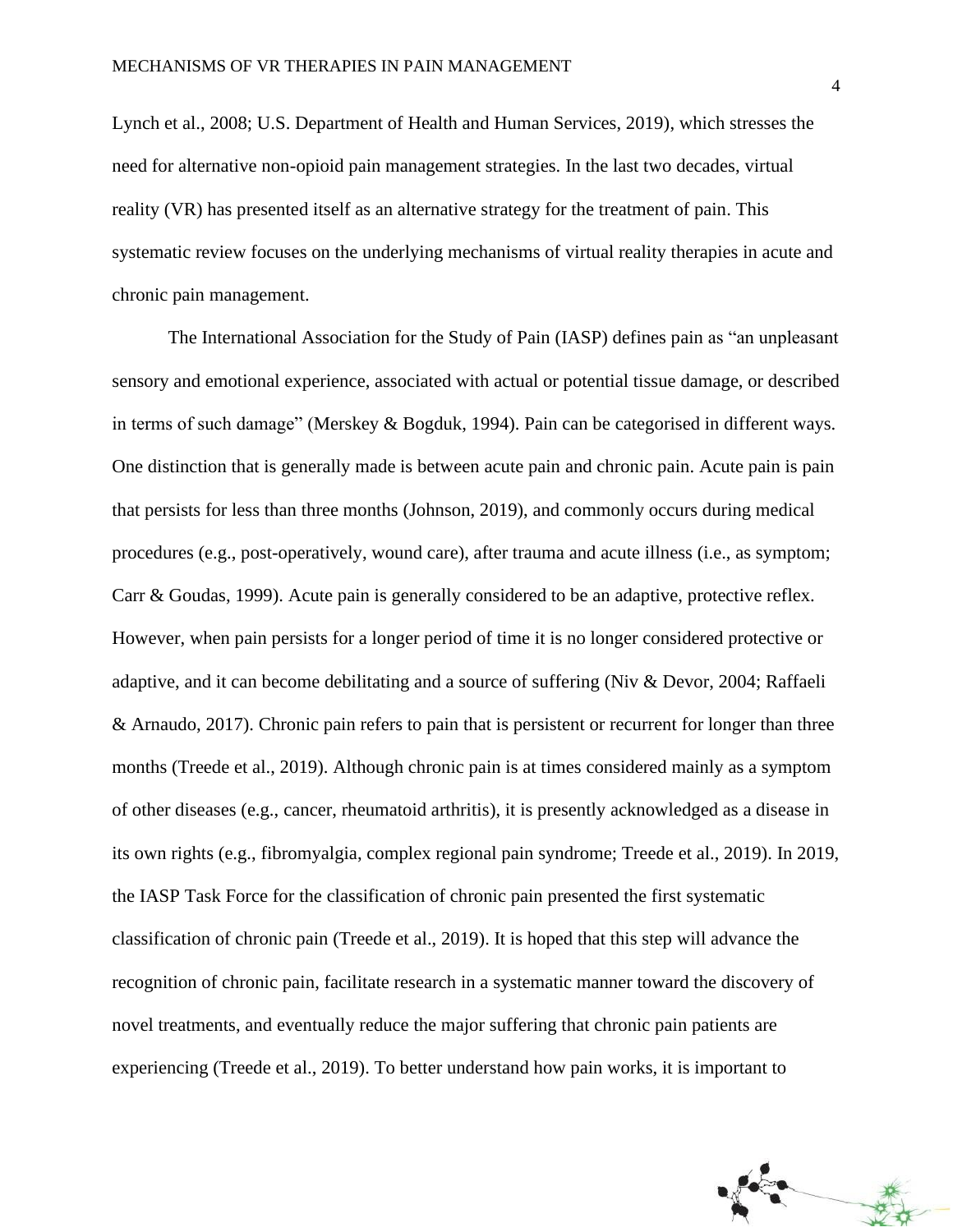examine two influential theoretical models that have been put forth by Melzack and colleagues (Melzack, 2001; Melzack & Wall, 1965)

The gate control theory by Melzack and Wall (1965) can help to explain which factors contribute to the perception of pain. According to this theory, nociceptive (i.e., damaging, or potentially damaging) stimuli have to pass through a gate control mechanism located in the spinal cord, before they can reach the brain (Triberti et al., 2014). Depending on whether the gate is open or closed, the pain signals can either reach the brain or are inhibited in doing so. The gate control theory holds that not only sensory factors but also many other factors can open or close the gate, such as behavioural and psychological factors (e.g., attention, emotion). Hence, the gate control theory shows that psychological factors can have a significant impact on the perception of pain (Indovina et al., 2018; Triberti et al., 2014). Although currently scholars believe that the gate control theory, as suggested by Melzack and Wall (1965), is oversimplified, its main idea of a gate mechanism is still supported (Braz et al., 2014; Indovina et al., 2018).

A more recent theory that explains how psychological factors influence pain is the neuromatrix theory of pain (Melzack, 2001, 2005), which posits that pain is a multidimensional experience generated by an extensive neural network of different areas in the brain. This neural network produces characteristic "neurosignature" patterns which may be triggered by sensory (e.g., skin injury), affective (e.g., emotion, motivation), and cognitive (e.g., attention, anxiety) inputs, and additionally by genetic influences, to contribute to the outputs. The outputs are not only in the form of pain perception but they are also aimed at restoring homeostasis to the human body (i.e., self-regulation of the body; Melzack, 2001, 2005). Chronic pain states can also be explained through the neuromatrix theory of pain, as Melzack (2005) postulates that these states are not caused by tissue damage, rather they are produced within the brain as a result of a

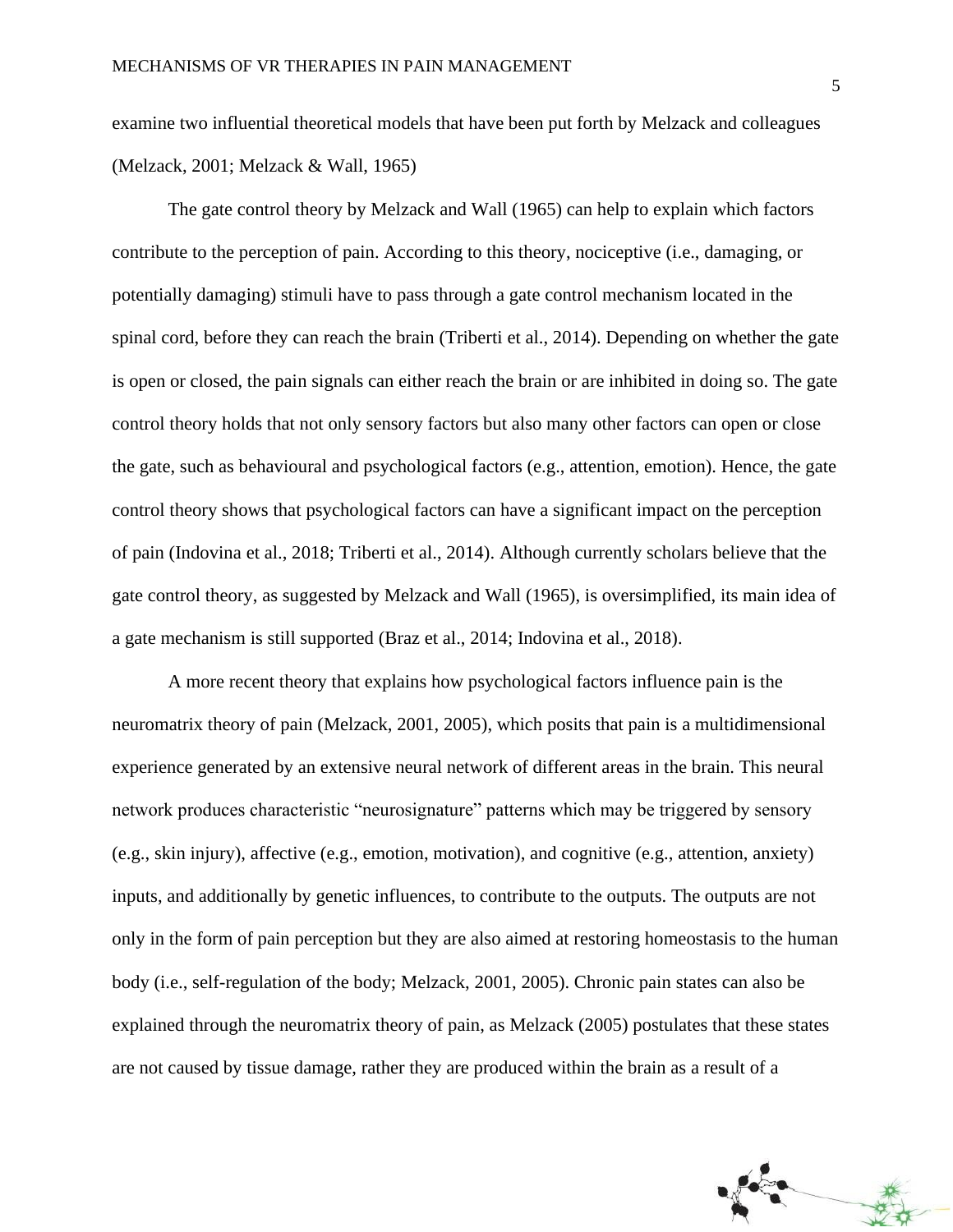prolonged state of alertness to threat (i.e., stress). When stress is chronic, it may trigger a neuromatrix program which continuously anticipates danger, and fails to turn "off", which may result in pain that is not produced by actual tissue damage, instead it is the result of outputs of the neural network in the brain (i.e., neuromatrix; Melzack, 2005).

The consequences that chronic pain has on patients are immense. Chronic pain profoundly impacts nearly all aspects of life of affected individuals, as it impairs patients' daily functioning (e.g., family and home responsibilities), physical functioning (e.g., recreational activities, exercise), emotional functioning (e.g., depression, anxiety, irritable), occupational functioning (e.g., losing employment, lost productivity), and social functioning (e.g., social isolation, family relations). By doing so, it severely impacts individuals' quality of life (Bekkering et al., 2011; Breivik et al., 2013; Turk et al., 2011), underscoring the need for adequate treatment for patients with chronic pain.

Despite these serious consequences, 24.8 to 43% of Dutch patients report not receiving treatment for their chronic pain, according to a systematic, best-evidence epidemiological review by Bekkering et al. (2011). For those that do receive treatment, a substantial proportion of Dutch patients, between 22% and 58% receive pharmacological treatment in an attempt to alleviate the pain (Bekkering et al., 2011). The most prescribed pain medication for chronic pain are nonsteroid anti-inflammatory drugs (NSAIDs), paracetamol, and opioids (Bekkering et al., 2011; Nalamachu, 2013). However, these pain medications can have serious side effects. NSAIDS are associated with gastrointestinal, cardiovascular, and renal systems complications, paracetamol can cause serious liver damage, and opioids can cause dependence and addiction in addition to other adverse complications (Nalamachu, 2013).

Given the disadvantages of pharmacological treatments, alternative pain management

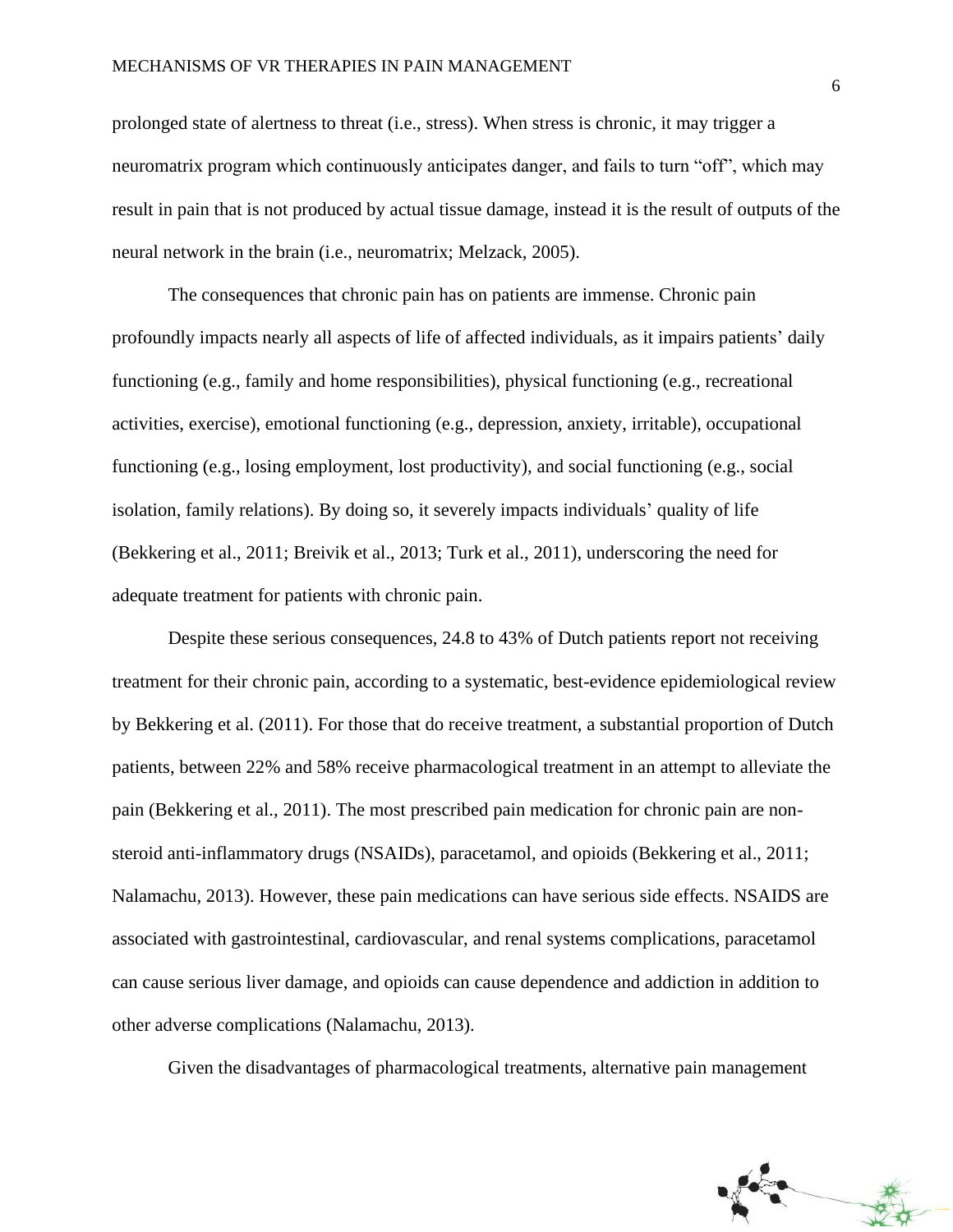strategies are warranted to support pain medication. Indeed, Dutch national and international guidelines on chronic pain are increasingly recognising the importance of biopsychosocial interventions (British Pain Society, 2013; Vereniging Samenwerkingsverband Pijnpatiënten naar één stem [VSP], 2017), complementary to pharmacological treatments. Here, pharmacological treatments are considered merely as supplementary to the biopsychosocial treatment. In fact, these guidelines emphasise the relevance of pain management programmes, which consist of a range of methods such as cognitive behavioural therapy (CBT), psychoeducation (i.e., pain education), skills training, and physical exercise (British Pain Society, 2013; VSP, 2017). Currently, however, only a small proportion  $\left($ <10%) of chronic pain treatments in the Netherlands focus on psychosocial factors (Bekkering et al., 2011). Examples of other treatments that are currently provided to chronic pain patients in the Netherlands are physiotherapy, acupuncture, exercise, relaxation, and surgical procedures. In spite of these treatment options, 34% to 76% of Dutch chronic pain patients indicate that their pain is inadequately treated (Bekkering et al., 2011). Despite the known prevalence and the enormous individual and societal burdens of pain, evidence shows that pain remains inadequately treated (Bekkering et al., 2011; Lynch et al., 2008; U.S. Department of Health and Human Services, 2019), which emphasises the need for alternative non-opioid pain management strategies.

Virtual reality (VR) is such an alternative strategy that has made its way into pain management. Virtual reality can be defined as a computed-generated simulation of an artificial three-dimensional (3D) environment, which allows users to interact in real-time with 3D objects that are present in the simulated virtual environment (VE; Dionisio et al., 2013). Users can immerse themselves in the VE by wearing a head-mounted display (HMD), which is typically connected to a computer or mobile phone (Arane et al., 2017). Other VR equipment that are

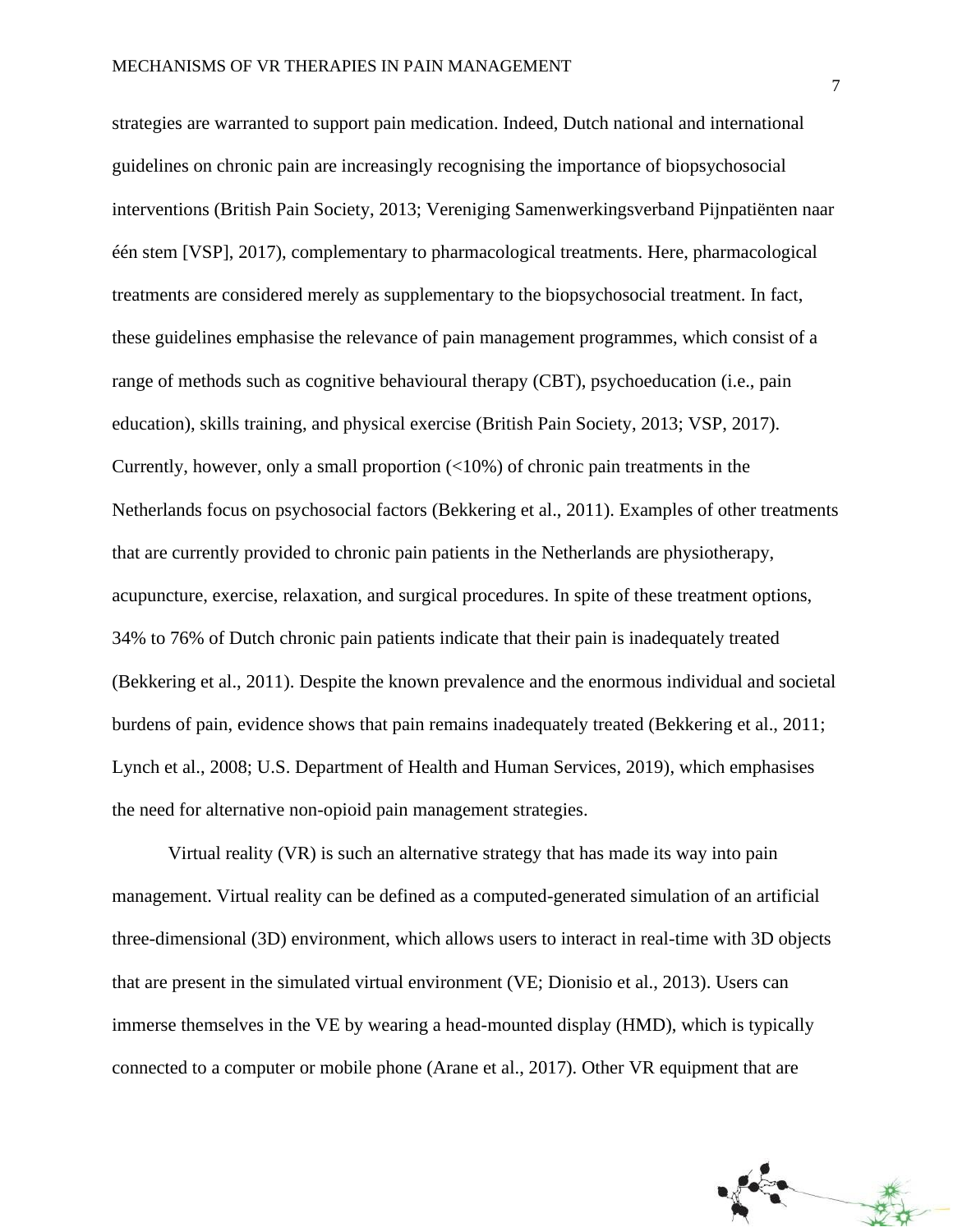often used in combination with an HMD are headphones, motion sensors, and devices such as a computer mouse or a keyboard to be able to interact with the VE. Through these devices, users can receive feedback through multiple modalities, by means of visual, auditory, tactile, and sometimes also kinaesthetic stimuli (Indovina et al., 2018). This can lead to a sense of "presence" in the VE, which is the psychological feeling of being and acting in the VE (Cummings & Bailenson, 2015). Another term that is often used when referring to VR is "immersion". Where presence is a subjective experience of an individual, immersion is defined as an objective technological feature of VR such as the field of view or image quality (Cummings & Bailenson, 2015). These definitions also help to clarify the relationship between these two seemingly related concepts. That is, the more immersive a VR technology is, the more presence one feels in the VE (Cummings & Bailenson, 2015). As VR technologies are increasingly becoming more advanced and immersive, this also increase the sense of presence, and in turn, demand more attentional resources from users (Hoffman et al., 2006). The ability of immersive VR to be able to draw attentional resources away from the real world, and into the VE is one of the reasons why VR is particularly suitable for the treatment of pain (Ahmadpour et al., 2019; Gold & Mahrer, 2018).

In the last two decades, VR has been extensively studied for the management of pain (Indovina et al., 2018; Mallari et al., 2019; Malloy & Milling, 2010). Most of the earlier VR studies focused on the management of acute pain through the underlying mechanism of distraction (Hoffman et al., 2000). Distraction is based on the notion that the processing of pain requires attention (Eccleston & Crombez, 1999). Moreover, it has been shown that human beings have limited attentional resources. Therefore, if a distractor demands much attentional resources, this leaves fewer cognitive resources for the processing of painful stimuli (Ahmadpour et al.,

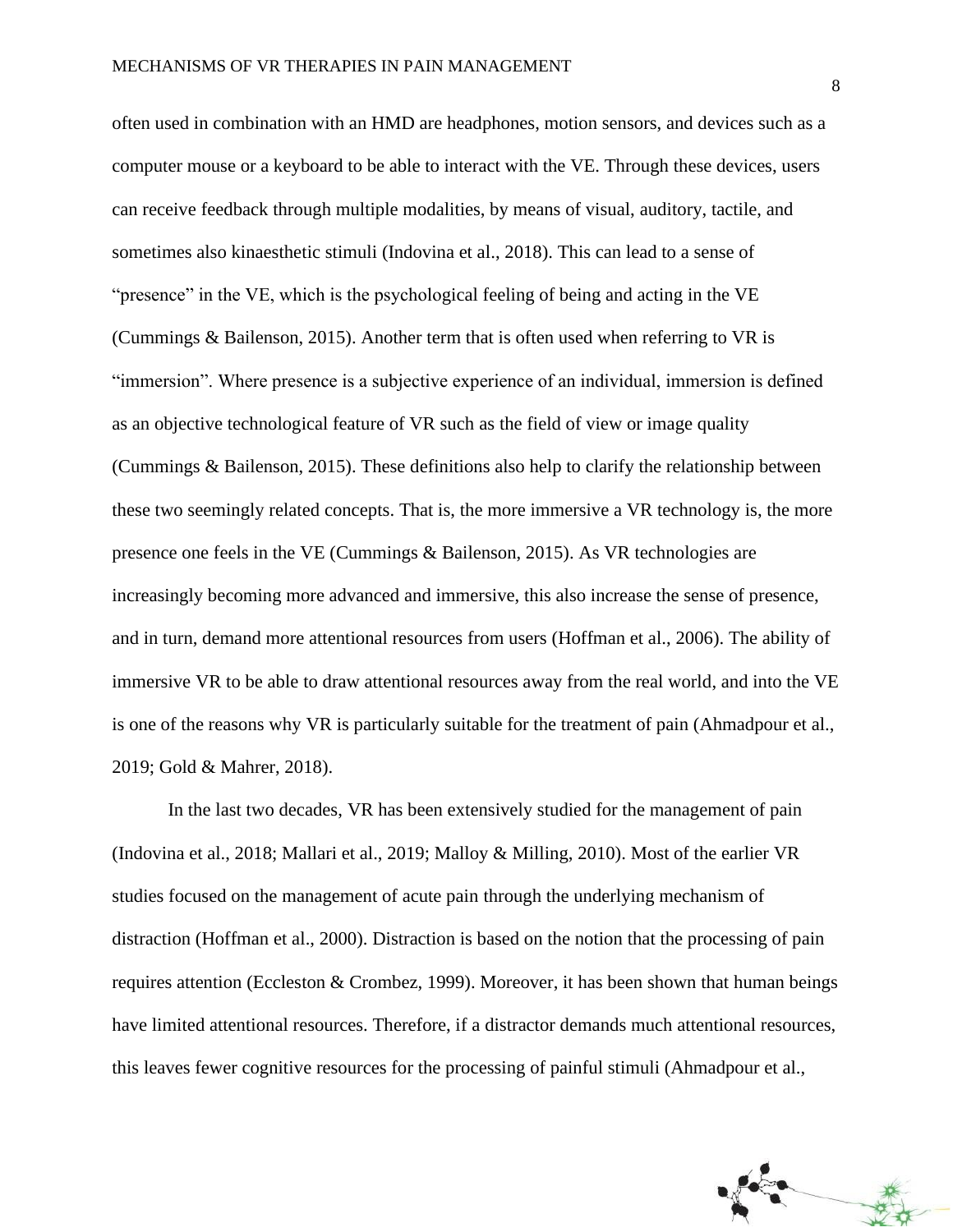2019; Eccleston & Crombez, 1999). Malloy and Milling (2010) conducted a systematic review on the effectiveness of VR distraction for pain reduction. VR was found to be effective in reducing experimental pain, as well as in studies examining burn injuries. Moreover, they highlighted that immersive VR was more effective than non-immersive VR. That is, studies that used HMDs reported greater benefits in relieving pain compared with studies that did not fully immerse the participants in VR (Malloy & Milling, 2010). More recently, Mallari et al. (2019) performed a systematic review and meta-analysis where they compared the effectiveness of VR in acute and chronic pain in adults. They reviewed 10 acute pain and 10 chronic pain studies which were published between 2007 and 2018. Their results showed that for acute pain there exists solid evidence regarding its effectiveness, and the acute pain studies were rated of high methodological quality. However, concerning chronic pain, the authors reported mixed findings. Although they found some evidence for pain relief during and directly after the VR therapies, the chronic pain studies did not show long-lasting analgesic (i.e., pain relieving) effects (Mallari et al., 2019).

Besides reviews on the effectiveness of VR in pain management, some reviews also examined the psychological factors and the underlying mechanisms of VR therapies. Triberti and colleagues (2014) performed a systematic review to examine the psychological factors that impact VR as a distraction technology (Triberti et al., 2014). These authors found that presence was one of the most important psychological factors linked to the experience of VR. They argue that a sense of presence is strongly linked to attention, and that a higher sense of presence is associated with greater analgesic effects through attentional mechanisms (i.e., distraction). Moreover, Triberti et al. (2014) assert that where presence indirectly affects pain through attention, affective (i.e., fun) and anxiolytic factors (i.e., reducing anxiety) are directly related to

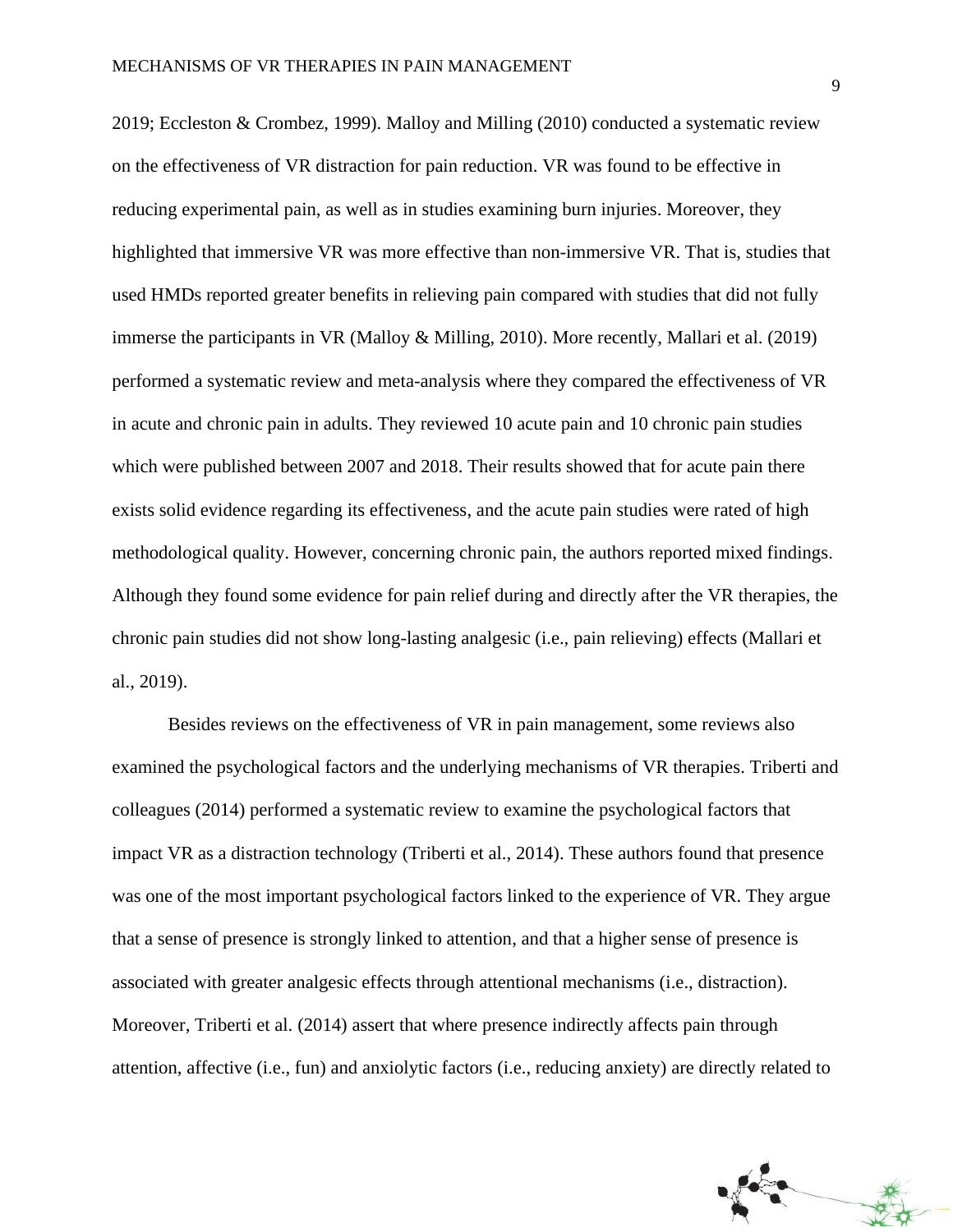the experience of pain. Additionally, Indovina et al. (2018) performed a comprehensive literature review on VR as a distraction intervention for paediatric patients during medical procedures. In accordance with Triberti et al. (2014), they suggest that the analgesic mechanism of VR distraction is mediated by attentional (i.e., through multisensory stimulation and sense of presence), anxiolytic (i.e., through reducing stress and anxiety), and/or affective factors (i.e., by increasing fun and positive affect). Conversely, another review examined the underlying mechanisms of VR therapies in pain management beyond merely distraction-based mechanisms. Gupta et al. (2018) conducted a selective review in which they included six studies of which two used distraction and four studies used non-distraction mechanisms. Their review included three chronic pain studies, two cold pressor (i.e., experimentally induced pain) studies, one acute pain study, and included both adult and paediatric studies. One of the chronic pain studies combined VR and biofeedback to treat paediatric chronic headaches, and was aimed to accomplish relaxation (Gupta et al., 2018). The two other chronic pain studies both focused on treating fibromyalgia. One of these studies used imaginary exposure therapy in VR to reduce pain catastrophisation by showing images of active (i.e., healthy exercise) and passive activities to patients while using functional magnetic resonance imaging. The other study used a cognitive behavioural therapy assisted by VR to promote activity management, aimed at inducing positive affect and motivation. Finally, one cold pressor study used a technique designed to enhance pain control, as participants were presented with unpleasant shapes and sounds (representing pain), which they had manipulate to pleasant shapes and sounds (representing calmness or no pain). Notably, in the review by Gupta et al. (2018), the studies that examined non-distraction mechanisms mostly targeted chronic pain rather than acute pain. Considering the major burden of chronic pain, the authors acknowledge the importance of investigating mechanisms other than

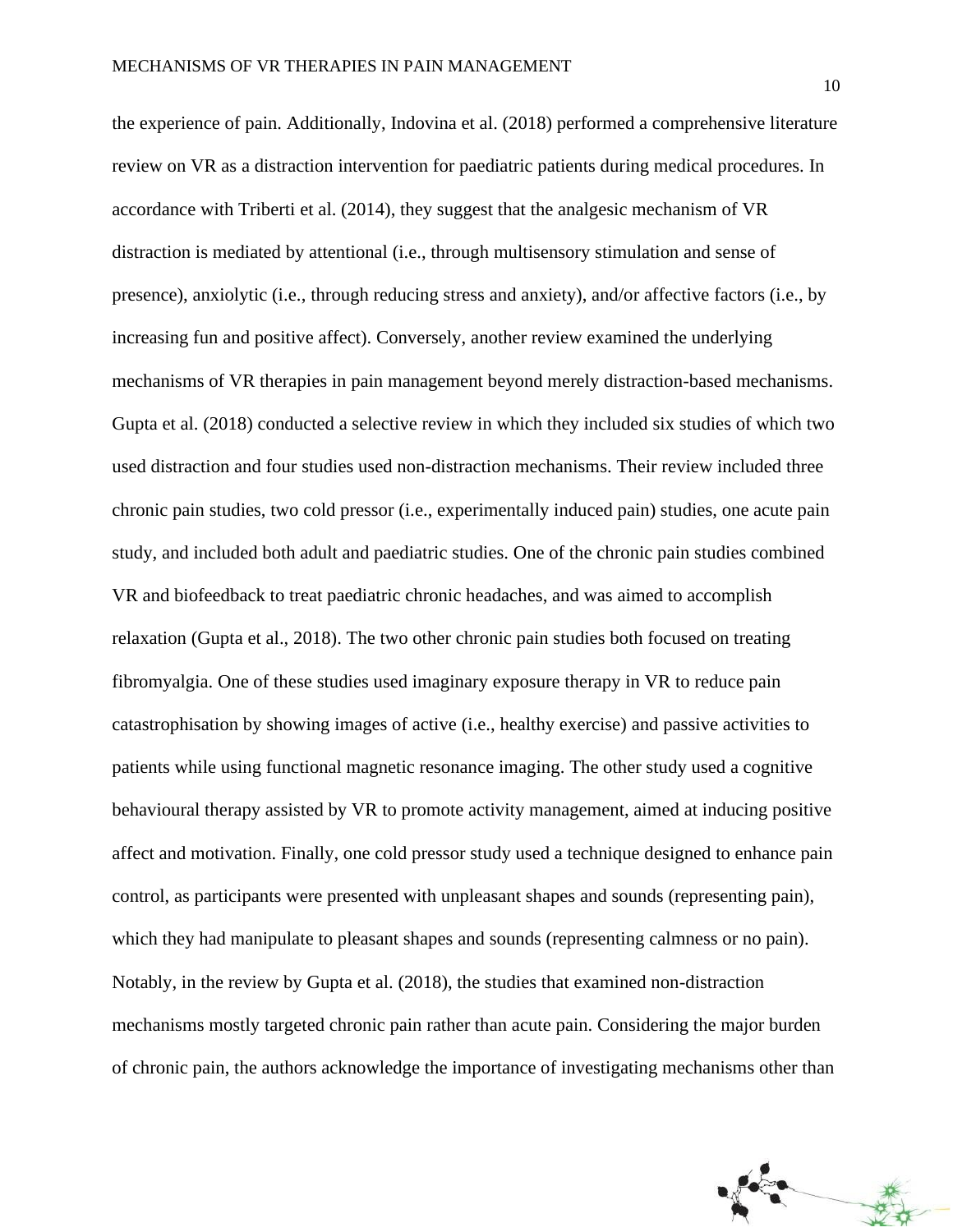distraction, as particularly for chronic pain states other mechanisms are likely needed to extend the effectiveness of VR beyond acute pain (Gupta et al., 2018).

Altogether, these reviews suggest that the analgesic mechanism of VR distraction is mediated by attentional, anxiolytic, and/or affective factors (Indovina et al., 2018; Triberti et al., 2014). Moreover, particularly, for chronic pain several non-distraction mechanisms have been explored such as biofeedback, relaxation, imaginary exposure, positive affect, motivation and pain control. Additionally, the significance of investigating non-distraction mechanism is highlighted given the enormous burden of chronic pain (Gupta et al., 2018).

In recent years, research on VR has developed quite rapidly as technology has become more advanced and the VR delivery systems have become more affordable (Senkowski & Heinz, 2016). Fully immersive VR, using head-mounted displays, have become more common and are the topic of much research on the management of pain (Indovina et al., 2018; Mallari et al., 2019). These technological advancements also bring new possibilities for the treatment of chronic pain, that is, to investigate non-distraction mechanisms, as well as to provide VR therapy in the home setting. As the field of VR in pain management is growing exponentially, and methods are improving rapidly, particularly for the treatment of chronic pain, the present systematic review focuses on the underlying mechanisms of VR therapies in both acute and chronic pain management for articles published between 2015 and 2020.

Additionally, this review will include both adult and paediatric populations to examine to what extent the underlying mechanisms of VR therapies differ between these age groups. This systematic review by no means aims to provide a comprehensive review of all studies conducted on VR pain management, or its effectiveness for that matter, rather the specific focus of this review lies on the mechanisms underlying VR therapies in acute and chronic pain management.

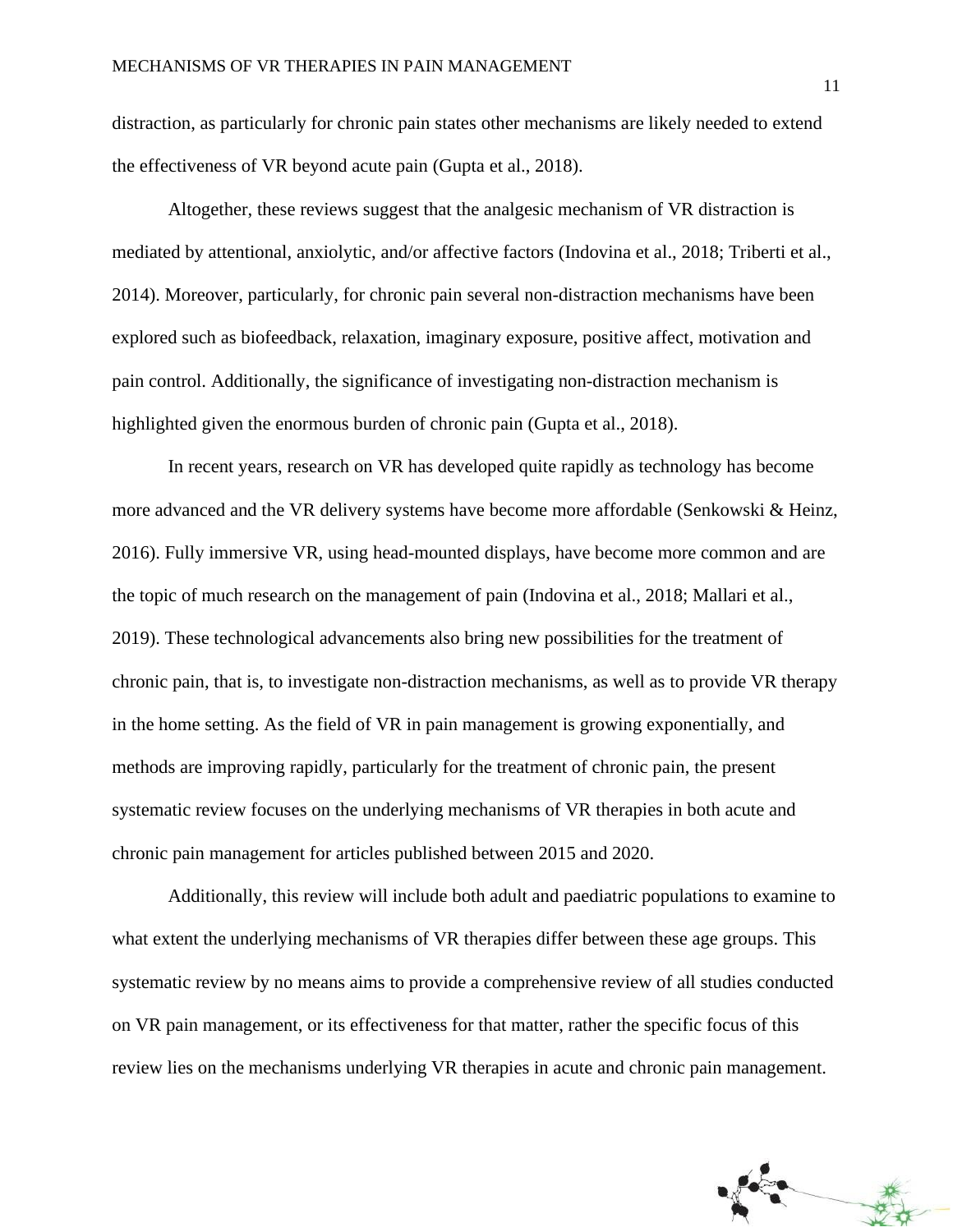Therefore, the general aim of this systematic review is to describe the underlying mechanisms of VR therapies in acute and chronic pain management, and moreover, to examine to what extent these mechanisms differ in acute versus chronic pain management. Furthermore, a second aim is to compare the underlying mechanisms of VR therapies in adult versus paediatric populations.

### **Method**

### **Search Strategy**

After preliminary searches, the final search was performed on 14 April 2020 using the following search string: ("virtual reality") AND pain AND (treatment OR intervention OR therapy). The search was carried out in three databases: Scopus, PubMed and PsychINFO (see Appendix A for logbook ).

### **Deduplication**

To optimise the detection of duplicates, the process was conducted using two different methods. First, identified records were imported in the citation manager Mendeley, which automatically detects duplicates among imported citations. Second, the Systematic Review Assistant-Deduplication Module (SRA-DM) by Rathbone et al. (2015) was used. It was chosen to use two methods to minimise the number of false positives (i.e., records that were falsely deleted) and false negatives (i.e., records that were falsely kept; Kwon et al., 2015; Rathbone et al., 2015). Subsequently, the results of the two methods were manually compared. The manual comparison revealed that the SRA-DM had removed two records which Mendeley had not deleted. Further, it highlighted one duplicate which both methods had not detected which was removed manually.

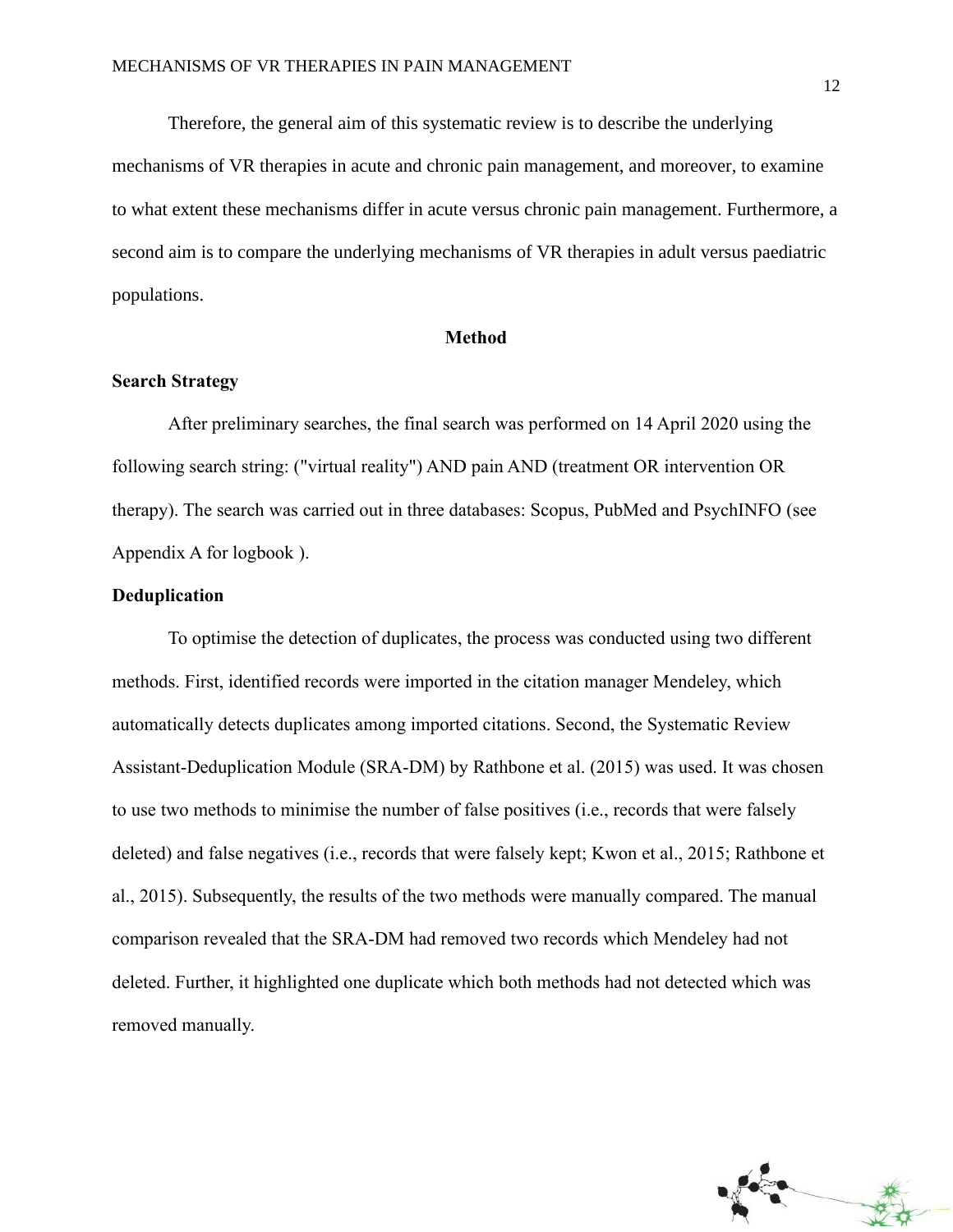### **Screening**

To aid the screening process, Rayyan was used, a web and mobile app for systematic reviews (Ouzzani et al., 2016). The studies were screened in two steps: (1) screening of titles and abstracts; (2) full-text analysis to assess eligibility.

### **Eligibility Criteria**

Studies were included on the basis of the following criteria: (1) journal article; (2) written in English; (3) published between January 2015 and April 2020; (4) describing use of VR in acute or chronic pain; (5) describing the underlying mechanisms of the VR therapy; (6) all research designs; (7) immersive VR. Acute pain was defined as pain that persists for less than three months. Chronic was defined as pain that persists or recurs for longer than three months. Due to the specific focus of the systematic review on the underlying mechanisms of VR therapies in acute and chronic pain management, it was chosen to include all research designs. That is, not only quantitative (e.g., experimental) designs but also qualitative designs are included, as these type of designs in particular may examine the underlying mechanisms of VR therapies in more depth. Immersive VR was defined as VR that uses an head-mounted display to fully immerse the user inside the computer-generated simulation (Furht, 2008).

The exclusion criteria were the following: (1) reviews; (2) not sufficiently describing the underlying mechanisms of VR therapies; (3) experimental pain; (4) not incorporating VR as an intervention, therapy, or treatment; (5) the use of VR for other purposes than pain management; (5) non-immersive VR. Non-immersive VR was defined as VR where users are in a computergenerated environment without being fully immersed, an example is this study by Garcia-Palacios et al. (2015).

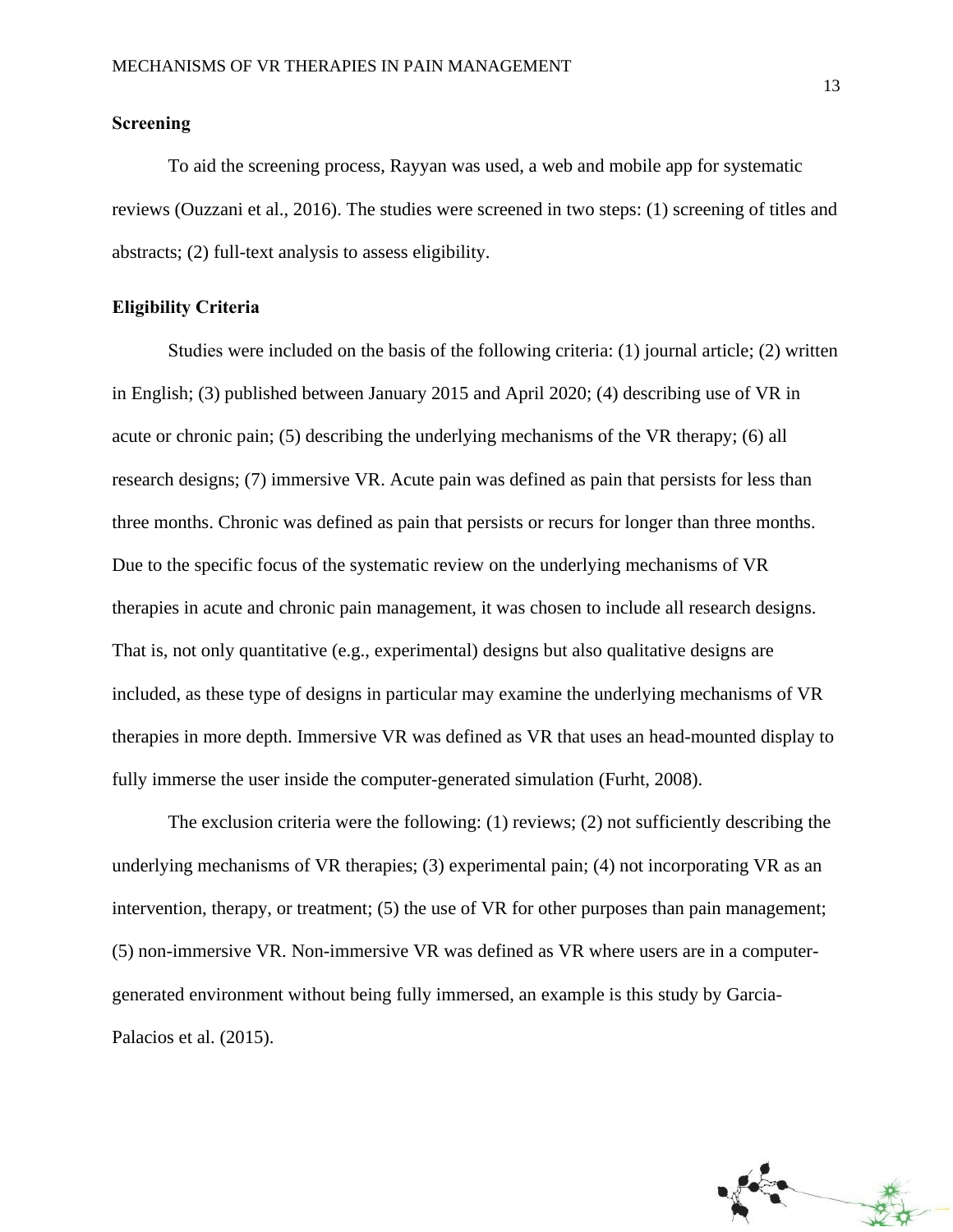### **Data Extraction**

The following data were extracted from included studies: (1) study characteristics: first author name, year of publication, location, study design; (2) sample characteristics: sample size, age, gender, type of pain; pain condition; (3) VR characteristics: VR intervention, virtual environment, VR equipment; (4) underlying mechanisms of VR therapy; (5) main outcomes.

#### **Results**

### **Search Results**

The literature review identified a total of 560 articles through database searches. After duplicate removal, 378 studies were screened on titles and abstracts (see Figure 1). This resulted in 78 articles eligible for full-text review, which were reviewed for the inclusion and exclusion criteria. Of these, a total of 21 articles were included in this systematic review. Of the full-text articles assessed for eligibility, 40 articles were excluded because the underlying mechanism of the VR therapy was not described sufficiently; six articles because they used non-immersive VR; four articles because the full-text was not accessible; four articles because the VR was used for other purposes than pain management (e.g., functional magnetic resonance imaging task); two articles because of wrong publication type (i.e., conference paper, review); and one article because it targeted experimental pain.

### **Characteristics of Included Studies**

The characteristics of the 21 included articles are presented in Table 1. All studies were published between 2015 and 2020. Of the included studies, 11 examined the use of VR for acute pain conditions and 10 studies examined VR for chronic pain conditions. Of the acute pain studies, eight studies focused on paediatric populations and three focused on adult populations. Of the chronic pain studies, nine examined adult populations, and one study focused on a

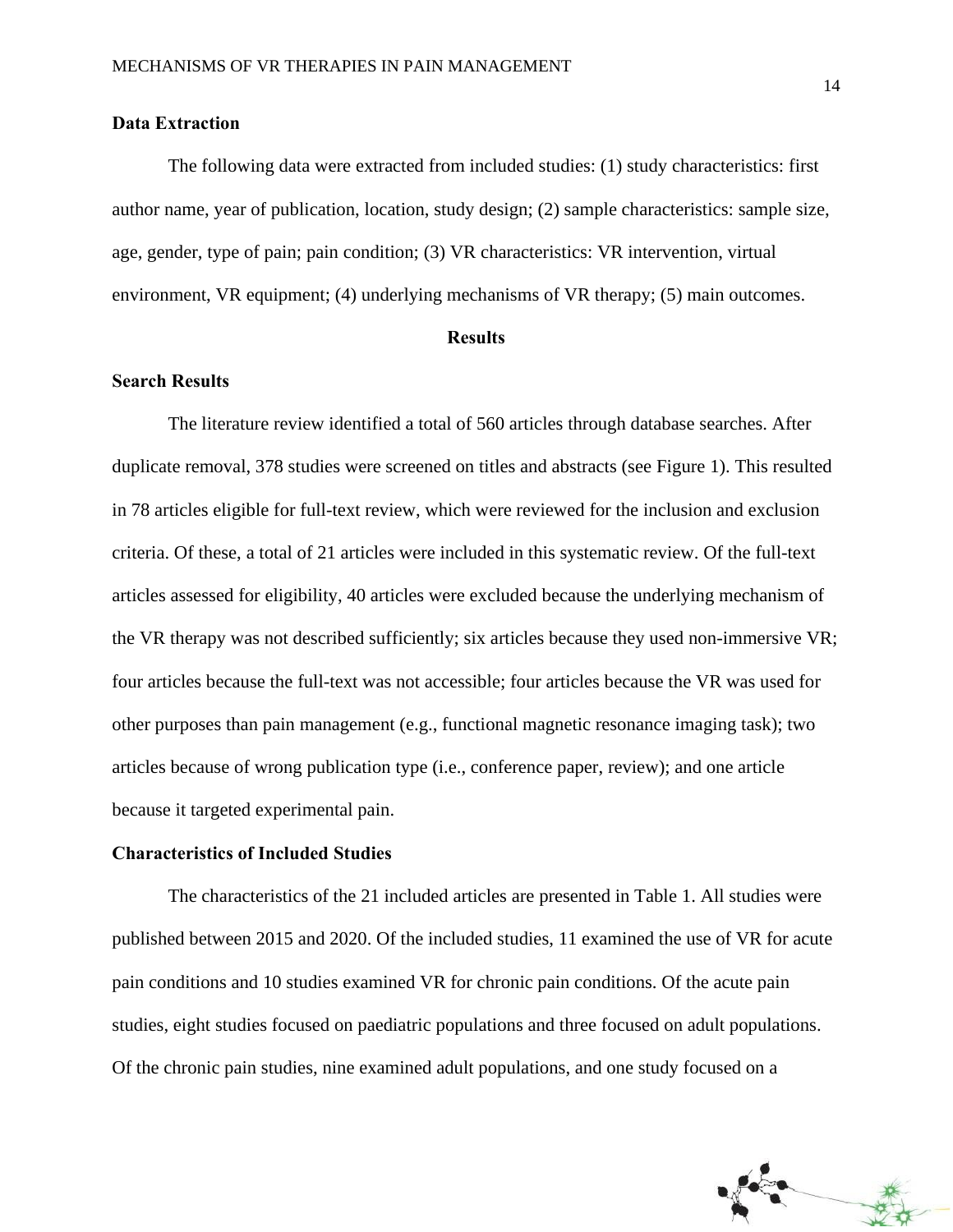

*Figure* 1. PRISMA flow-diagram depicting the study selection process in this systematic review.

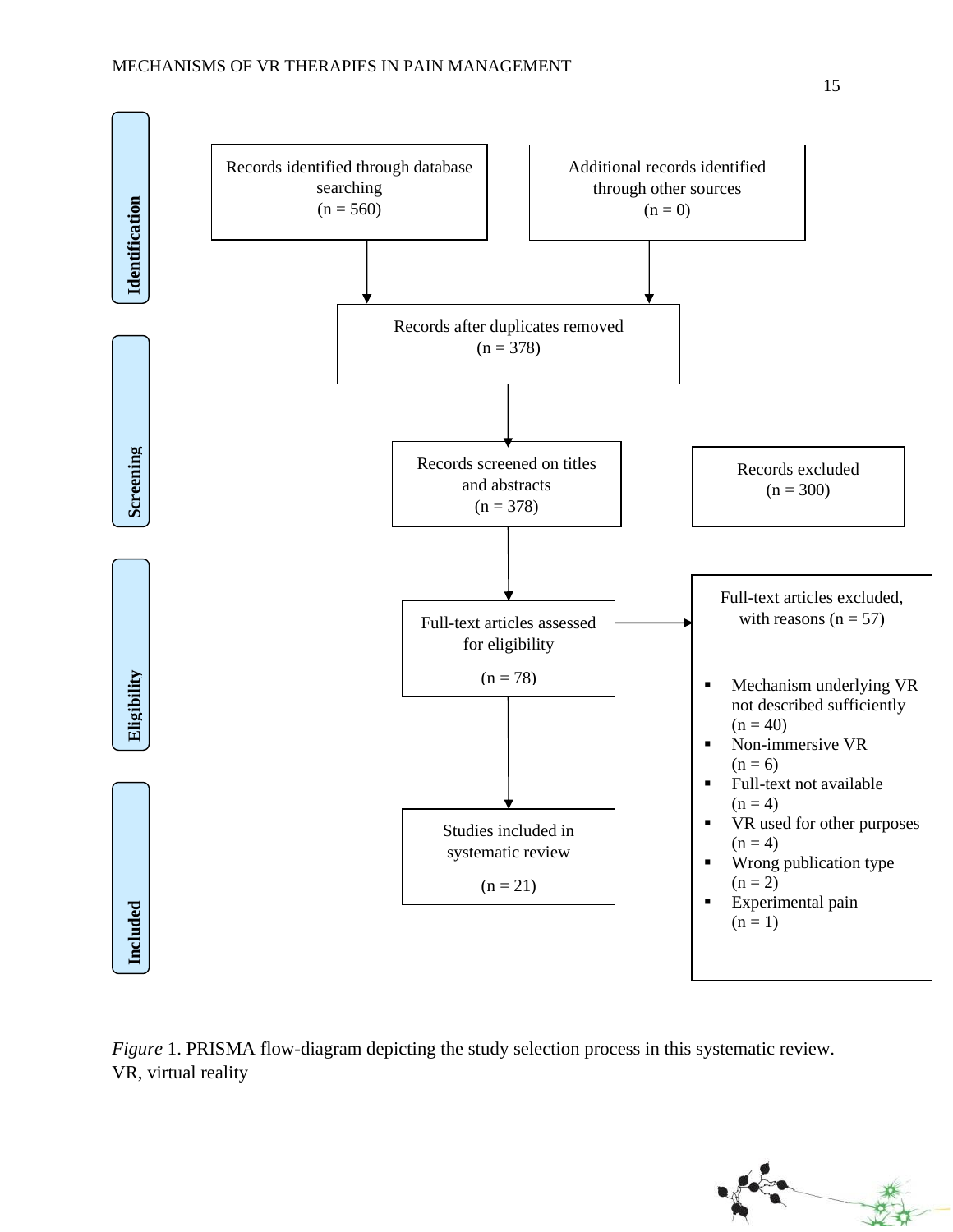paediatric population. In total, 1039 participants were included in the studies. Participants ranged from five to 80 years. The mean gender composition was 38% female across studies. The sample sizes of the acute pain studies ranged from 1 to 182 participants. For chronic pain studies, the sample size ranged from 1 to 48 participants. The mean sample size for acute pain studies was 76 and for chronic pain studies 20. Study locations were United States of America (n=7), Canada  $(n=2)$ , Japan  $(n=2)$ , Poland  $(n=2)$ , Switzerland  $(n=2)$ , China  $(n=1)$ , Denmark  $(n=1)$ , Iran  $(n=1)$ , Italy  $(n=1)$ , Spain  $(n=1)$ , and Turkey  $(n=1)$ . With regard to the study design, six studies were randomised controlled trials, four studies used non-experimental within-subjects designs, three studies used quasi-experimental designs, two studies used experimental designs, two studies were case reports (i.e., one mixed-methods and one quantitative design), one study was a comparative cohort study, one study used a crossover design, one study used a mixed-methods design, and one study used a mixed-methods case series design. For acute pain studies, seven out of 11 used experimental designs, of which six were RCTs. Of the studies examining VR in chronic pain, one study used an experimental design. Seven acute pain studies focused on needle-related pain (i.e., venipuncture, intravenous placement), two focused on wound-related pain (i.e., wound dressing change, wound infection), and one article examined a wide range of somatic and visceral pain conditions. Six chronic pain studies examined chronic neuropathic pain (e.g., phantom limb pain, complex regional pain syndrome), three studies focused on diverse pain conditions (e.g., lower back pain, rheumatoid arthritis), and one study focused on cancerrelated pain. Concerning the VR equipment, all but one of the studies used HMDs (n=20). One study used VR goggles mounted on a robot-like articulated arm. Two studies used two different HMDs during the same study. The two most frequently used HMDs were Samsung Gear (n=9) and Oculus (n=7). Of the studies on acute pain, six studies used only HMDs, four studies used

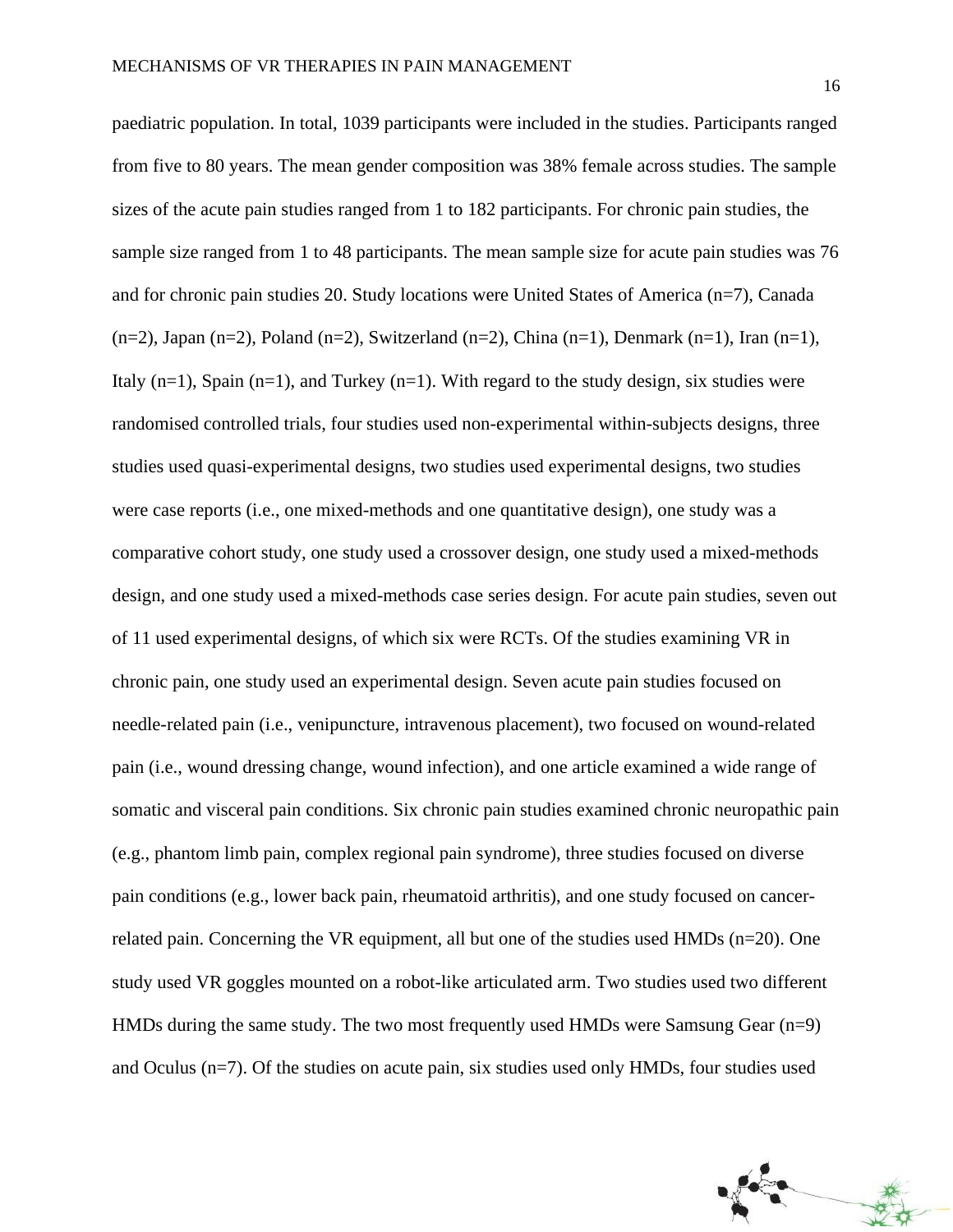## Table 1

# *Characteristics of Included Studies in Alphabetic Order on First Author, Divided by Type of Pain (Acute or Chronic)*

| Study                                                                                                 | Year   | Country    | Sample    |           |                                                                                                                                             | Study                                             | Type of | Type of pain                                                 | VR equipment                                                                                                                                                 |
|-------------------------------------------------------------------------------------------------------|--------|------------|-----------|-----------|---------------------------------------------------------------------------------------------------------------------------------------------|---------------------------------------------------|---------|--------------------------------------------------------------|--------------------------------------------------------------------------------------------------------------------------------------------------------------|
| (first author)<br>Gender<br>Age range<br>$\boldsymbol{n}$<br>(years) or<br>% $\sqrt{Q}$<br>$M \pm SD$ | design | pain       | condition |           |                                                                                                                                             |                                                   |         |                                                              |                                                                                                                                                              |
| Atzori                                                                                                | 2018   | Italy      | 15        | $7 - 17$  | 33                                                                                                                                          | RCT, within-<br>subject post-<br>test only design | Acute   | Needle-related<br>pain<br>(venipuncture)                     | HMD (Personal 3D)<br>Viewer Sony HMZ-T2<br>with 45° FOV), earphones,<br>supported by a laptop to<br>interact with VR software.                               |
| Ding                                                                                                  | 2019   | China      | 182       | $18 - 65$ | 60                                                                                                                                          | <b>RCT</b>                                        | Acute   | Wound-related<br>pain (following<br>haemorrhoid<br>surgery)  | HMD (eMagin Z800<br>3DVISOR with 40° FOV),<br>and a FasTrak VR control<br>box. Supported by a<br>computer for VR software.                                   |
| Dumoulin                                                                                              | 2019   | Canada     | 59        | $8 - 17$  | 35                                                                                                                                          | <b>RCT</b>                                        | Acute   | Needle-related<br>pain<br>(venipuncture,<br>IV placement)    | HMD (eMagin Z800),<br>supported by a computer<br>for VR software, and a<br>wireless computer mouse.                                                          |
| Esumi                                                                                                 | 2020   | Japan      | 1         | 40        | $\mathcal{S}% _{M_{1},M_{2}}^{\ast }=\mathcal{S}_{M_{1},M_{2}}^{\ast }=\mathcal{S}_{M_{1},M_{2}}^{\ast }=\mathcal{S}_{M_{1},M_{2}}^{\ast }$ | Quantitative<br>case report                       | Acute   | Wound-related<br>pain<br>(fasciotomy)<br>wound<br>infection) | <b>HMD</b> (Samsung Gear<br>Oculus) fitted with a<br>Samsung Galaxy S7 phone<br>loaded with applied VR <sup>TM</sup>                                         |
| Gold                                                                                                  | 2018   | <b>USA</b> | 143       | $10 - 21$ | 50                                                                                                                                          | RCT, parallel<br>design                           | Acute   | Needle-related<br>pain<br>(venipuncture)                     | HMD (Samsung Gear)<br>fitted with a Samsung<br>Galaxy S6 phone (ages 13-<br>21 years); HMD (Google<br>Pixel mobile-based Merge<br>$VR$ ) (ages 10-12 years). |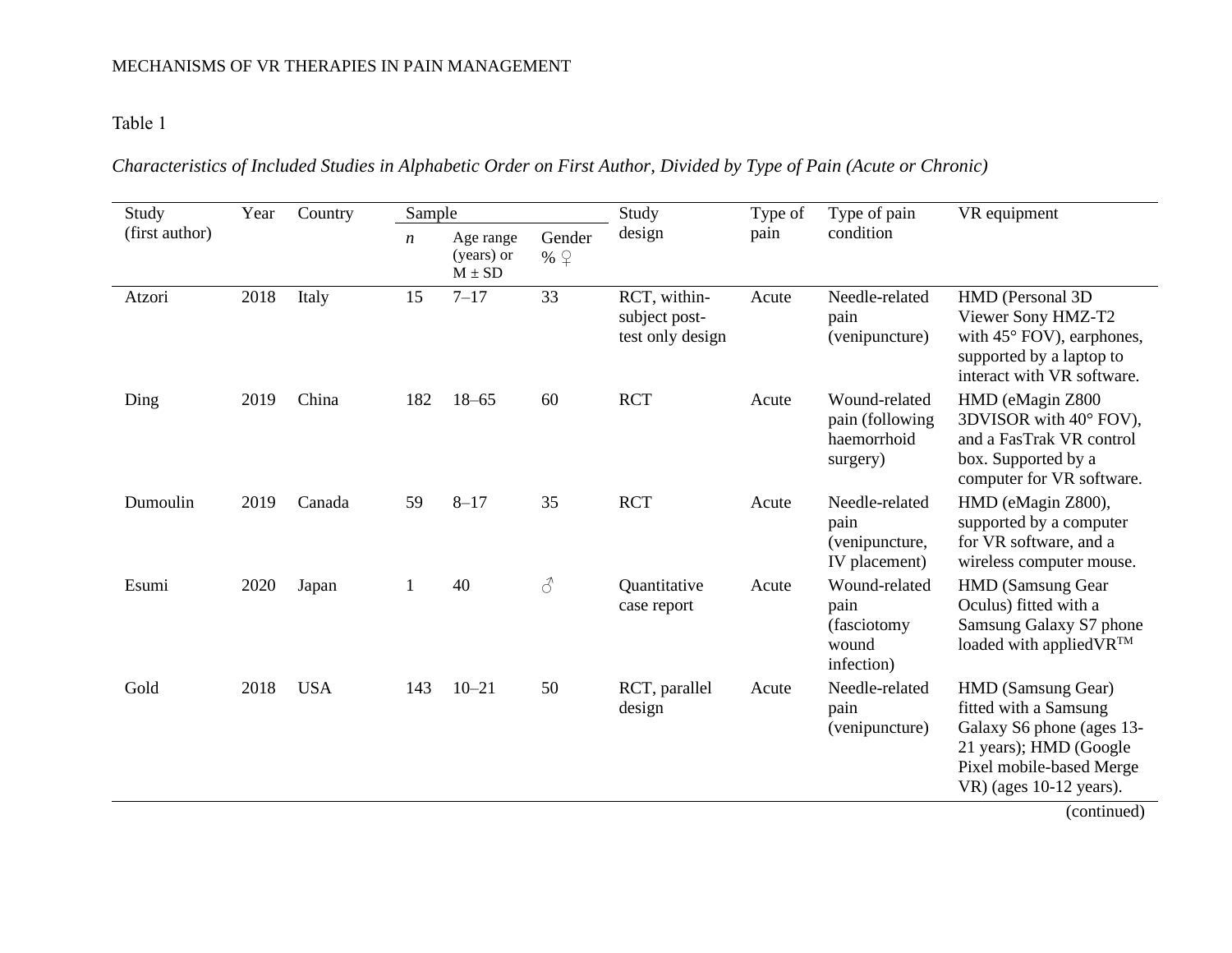Table 1 (continued)

| Study<br>(first author) | Year | Country    | Sample           |                                       |                       | Study<br>design                                                         | Type of<br>pain | Type of pain<br>condition                                   | VR equipment                                                                                                                                                                                                                                    |
|-------------------------|------|------------|------------------|---------------------------------------|-----------------------|-------------------------------------------------------------------------|-----------------|-------------------------------------------------------------|-------------------------------------------------------------------------------------------------------------------------------------------------------------------------------------------------------------------------------------------------|
|                         |      |            | $\boldsymbol{n}$ | Age range<br>(years) or<br>$M \pm SD$ | Gender<br>% $\varphi$ |                                                                         |                 |                                                             |                                                                                                                                                                                                                                                 |
| Hoffman                 | 2019 | <b>USA</b> | 48               | $6 - 17$                              | 29                    | Within-<br>subjects,<br>within-wound<br>care design;<br>pilot study     | Acute           | Burn pain                                                   | Portable water-friendly<br>VR (MX90 VR goggles<br>with 90° FOV) held by a<br>robot-like articulated arm<br>goggle holder (Magula<br>arm), supported by a<br>laptop, an audio-visual<br>unit, stereo speakers, and a<br>wireless computer mouse. |
| Özalp<br>Gerçeker       | 2020 | Turkey     | 136              | $5 - 12$                              | 46                    | <b>RCT</b>                                                              | Acute           | Needle-related<br>pain<br>(venipuncture)                    | <b>HMD</b> (Samsung Gear<br>Oculus) fitted with a<br>Samsung Galaxy S5 Note<br>phone                                                                                                                                                            |
| Piskorz                 | 2018 | Poland     | 38               | $7 - 17$                              | 47                    | Post-test only<br>between-<br>subjects quasi-<br>experimental<br>design | Acute           | Needle-related<br>pain<br>(venipuncture)                    | HMD (Oculus Rift DK2<br>with $100^\circ$ FOV)                                                                                                                                                                                                   |
| Piskorz                 | 2020 | Poland     | 57               | $7 - 17$                              | 53                    | Between-<br>subjects<br>experimental<br>design                          | Acute           | Needle-related<br>pain<br>(venipuncture)                    | HMD (Samsung Gear)<br>(not further specified)                                                                                                                                                                                                   |
| Tashjian                | 2017 | <b>USA</b> | 100              | $51 \pm 17$                           | 53                    | Nonrandomised<br>comparative<br>cohort study                            | Acute           | Wide range of<br>somatic and<br>visceral pain<br>conditions | <b>HMD</b> (Samsung Gear<br>Oculus) fitted with a<br>Samsung Galaxy S7 phone<br>$\left(\frac{1}{2}, \frac{1}{2}, \frac{1}{2}, \frac{1}{2}, \frac{1}{2}, \frac{1}{2}\right)$                                                                     |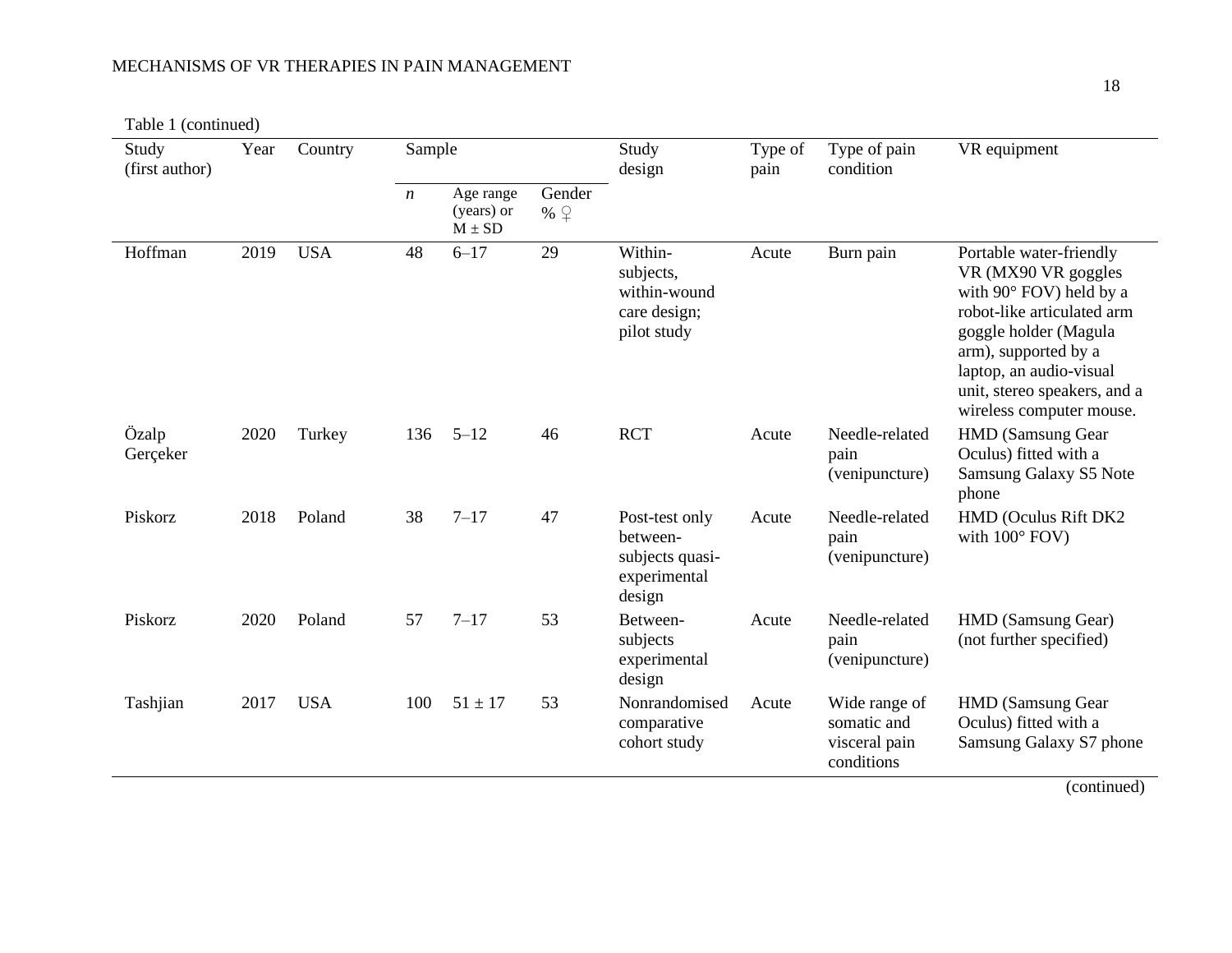Table 1 (continued)

| Study<br>(first author) | Year | Country    | Sample |                                       |                                                                                                           | Study<br>design                                                     | Type of<br>pain | Type of pain<br>condition                                                                | VR equipment                                                                                                                                                                      |
|-------------------------|------|------------|--------|---------------------------------------|-----------------------------------------------------------------------------------------------------------|---------------------------------------------------------------------|-----------------|------------------------------------------------------------------------------------------|-----------------------------------------------------------------------------------------------------------------------------------------------------------------------------------|
|                         |      |            | n      | Age range<br>(years) or<br>$M \pm SD$ | Gender<br>% $\sqrt{Q}$                                                                                    |                                                                     |                 |                                                                                          |                                                                                                                                                                                   |
| Walther-<br>Larsen      | 2019 | Denmark    | 59     | $7 - 16$                              | 12                                                                                                        | RCT, observer-<br>blinded design                                    | Acute           | Needle-related<br>pain (IV<br>placement)                                                 | HMD (Samsung Gear)<br>fitted with a Samsung<br>Galaxy S6 phone, and a<br>controller                                                                                               |
| Chau                    | 2017 | <b>USA</b> | 1      | 49                                    | $\mathcal{S}% _{M_{1},M_{2}}^{\ast }=\mathcal{S}_{M_{1},M_{2}}^{\ast }=\mathcal{S}_{M_{1},M_{2}}^{\ast }$ | Mixed-methods<br>case report                                        | Chronic         | Neuropathic<br>pain (PLP)                                                                | HMD (HTC Vive VR), 2<br>handheld controllers, 2<br>positional tracking sensors,<br>an armband myoelectric<br>controller (MyoBand).<br>Supported by a computer<br>for VR software. |
| Fowler                  | 2019 | <b>USA</b> | 16     | $28 - 63$                             | 19                                                                                                        | Within-subjects<br>pretest-posttest<br>design;<br>feasibility study | Chronic         | Diverse pain<br>locations: low<br>back $(n=11)$ ;<br>head $(n=2)$ ;<br>other $(n=3)$     | HMD (Oculus Rift VR)<br>with a hand-tracking<br>controller; HMD<br>(Samsung Oculus Gear)<br>VR) fitted with Samsung<br>Galaxy phone, with a hand<br>controller.                   |
| Garrett                 | 2017 | Canada     | 8      | $31 - 71$                             | 75                                                                                                        | Mixed-methods<br>pilot case series                                  | Chronic         | Diverse<br>chronic pain<br>conditions<br>(e.g., lower)<br>back pain, knee<br>pain, CRPS) | HMD (Oculus Rift DK2<br>with a $110^{\circ}$ FOV), a game<br>controller, supported by a<br>computer.                                                                              |
| Ichinose                | 2017 | Japan      | 9      | $43 - 75$                             | 11                                                                                                        | Quasi-<br>experimental<br>design                                    | Chronic         | Neuropathic<br>pain (PLP)                                                                | HMD (Oculus Rift DK2),<br>a Microsoft Kinect sensor,<br>vibration motors, and<br>earphones.<br>$\ell$ - and $\ell$ and $\Lambda$                                                  |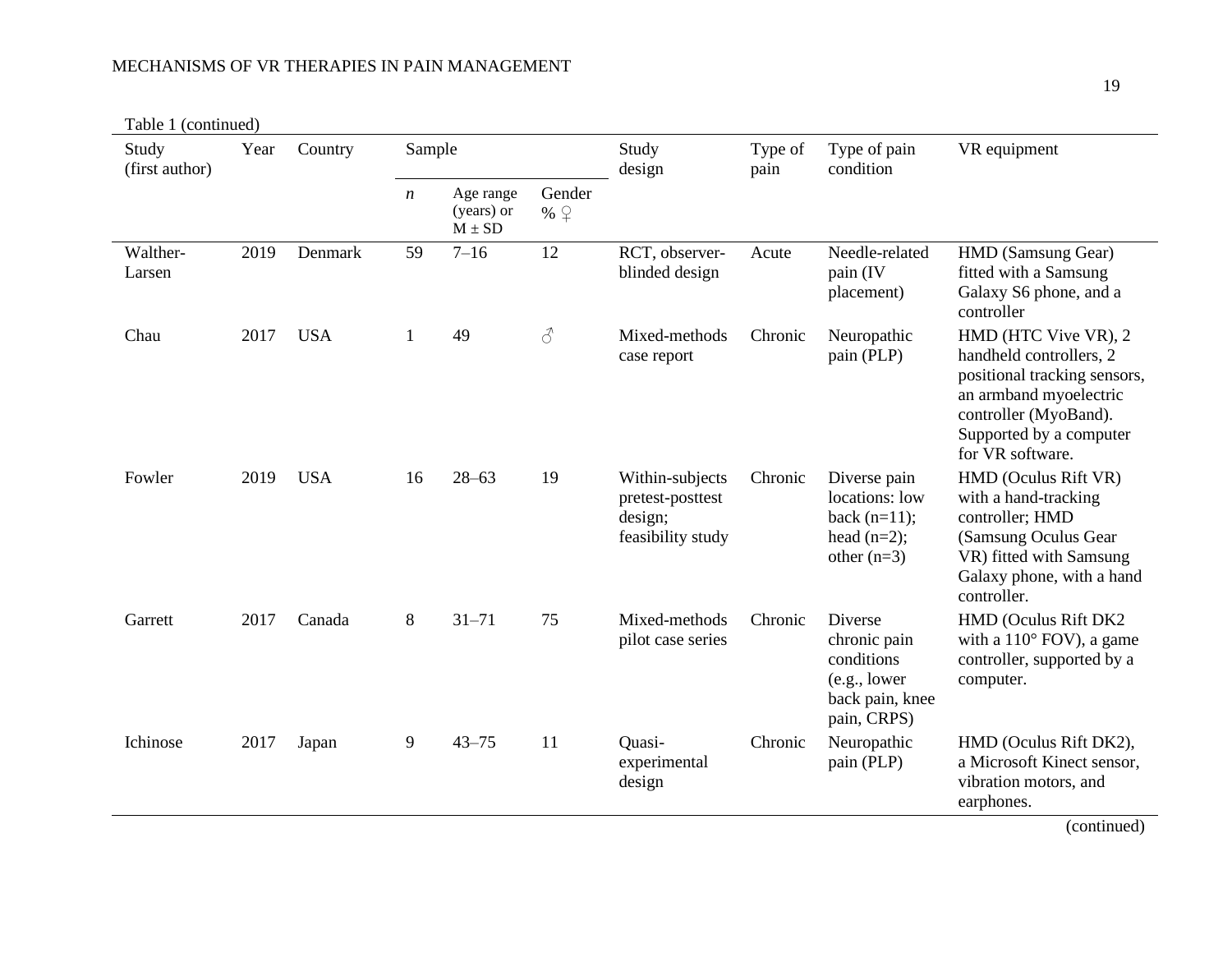Table 1 (continued)

| Study<br>(first author) | Year | Country     | Sample |                                       | Study<br>design       | Type of<br>pain                                                        | Type of pain<br>condition | VR equipment                       |                                                                                                                                                                                                                                                                         |
|-------------------------|------|-------------|--------|---------------------------------------|-----------------------|------------------------------------------------------------------------|---------------------------|------------------------------------|-------------------------------------------------------------------------------------------------------------------------------------------------------------------------------------------------------------------------------------------------------------------------|
|                         |      |             | n      | Age range<br>(years) or<br>$M \pm SD$ | Gender<br>% $\varphi$ |                                                                        |                           |                                    |                                                                                                                                                                                                                                                                         |
| Matamala-<br>Gomez      | 2019 | Spain       | 19     | $40 - 55$                             | 74                    | Within-subjects<br>experimental<br>design                              | Chronic                   | Neuropathic<br>pain (CRPS,<br>PNI) | HMD (Oculus Rift DK2<br>with $100^\circ$ FOV),<br>headphones for task<br>instructions, and vibrators<br>for visuo-tactile<br>stimulations.                                                                                                                              |
| Pozeg                   | 2017 | Switzerland | 40     | $23 - 71$                             | 10                    | Factorial,<br>randomised,<br>within-subjects<br>design                 | Chronic                   | Neuropathic<br>pain (SCI)          | HMD (not specified),<br>headphones, a camera, and<br>a wheelchair.                                                                                                                                                                                                      |
| Rutledge                | 2019 | <b>USA</b>  | 14     | $37 - 76$                             | $\overline{7}$        | Within-subjects<br>design                                              | Chronic                   | Neuropathic<br>pain (PLP)          | HMD (Oculus Rift VR),<br>wireless motion sensor,<br>bicycle peddler, prosthetic<br>pedal, supported by a<br>computer.                                                                                                                                                   |
| Sharifpour              | 2020 | Iran        | 30     | $14 - 18$                             | <b>Not</b><br>stated  | Quasi-<br>experimental<br>pretest-posttest<br>design with<br>follow-up | Chronic                   | Cancer-related<br>pain             | HMD (Samsung Gear VR)<br>fitted with Samsung<br>Galaxy Note8 phone, and a<br>VR video player<br>application (AAA VR<br>Cinema, InstaVR).                                                                                                                                |
| Solca                   | 2017 | Switzerland | 48     | $23 - 80$                             | 58                    | Crossover<br>double-blind<br>study                                     | Chronic                   | Neuropathic<br>pain (CRPS)         | HMD (Oculus DK1 with<br>90° FOV), headphones,<br>supported by a computer,<br>VR stimulus presentation<br>software (ExpyVR), and a<br>microcontroller for ECG<br>signals.<br>$\left(\frac{1}{2}, \frac{1}{2}, \frac{1}{2}, \frac{1}{2}, \frac{1}{2}, \frac{1}{2}\right)$ |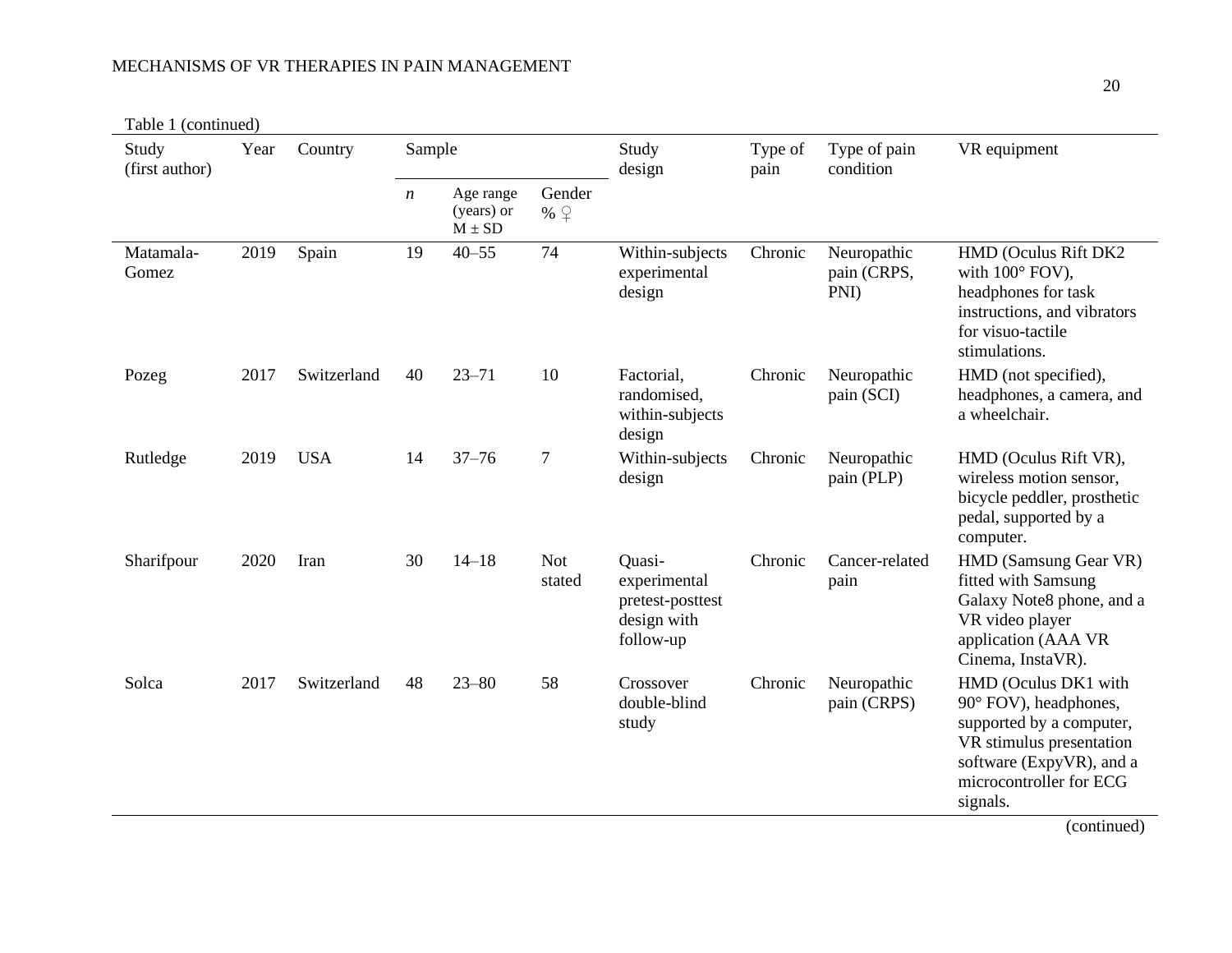| Table 1 (continued)     |      |            |                  |                                       |                         |                                         |                           |                                                                                                                             |                                                                                                                                                          |
|-------------------------|------|------------|------------------|---------------------------------------|-------------------------|-----------------------------------------|---------------------------|-----------------------------------------------------------------------------------------------------------------------------|----------------------------------------------------------------------------------------------------------------------------------------------------------|
| Study<br>(first author) | Year | Country    | Sample           |                                       | Study<br>design<br>pain | Type of                                 | Type of pain<br>condition | VR equipment                                                                                                                |                                                                                                                                                          |
|                         |      |            | $\boldsymbol{n}$ | Age range<br>(years) or<br>$M \pm SD$ | Gender<br>% $\sqrt{Q}$  |                                         |                           |                                                                                                                             |                                                                                                                                                          |
| Venuturupalli           | 2019 | <b>USA</b> | 17               | $53 \pm 16$                           | 88                      | Mixed-methods<br>design, pilot<br>study | Chronic                   | Chronic<br>autoimmune<br>disorders:<br>rheumatoid<br>arthritis<br>$(n=11)$ ; lupus<br>$(n=4);$<br>fibromyalgia<br>$(n=3)$ . | HMD (Samsung Gear VR)<br>fitted with a Samsung<br>Galaxy S7 phone, and<br>headphones (Nubwo N2)<br>equipped with a<br>microphone for breath<br>tracking. |

Note. 3D, three-dimensional; CRPS, complex regional pain syndrome; FOV, field of view; HMD, head-mounted display; M, mean; n, number of participants; PLP, phantom limb pain; PNI, peripheral nerve injury; RCT, randomised clinical trial; SCI, spinal cord injury; SD, standard deviation; USA, United States of America; VR, virtual reality;  $\delta$ , only male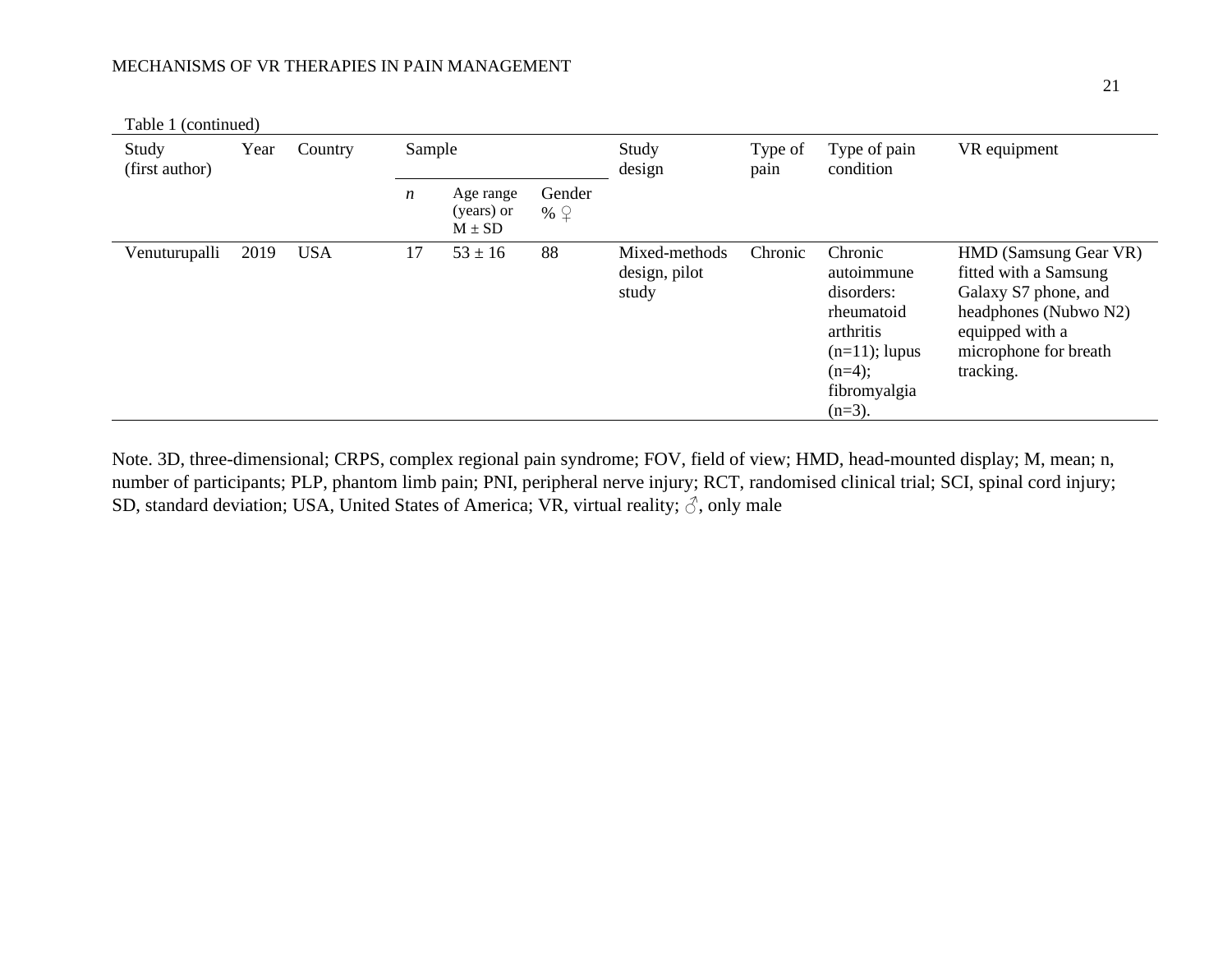HMDs which were supported by a laptop/computer for VR software, and three studies used a computer mouse or controller to interact with the VE. Chronic pain studies used a variety of VR equipment (e.g., motion sensors, myoelectric armband controller, hand-tracking controllers) to be able to create more advanced VR setups.

### **Virtual Reality in Acute Pain Management**

All studies in this review which examined VR in acute pain management used *distraction* as an underlying mechanism of the VR therapy (see Table 2). However, two studies used not only *distraction* but also *relaxation* in addition to *distraction* to treat pain. The following section is divided according to these underlying mechanisms: (1) *distraction*; (2) *distraction and relaxation*.

### *Distraction*

The analgesic effect of VR has most frequently been attributed to *distraction.* The mechanism of *distraction* is based on the notion that the processing of pain requires attention. However, human beings have limited attentional resources (Eccleston & Crombez, 1999). When users are immersed in multisensory (e.g., visual, auditory, proprioception) VR, their attention is diverted away from the painful stimuli into the VE, which creates the illusion of presence (i.e., the sense of being there). Consequently, this places high demands on the limited attentional resources, and fewer attentional resources are available to process incoming painful stimuli. In summary, pain is reduced by an increase in cognitive load through multisensory VR, which hinders the processing of nociceptive stimuli as these have to compete for available attentional resources (Atzori et al., 2018; Ding et al., 2019; Dumoulin et al., 2019; Gold & Mahrer, 2018; Hoffman et al., 2019; Piskorz et al., 2020; Piskorz & Czub, 2018; Tashjian et al., 2017; Walther-Larsen et al., 2019). In the next section, first, the adult studies that employed *distraction* as an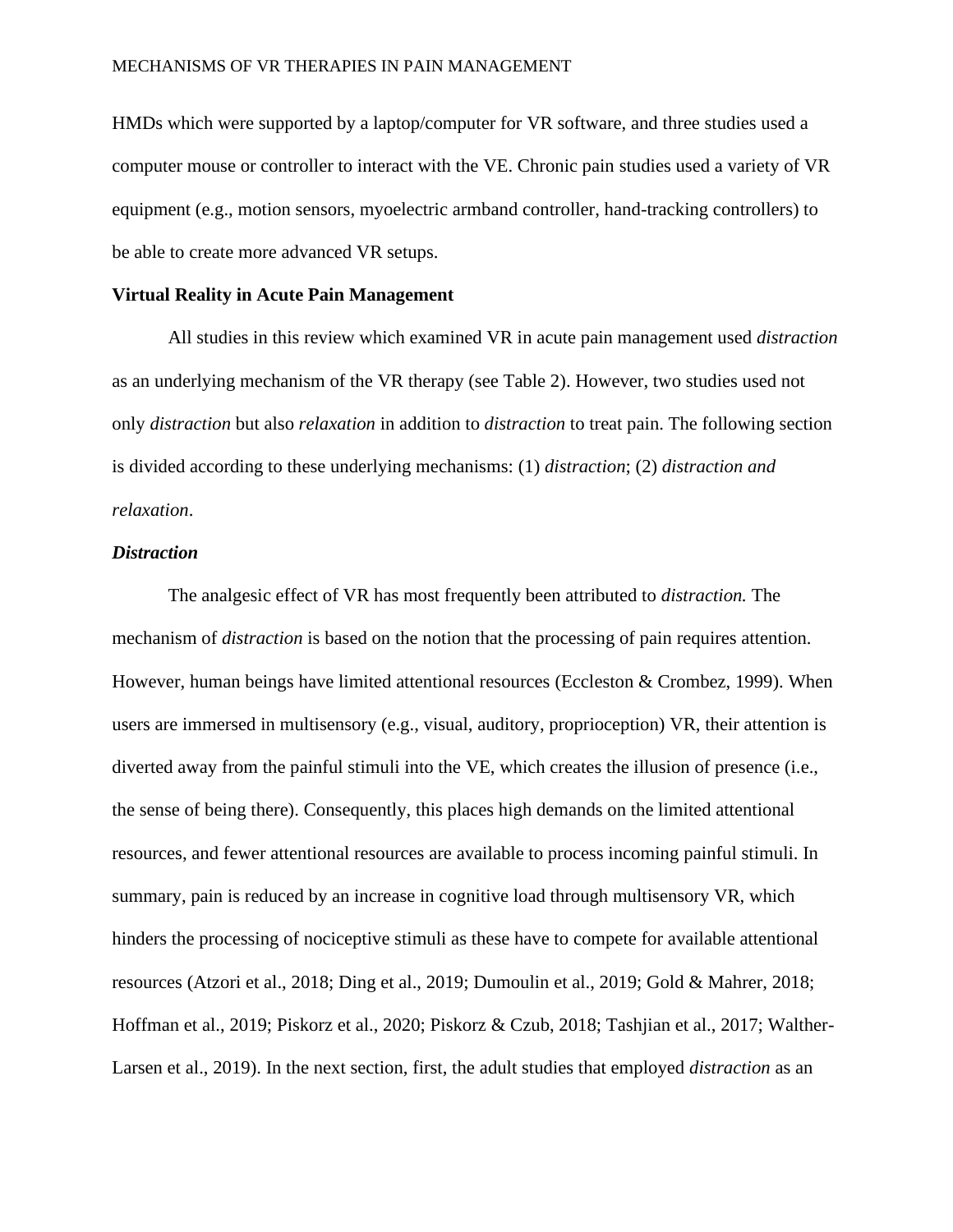underlying mechanism of the VR therapy will be described, followed by the paediatric studies thereafter.

Two studies in this review used *distraction* as the underlying mechanism of the VR therapy to reduce acute pain in adult populations. Ding et al. (2019) performed a relatively largescale randomised control trial (RCT), using VR during the first wound dressing change following haemorrhoid surgery. Notably, this study had the highest number of participants of all included studies in this review, with 182 adults. After surgery, both groups had received pain medication, hence, VR was used adjunctively (i.e., complementary) in this study. Patients in the VR group interacted with SnowWorld, an immersive VR software specifically created to *distract* patients during medical procedures. In SnowWorld (Hoffman et al., 2011), patients were immersed in an interactive 3D icy canyon in VR where they interacted with snowmen, penguins, and mammoths by throwing snowballs in the virtual environment (VE), while hearing music and 3D sound effects. The authors found that VR reduced pain significantly throughout the wound dressing change, compared with the control group. However, the control group in this study received routine dressing change, which did not entail any distraction techniques (Ding et al., 2019). Hence, it is unclear whether the effect can be attributed to merely the use of a distraction technique, rather than the specific use of VR *distraction*.

In a similar vein, Tashjian et al. (2017) conducted a comparative cohort study where patients in the VR cohort interacted with Pain RelieVR, an immersive 360° game where patients shot balls at moving objects in the fantasy world by the movement of their head, while listening to motivational music and positively reinforcing sounds. In this study, VR was not used during a specific painful procedure, rather the study consisted of hospitalised patients with a diverse range of somatic and visceral pain conditions (Tashjian et al., 2017). In contrast to the study by

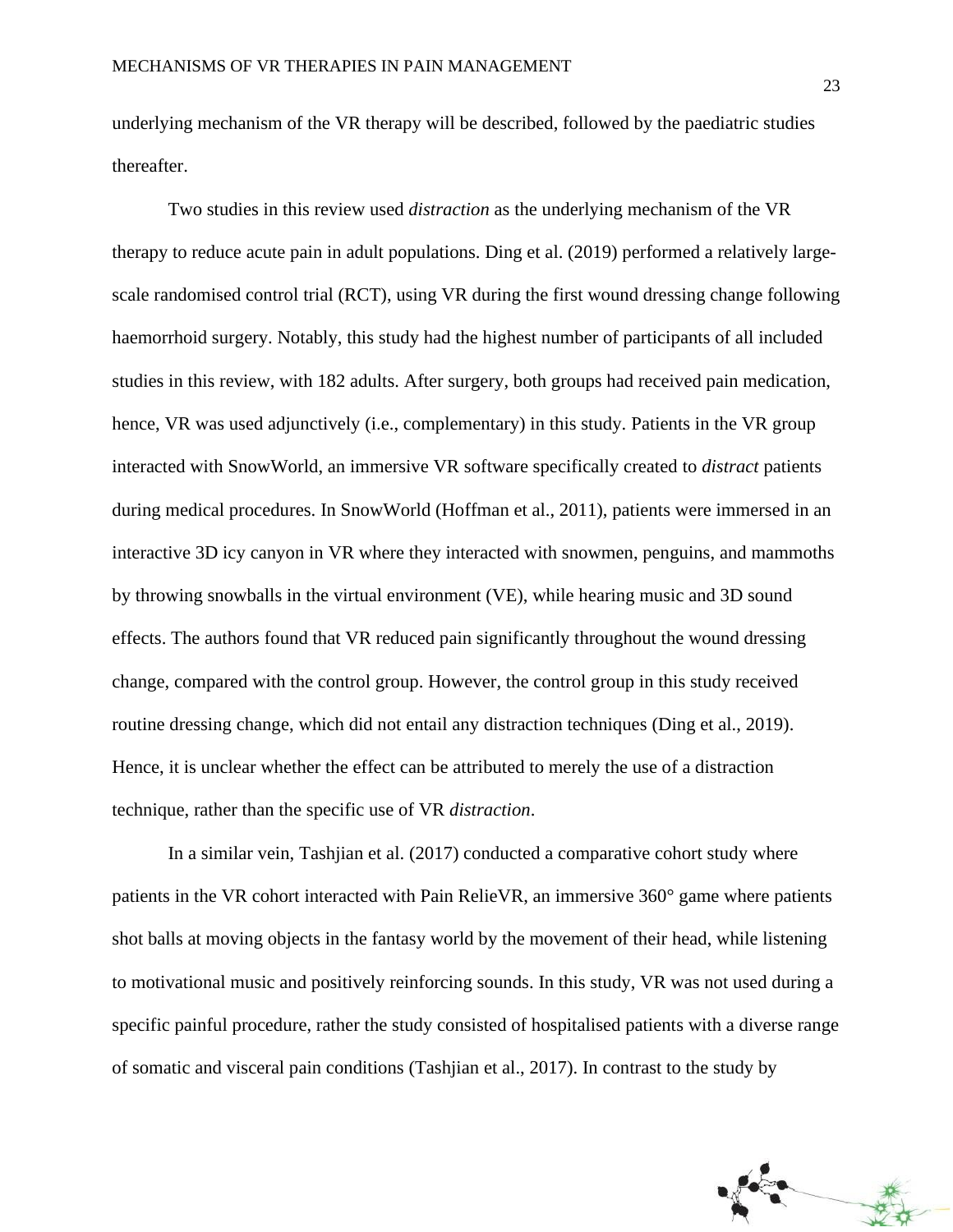Table 2

## *Description of VR Therapies and its Main Results, Ordered by Underlying Mechanisms of VR Therapies in Acute Pain Management:*

## *(1) Distraction; (2) Distraction and Relaxation*

| Study                              | Year | Population                                                                                                               | Type of<br>pain | VR intervention/<br>environment                                                                                                                                                                                                     | Mechanism(s) | Main results                                                                                                                                                                                                                                                                                    | <b>Notes</b>                                                                                                                                                                                                                                                                |
|------------------------------------|------|--------------------------------------------------------------------------------------------------------------------------|-----------------|-------------------------------------------------------------------------------------------------------------------------------------------------------------------------------------------------------------------------------------|--------------|-------------------------------------------------------------------------------------------------------------------------------------------------------------------------------------------------------------------------------------------------------------------------------------------------|-----------------------------------------------------------------------------------------------------------------------------------------------------------------------------------------------------------------------------------------------------------------------------|
| 1. Distraction mechanism $(n = 9)$ |      |                                                                                                                          |                 |                                                                                                                                                                                                                                     |              |                                                                                                                                                                                                                                                                                                 |                                                                                                                                                                                                                                                                             |
| Ding                               | 2019 | 182 adult<br>patients who<br>had<br>undergone<br>haemorrhoid<br>surgery                                                  | Acute           | SnowWorld: 3D<br>interactive snowy<br>canyon in VR where<br>patients could shoot<br>snowballs at objects<br>in the VE, while<br>hearing music and<br>3D sound effects.<br>The VG interacted<br>with SnowWorld for<br>$\sim$ 21 min. | Distraction  | During the wound<br>dressing change,<br>patients in the VG<br>reported significantly<br>lower pain scores<br>compared with the CG,<br>at the $5-$ , $10-$ , $15-$ , and<br>20-minute time-points.<br>No significant<br>differences were found<br>between groups 5 min<br>after dressing change. | Use of VR during the<br>first dressing change<br>after surgery. Both<br>groups had received<br>pain medication. CG<br>received routine<br>dressing change (no<br>distraction techniques).<br>Limitations include the<br>use of a relatively old<br>HMD with limited<br>FOV. |
| Tashjian                           | 2017 | 100 adult<br>medical<br>acute care<br>inpatients,<br>with wide<br>range of<br>somatic and<br>visceral pain<br>conditions | Acute           | Pain RelieVR:<br>Immersive $360^\circ$<br>game, fantasy world,<br>head-tracking, with<br>motivational music<br>and positively<br>reinforcing sounds.<br>Patients in the VR<br>cohort played the<br>Pain RelieVR game<br>for 15 min. | Distraction  | Both cohorts reported<br>significant reductions in<br>pain scores. The mean<br>pain reduction was<br>significantly larger in<br>the VR cohort compared<br>with the control cohort.<br>No adverse outcomes<br>(i.e., blood pressure,<br>heart rate) were reported<br>in the VR cohort.           | Control cohort watched<br>a 15-min 2D HD video<br>displaying relaxing<br>nature scenes (music<br>included) on a 14-inch<br>screen. Limitations<br>include lack of<br>randomisation, and lack<br>of information on<br>reasons of patients<br>refusing to use VR.             |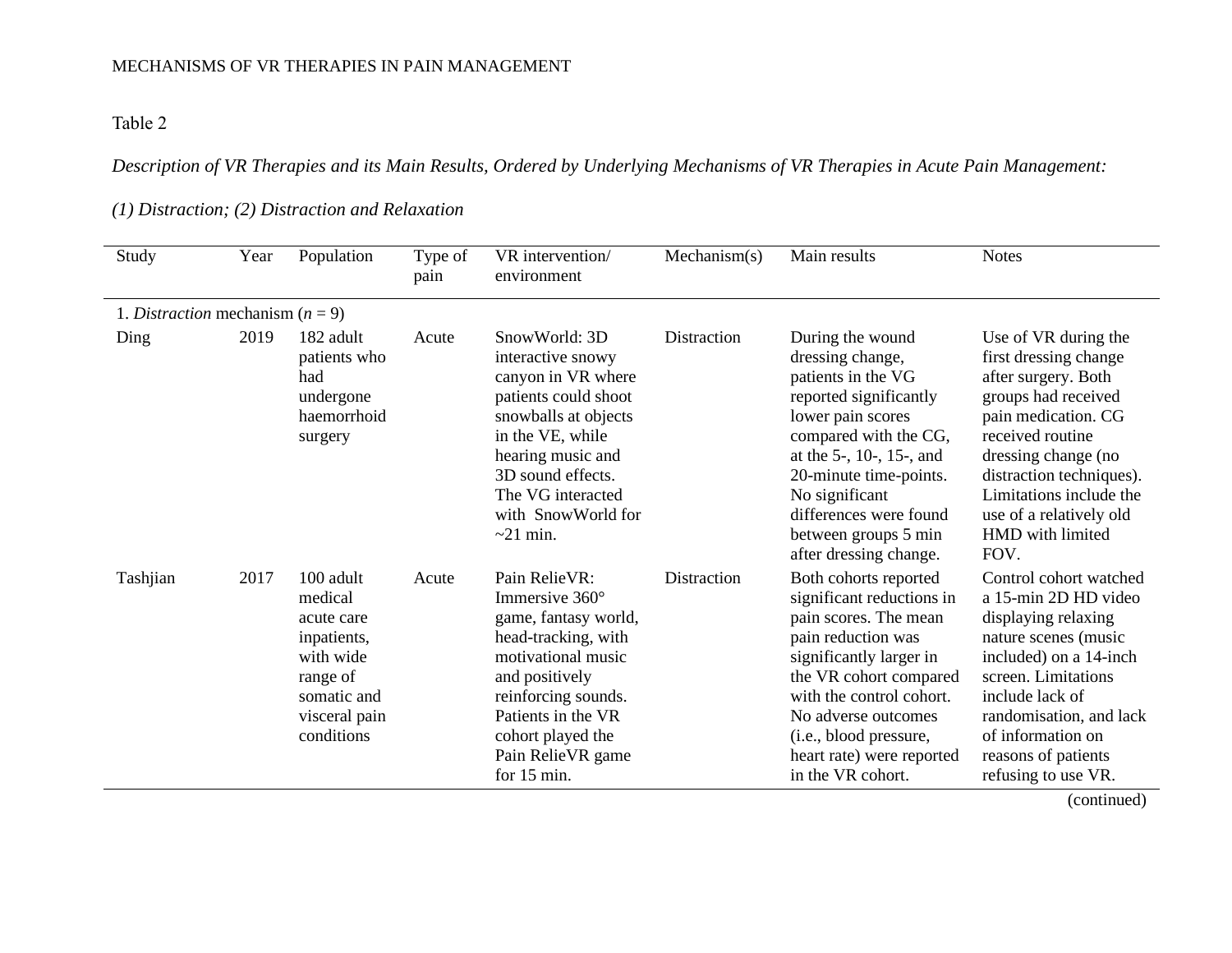Table 2 (continued)

| Study  | Year | Population                                                                                                                     | Type of<br>pain | VR intervention/<br>environment                                                                                                                                                                                                                                                                                                                          | Mechanism(s) | Main results                                                                                                                                                                                                                                                                                                                                         | <b>Notes</b>                                                                                                                                                                                                                                                                                                                                                      |
|--------|------|--------------------------------------------------------------------------------------------------------------------------------|-----------------|----------------------------------------------------------------------------------------------------------------------------------------------------------------------------------------------------------------------------------------------------------------------------------------------------------------------------------------------------------|--------------|------------------------------------------------------------------------------------------------------------------------------------------------------------------------------------------------------------------------------------------------------------------------------------------------------------------------------------------------------|-------------------------------------------------------------------------------------------------------------------------------------------------------------------------------------------------------------------------------------------------------------------------------------------------------------------------------------------------------------------|
| Atzori | 2018 | 15 children<br>and<br>adolescents<br>with cancer<br>$(n=11)$ and<br>blood<br>diseases<br>$(n=4)$<br>undergoing<br>venipuncture | Acute           | SnowWorld: 3D<br>interactive snowy<br>canyon in VR where<br>patients could shoot<br>snowballs at objects<br>(e.g., snowmen,<br>penguins,<br>mammoths) in the<br>VE, while hearing<br>music and 3D sound<br>effects. Patients used<br>VR for 3 min during<br>the venipuncture.                                                                            | Distraction  | During VR, patients<br>reported significant<br>reductions in "time<br>spent thinking about<br>pain", "pain<br>unpleasantness" and<br>"worst pain", compared<br>with during "No VR".<br>Patients reported<br>significantly more fun<br>with VR, experienced a<br>strong illusion of<br>presence, and rated the<br>VR objects as<br>"moderately real". | Patients underwent one<br>venipuncture with VR,<br>and one with SOC<br>(order randomised).<br>Pain was only<br>measured after the<br>procedure. "No VR"<br>condition consisted of<br>SOC: non-medical<br>conversation by nurse.<br>Limitations include the<br>small sample, and the<br>SOC as control<br>condition instead of<br>other distraction<br>techniques. |
| Gold   | 2018 | 143 children<br>and<br>adolescents<br>undergoing<br>venipuncture                                                               | Acute           | <b>Bear Blast:</b><br>Multisensory game<br>where patients travel<br>through an energetic,<br>highly interactive<br>cartoon world, while<br>soothing music plays<br>in the background.<br>Using head-tracking,<br>patients can shoot<br>balls at targets in the<br>VE. VR condition<br>received SOC plus<br>VR during blood<br>draw $(\sim 5$ min total). | Distraction  | VR significantly<br>reduced pain and<br>anxiety during<br>venipuncture compared<br>with SOC. Patients with<br>higher anxiety<br>sensitivity experienced<br>significantly less anxiety<br>than patients with lower<br>anxiety sensitivity when<br>using VR.                                                                                           | SOC consisted of a<br>brief interaction with<br>the phlebotomist before<br>the venipuncture, and a<br>cartoon playing on a<br>TV. Limitations<br>include a high<br>proportion (36%) of<br>patients who declined<br>to participate during<br>screening (most<br>common reason: time<br>constraints).                                                               |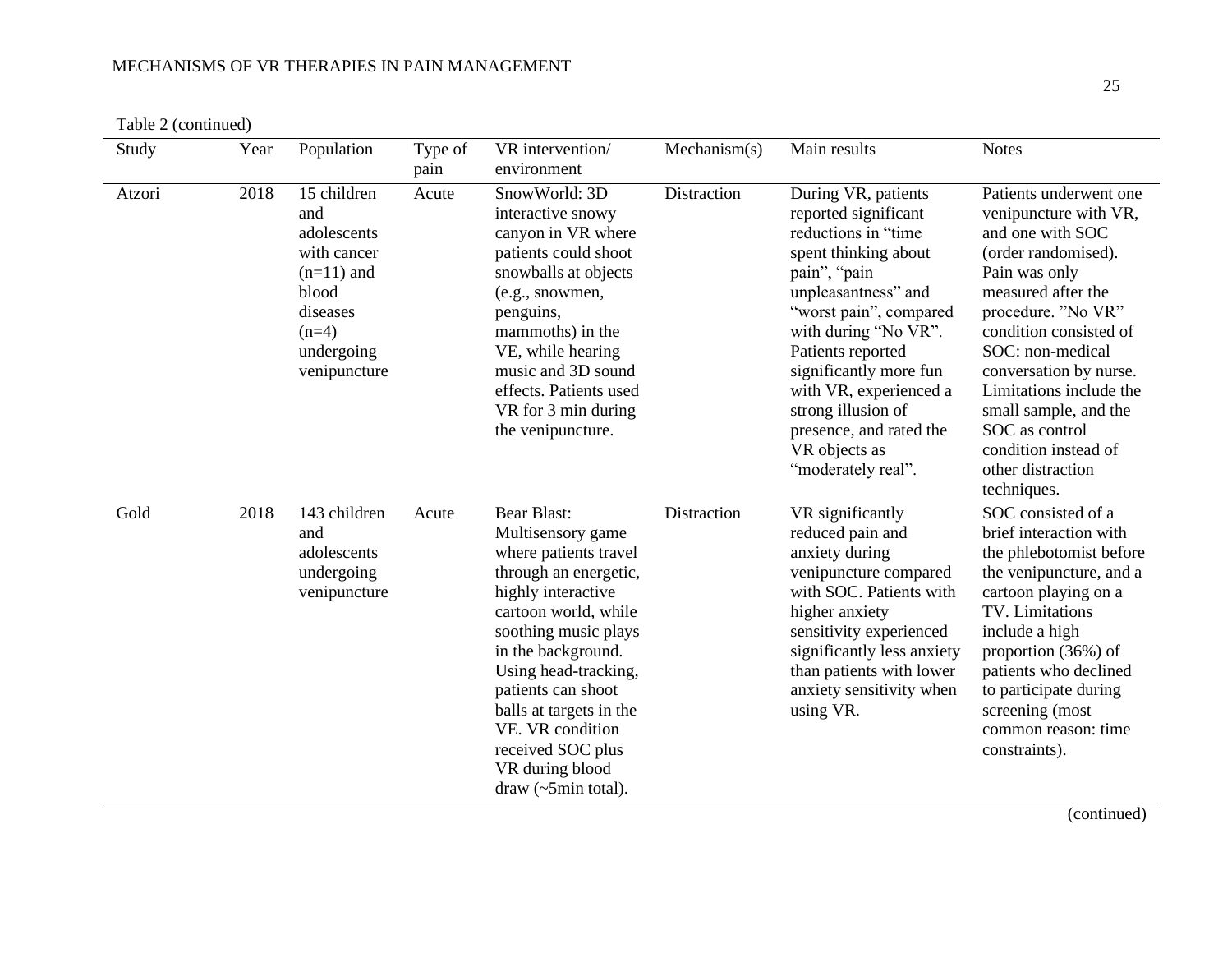|  | Table 2 (continued) |
|--|---------------------|
|--|---------------------|

| Study              | Year | Population                                                                                                                                          | Type of<br>pain | VR intervention/<br>environment                                                                                                                                                                                                                                                                                                                   | Mechanism(s) | Main results                                                                                                                                                                                                                                                                                                                                  | <b>Notes</b>                                                                                                                                                                                                                                                                                                                                                                  |
|--------------------|------|-----------------------------------------------------------------------------------------------------------------------------------------------------|-----------------|---------------------------------------------------------------------------------------------------------------------------------------------------------------------------------------------------------------------------------------------------------------------------------------------------------------------------------------------------|--------------|-----------------------------------------------------------------------------------------------------------------------------------------------------------------------------------------------------------------------------------------------------------------------------------------------------------------------------------------------|-------------------------------------------------------------------------------------------------------------------------------------------------------------------------------------------------------------------------------------------------------------------------------------------------------------------------------------------------------------------------------|
| Dumoulin           | 2019 | 59 children<br>and<br>adolescents<br>at the ED<br>undergoing<br>needle-<br>related<br>procedures<br>(IV<br>placement,<br>venipuncture<br>, or both) | Acute           | Shoot the Flies: VG<br>was immersed in VR<br>in a virtual<br>apartment. The aim<br>was to distract from<br>painful stimuli by<br>looking at the flies,<br>and to shoot as many<br>flies as possible by<br>clicking a button on<br>the wireless mouse<br>$($ ~10 min VR time)                                                                      | Distraction  | Patients reported<br>significant reductions in<br>pain intensity and fear<br>of pain in all three<br>conditions, compared<br>with baseline. Patients<br>in the VR condition<br>reported significantly<br>less fear of pain,<br>compared with both<br>control conditions, but<br>no significant difference<br>was found for pain<br>intensity. | Control conditions:<br>watching TV (minimal<br>control condition), and<br>distraction by Child<br>Life (gold standard<br>control condition).<br>Majority of patients<br>used a topical<br>anaesthetic. Study was<br>conducted in a natural<br>uncontrolled<br>environment of the ED,<br>with its restrictions.                                                                |
| Walther-<br>Larsen | 2019 | 59 children<br>and<br>adolescents<br>undergoing<br>IV placement<br>before<br>anaesthesia                                                            | Acute           | Seagull Splash:<br>Interactive 3D game<br>where a boat with a<br>bucket of fish was<br>approached by<br>seagulls aiming to<br>eat the fish. The aim<br>was to prevent this<br>by shooting water<br>balloons with a<br>slingshot at the<br>seagulls. Patients<br>played the VR game<br>for $\sim$ 10-15 min VG<br>received SOC+<br>Seagull Splash. | Distraction  | No significant<br>difference in pain scores<br>was found between the<br>VG and the CG. Patients<br>in the VG reported high<br>satisfaction levels. All<br>patients in the VG<br>indicated their<br>preference to use the<br>same distraction<br>technique again, a<br>borderline significant<br>result compared with<br>controls.             | CG received SOC:<br>topical numbing cream,<br>positioning, and<br>distraction by a<br>specialised pain nurse.<br>Three patients $(10\%)$<br>did not want to use the<br>VR equipment, because<br>they disliked the VR<br>game/setup. These<br>were excluded from the<br>analysis. The study<br>consisted largely of<br>boys. Pain was only<br>measured after the<br>procedure. |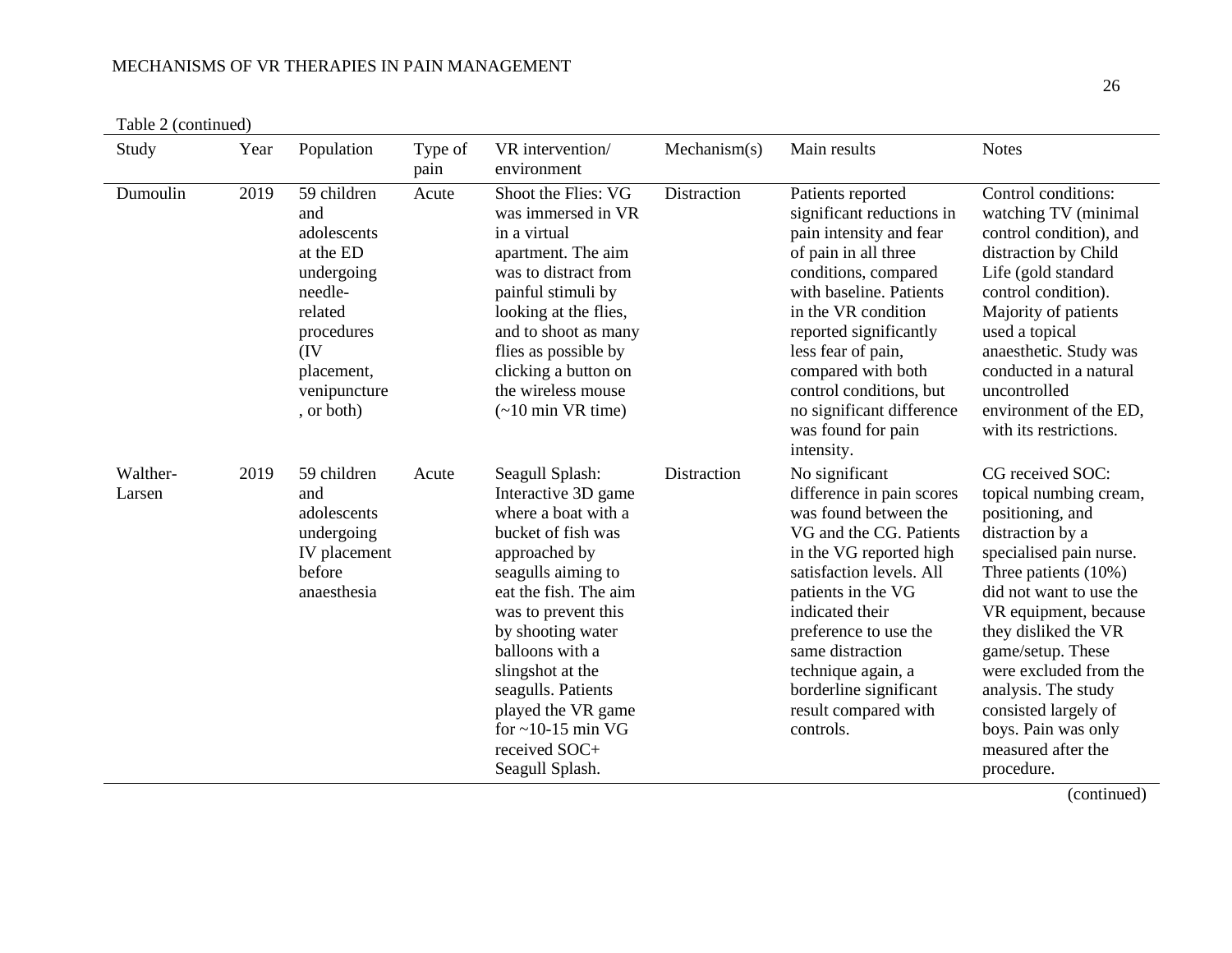|  | Table 2 (continued) |
|--|---------------------|
|--|---------------------|

| Study   | Year | Population                                                                                 | Type of<br>pain | VR intervention/<br>environment                                                                                                                                                                                                                       | Mechanism(s) | Main results                                                                                                                                                                                                                                                                     | <b>Notes</b>                                                                                                                                                                                                                                                                                                    |
|---------|------|--------------------------------------------------------------------------------------------|-----------------|-------------------------------------------------------------------------------------------------------------------------------------------------------------------------------------------------------------------------------------------------------|--------------|----------------------------------------------------------------------------------------------------------------------------------------------------------------------------------------------------------------------------------------------------------------------------------|-----------------------------------------------------------------------------------------------------------------------------------------------------------------------------------------------------------------------------------------------------------------------------------------------------------------|
| Piskorz | 2018 | 38 children<br>and<br>adolescents<br>with kidney<br>diseases<br>undergoing<br>venipuncture | Acute           | <b>MOT VR Game:</b><br>Patients had to<br>memorise and<br>simultaneously track<br>several moving<br>objects. The game<br>was controlled by<br>head movements<br>only. The difficulty<br>level of the game<br>could be adjusted by<br>the researchers. | Distraction  | VG reported<br>significantly lower<br>levels of pain intensity<br>and stress, compared<br>with the CG.                                                                                                                                                                           | During screening, 6<br>patients $(24%)$ were not<br>willing to participate<br>(most reported to not<br>experience pain/stress<br>during blood draw).<br>CG underwent standard<br>procedure (no other<br>distraction). Patients in<br>VG could test the VR<br>for $10-15$ min before<br>deciding to participate. |
| Piskorz | 2020 | 57 children<br>and<br>adolescents<br>with kidney<br>diseases<br>undergoing<br>venipuncture | Acute           | Active VR: MOT<br>game, patients had to<br>memorise and<br>simultaneously track<br>several moving<br>objects. Passive VR:<br>patients watched a<br>video, resembling the<br>MOT game. The<br>video displayed<br>flying objects that<br>were moving.   | Distraction  | Both VGs experienced<br>significantly less pain<br>and stress compared<br>with the CG. No<br>significant differences<br>were found between the<br>active VG and the<br>passive VG. A<br>significant difference<br>was found for stress<br>scores, in favour of the<br>active VR. | It was not stated how<br>many patients declined<br>to participate, and for<br>what reason. Patients<br>were not randomly<br>assigned in treatment<br>groups, instead in the<br>VGs they were allowed<br>to first test the VR<br>before deciding to<br>participate. CG<br>received no additional<br>procedures.  |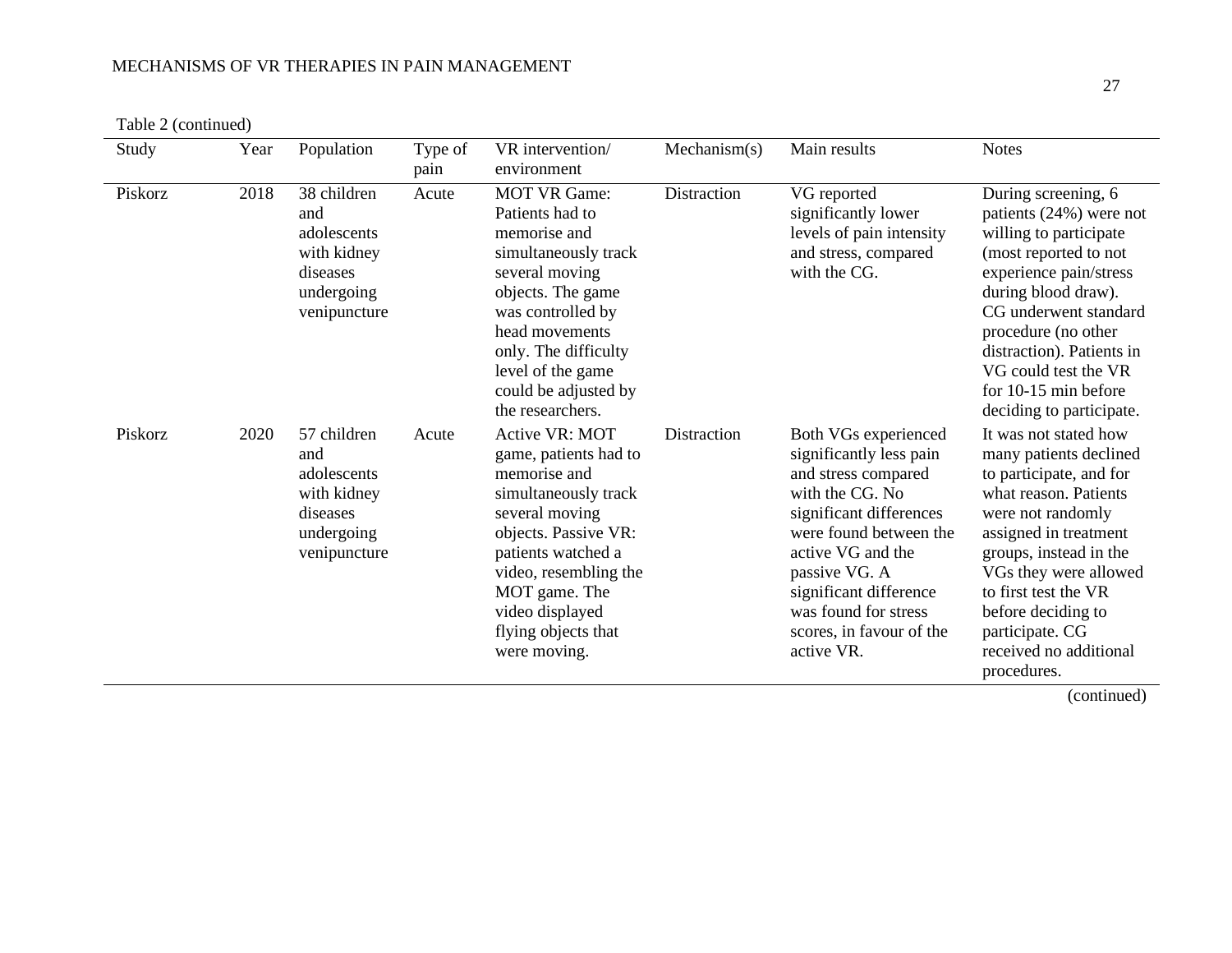| Table 2 (continued) |
|---------------------|
|                     |

| Study   | Year | Population                                                                                                                        | Type of<br>pain | VR intervention/<br>environment                                                                                                                                                                                                                                | Mechanism(s)              | Main results                                                                                                                                                                                                                                                                                                                                  | <b>Notes</b>                                                                                                                                                                                                                                                                    |
|---------|------|-----------------------------------------------------------------------------------------------------------------------------------|-----------------|----------------------------------------------------------------------------------------------------------------------------------------------------------------------------------------------------------------------------------------------------------------|---------------------------|-----------------------------------------------------------------------------------------------------------------------------------------------------------------------------------------------------------------------------------------------------------------------------------------------------------------------------------------------|---------------------------------------------------------------------------------------------------------------------------------------------------------------------------------------------------------------------------------------------------------------------------------|
| Hoffman | 2019 | 48 children<br>and<br>adolescents<br>with large<br>severe burn<br>injuries (44<br>of 48 from<br>developing<br>Latin<br>countries) | Acute           | SnowWorld: 3D<br>interactive snowy<br>canyon in VR where<br>patients could shoot<br>snowballs at objects<br>in the VE, while<br>hearing music and<br>3D sound effects.<br>During wound care,<br>every 5 min patients<br>alternated between<br>Yes VR or No VR. | Distraction               | On Day 1, VR<br>significantly reduced<br>worst pain, time spent<br>thinking about pain,<br>pain unpleasantness, and<br>patients reported higher<br>satisfaction during VR.<br>Patients reported 27%<br>more fun with VR (non-<br>significant). During<br>multiple sessions, VR<br>persisted to significantly<br>reduce worst pain<br>ratings. | During wound care,<br>patients received<br>alternately Yes VR or<br>No VR, for<br>approximately equal<br>portions of the same<br>wound care session.<br>Yes VR: VR in<br>addition to pain<br>medications, No VR:<br>SOC pain medications.<br>Treatment order was<br>randomised. |
|         |      | 2. Distraction and relaxation mechanisms ( $n = 2$ )                                                                              |                 |                                                                                                                                                                                                                                                                |                           |                                                                                                                                                                                                                                                                                                                                               |                                                                                                                                                                                                                                                                                 |
| Esumi   | 2020 | Adult male<br>suffering<br>from acute<br>compartment<br>syndrome                                                                  | Acute           | Dream Beach: The<br>VE stimulates the<br>experience of<br>relaxing at the beach,<br>with a $360^\circ$ view,<br>and with calming<br>nature sounds. Over<br>2 days, the patient<br>received 3 sessions<br>of VR analgesic<br>therapy for 30 min<br>per session. | Distraction<br>Relaxation | VR effectively relieved<br>the pain, and resulted in<br>a 25-75% dose reduction<br>in opioid administration,<br>which alleviated the<br>opioid-induced<br>respiratory depression.                                                                                                                                                             | Case report of patient<br>with ACS, complicated<br>with fasciotomy wound<br>infection. Patient was<br>treated with a high-<br>dose opioid which<br>became unbearable due<br>to opioid-induced<br>nausea, hyperalgesia,<br>and respiratory<br>depression.                        |

28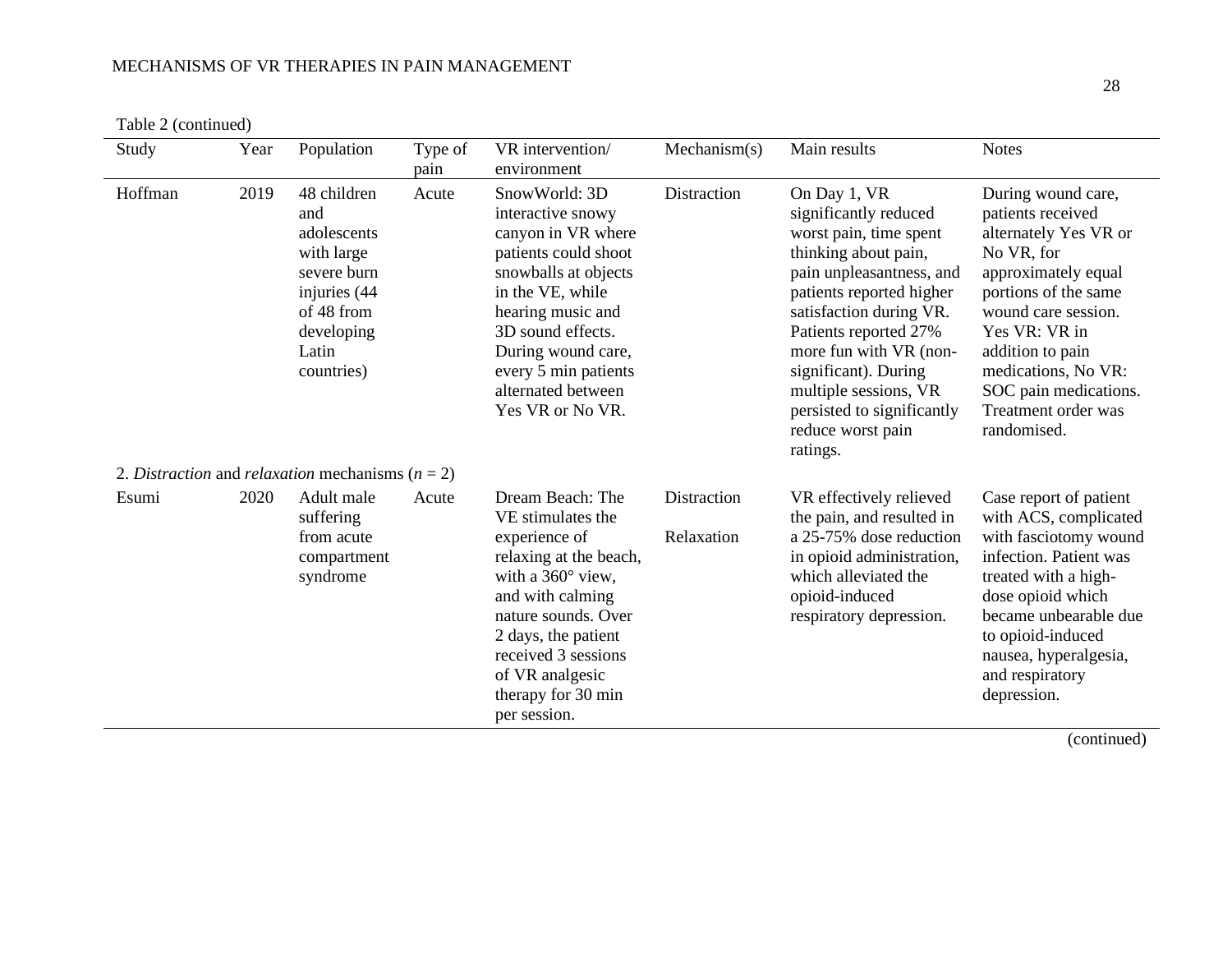|  | Table 2 (continued) |
|--|---------------------|
|--|---------------------|

| Study             | Year | Population                                 | Type of<br>pain | VR intervention/<br>environment                                                                                                                                                                                                                                                                                                                    | Mechanism(s)              | Main results                                                                                                                                                                           | <b>Notes</b>                                                                                                                                                                                                                                                                                                                                                                                |
|-------------------|------|--------------------------------------------|-----------------|----------------------------------------------------------------------------------------------------------------------------------------------------------------------------------------------------------------------------------------------------------------------------------------------------------------------------------------------------|---------------------------|----------------------------------------------------------------------------------------------------------------------------------------------------------------------------------------|---------------------------------------------------------------------------------------------------------------------------------------------------------------------------------------------------------------------------------------------------------------------------------------------------------------------------------------------------------------------------------------------|
| Özalp<br>Gerçeker | 2020 | 136 children<br>undergoing<br>venipuncture | Acute           | VR-Rollercoaster:<br>The VE simulates the<br>experience of riding<br>a rollercoaster. VR-<br>Ocean Rift: Relaxing<br>underwater tour in<br>VR animates the<br>experience of<br>swimming with<br>marine animals,<br>while listening to<br>soothing music.<br>During venipuncture,<br>the children watched<br>the VR video they<br>were assigned to. | Distraction<br>Relaxation | Both VGs reported<br>significant reductions in<br>pain scores, compared<br>with the CG. The two<br>VR conditions did not<br>differ significantly from<br>each other in pain<br>scores. | Pain scores were self-,<br>parent-, nurse- and<br>researcher-reported.<br>During screening 18<br>children (10%) refused<br>to participate (reason<br>not stated). Five<br>children (5%) dropped<br>out in the VR<br>conditions because they<br>wanted to remove the<br>headset. Both VR<br>conditions were videos<br>(no interaction with<br>VE). CG received no<br>distraction techniques. |

Note. 2D, two-dimensional; 3D, three-dimensional; ACS, acute compartment syndrome; CG, control group; ED, emergency department; FOV, field of view; HD, high definition; HMD, head-mounted display; IV, intravenous; min, minutes; MOT, multiple object tracking; s, seconds; SOC, standard of care; TV, television; VE, virtual environment; VG, virtual reality group; VR, virtual reality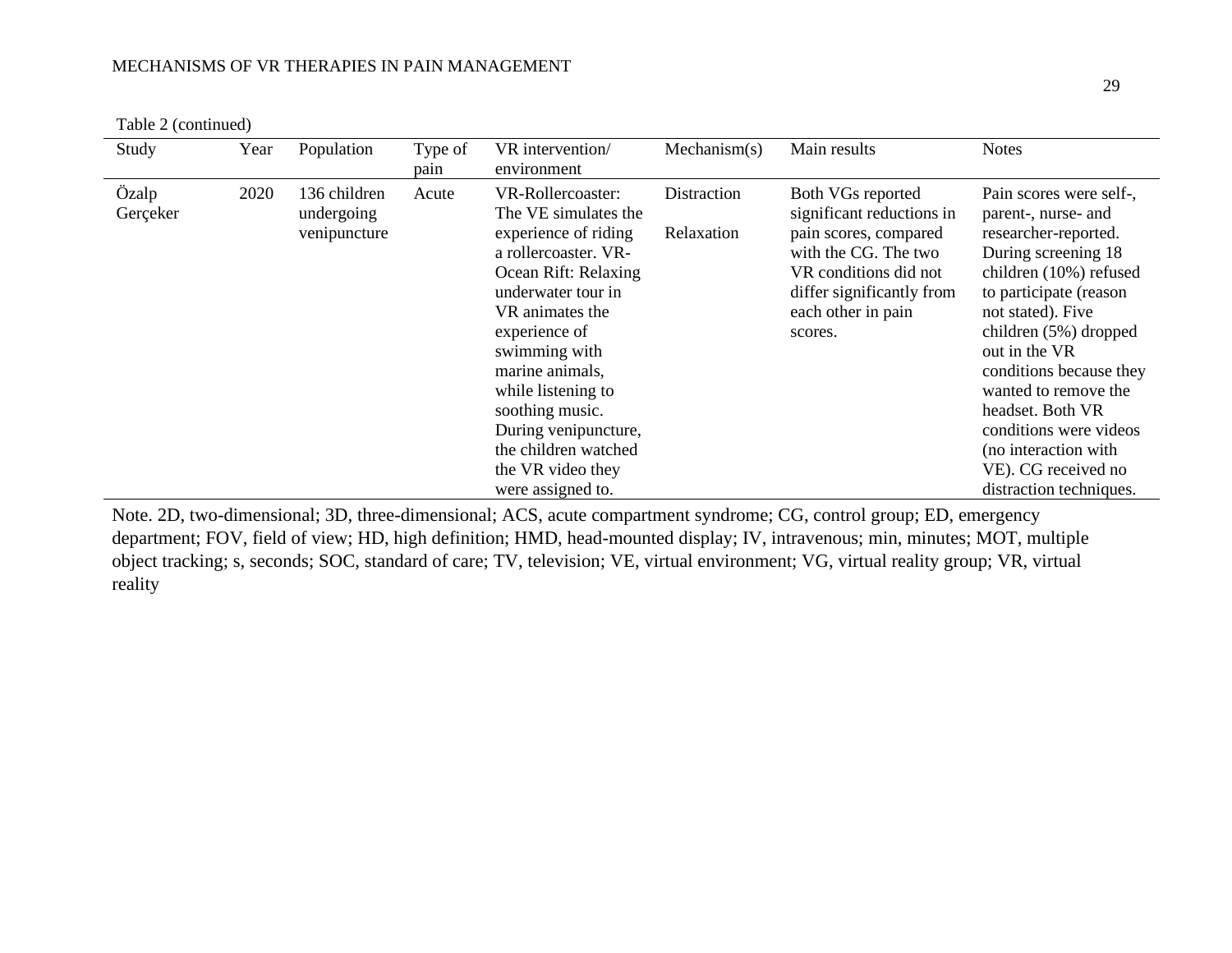Ding et al. (2019), the control cohort in this study watched a 2D HD distraction video displaying relaxing nature scenes. Tashjian et al. (2017) found that both cohorts reported significantly reduced pain scores compared with baseline scores. However, the difference between the two cohorts was significant, in favour of the VR cohort. That is, the pain reduction was significantly higher in the VR cohort, in comparison with the control cohort. In this study, the control cohort was intended to watch a 2D distraction video (Tashjian et al., 2017), however, it can be argued whether the 2D relaxing nature video only accomplishes distraction, or also relaxation, which can also have analgesic effects as is shown in other studies (Ahmadpour et al., 2019).

Besides these two adult studies, seven paediatric studies used VR *distraction* to manage acute pain. Atzori and colleagues (2018) performed a RCT to evaluate the effect of an immersive VR intervention during venipuncture (i.e., blood draw) in a paediatric population suffering from oncological or hematological diseases (Atzori et al., 2018). Using a within-subjects design, 15 children and adolescent patients underwent one blood draw with VR, and one with standard of care (SOC). The SOC consisted of a non-medical conversation by a nurse. In accordance with the previous study by Ding et al. (2019), this study used the same VR software (i.e., SnowWorld). The result showed that during VR, patients reported significant reductions in worst pain (sensory component of pain), time spent thinking about pain (cognitive component of pain), and pain unpleasantness (affective component of pain), compared with SOC. Furthermore, patients reported significantly more fun with VR, experienced a strong illusion of presence, and rated the VR objects as "moderately real". Limitations of this study include the small sample and the use of SOC as the control condition instead of other distraction techniques (Atzori et al., 2018).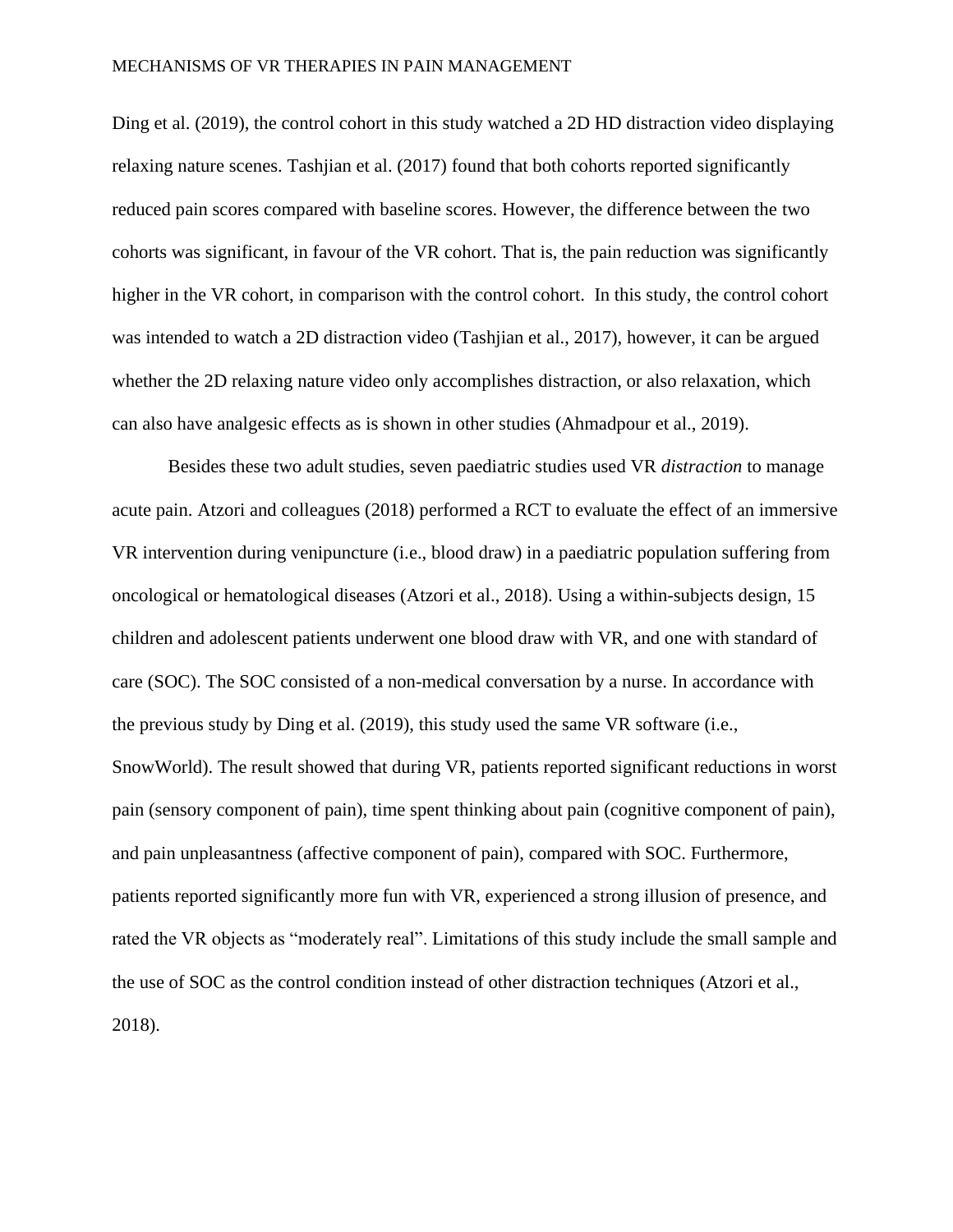Likewise, Gold and Mahrer (2018) conducted a RCT where they examined the effect of immersive VR compared with SOC on pain and anxiety during venipuncture in a paediatric hospital population. The SOC consisted of a brief interaction with the phlebotomist before the blood draw, and a cartoon playing on a television. Patients in the VR condition received SOC and interacted with the VR game Bear Blast during the venipuncture. Bear Blast is a multisensory (i.e., visual, auditory) game where patients travel through an energetic, highly interactive cartoon world, while soothing music plays in the background. By the movement of their head, patients could shoot balls at targets in the VE which positively reinforced experimentation and activity (Gold & Mahrer, 2018). The results showed that VR significantly reduced pain and anxiety during venipuncture, compared with SOC. Moreover, when using VR patients with a higher anxiety sensitivity at baseline experienced significantly less anxiety than patients with a lower anxiety sensitivity. A limitation of this study was the high proportion (36%) of patients who declined to participate during screening (mostly due to time constraints), which may limit the generalisability of the findings due to selection bias (Gold & Mahrer, 2018).

In a similar fashion, Dumoulin and colleagues (2019) performed a RCT to investigate the effectiveness of VR to reduce pain during needle-related procedures (i.e., venipuncture, intravenous placement) in paediatric patients at the emergency department (Dumoulin et al., 2019). Patients in the VR group were immersed in the VR game Shoot the Flies, which consisted of a virtual apartment where the aim was to distract from painful stimuli by looking at the flies, and shooting as many flies as possible using a wireless mouse. In this study, VR was compared with two control conditions: watching television (minimal control condition) and distraction by Child Life (gold standard control condition). A majority of the 59 children and adolescent patients (75%-87%) used a topical anaesthetic before the procedure, hence VR was used

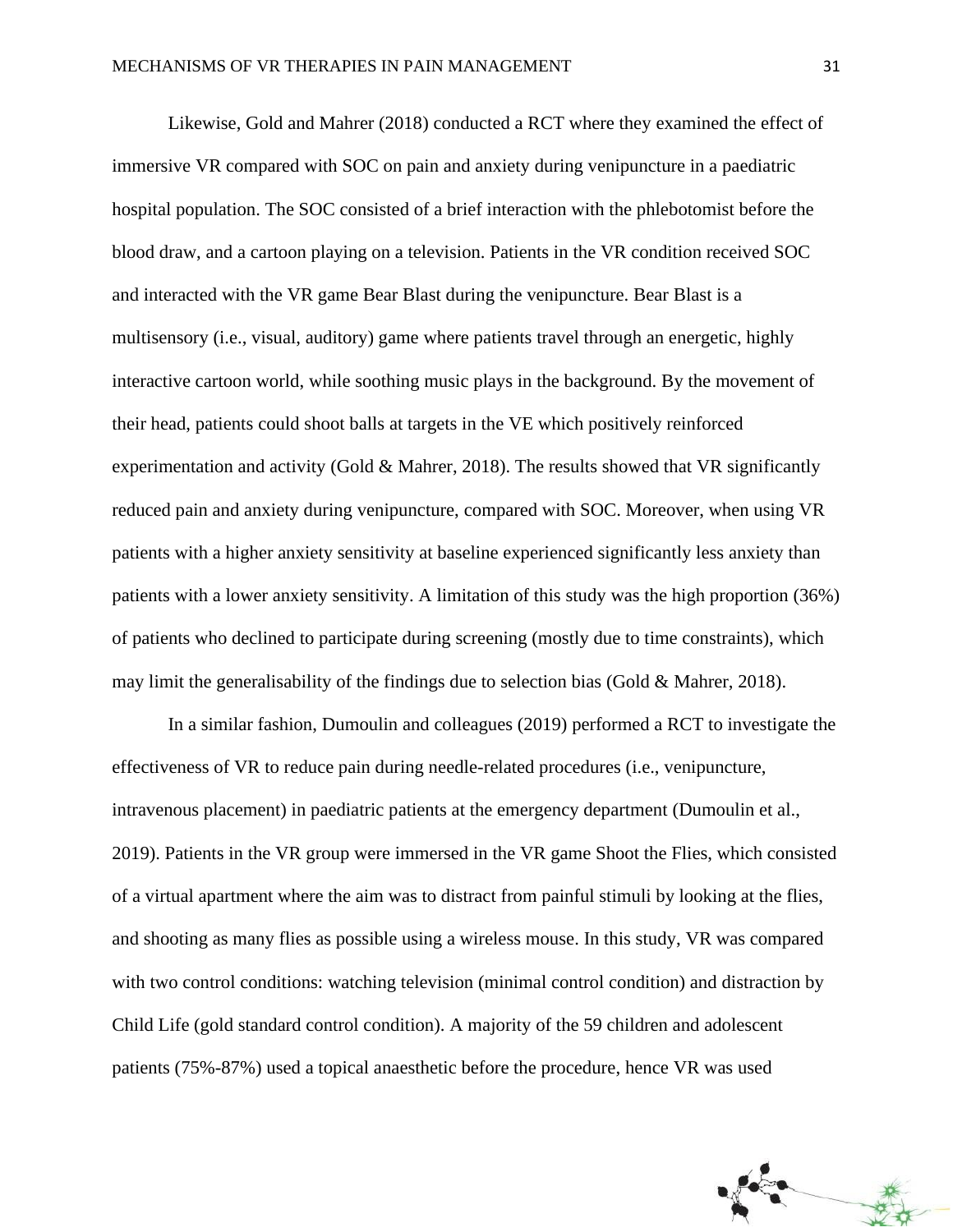adjunctively (i.e., in addition to traditional pain medications). Dumoulin et al. (2019) found that patients reported significant reductions in pain intensity and fear of pain in all three conditions, compared with baseline. Patients in the VR condition experienced significantly less fear of pain compared with the control conditions. However, no significant differences between the conditions were found for pain intensity (Dumoulin et al., 2019).

Additionally, Walther-Larsen et al. (2019) examined the effect of an interactive 3D VR game on pain levels and patient satisfaction using a RCT design among 59 children and adolescents undergoing intravenous placement before anaesthesia. The control group in this study received SOC: topical numbing cream, positioning, and distraction by a specialised pain nurse (i.e., child playing 2D game on a smartphone). The patients in the VR group received SOC, and in addition, they played the VR game Seagull Splash. In this interactive 3D game, a boat with a bucket of fish is approached by seagulls aiming to eat the fish. The patient's objective was to prevent this from happening by shooting water balloons with a slingshot at the seagulls. As the patient obtained a higher score, the game became increasingly difficult (Walther-Larsen et al., 2019). The results showed no significant difference in pain scores between the VR group and the control group. However, the children and adolescent patients in the VR group reported high satisfaction levels using the novel VR game. All patients in the VR group indicated their preference to use the same distraction technique again, a borderline significant result compared with controls. Of note, Walther-Larsen et al. (2019) used evidencebased SOC, which was more elaborate than the SOC used in other studies reviewed here.

Conversely, Piskorz and Czub (2018) used a different form of *distraction* compared with previously described studies. Using a quasi-experimental design, they examined the effect of a novel VR game, based on a Multiple Object Tracking (MOT) paradigm, on pain and stress

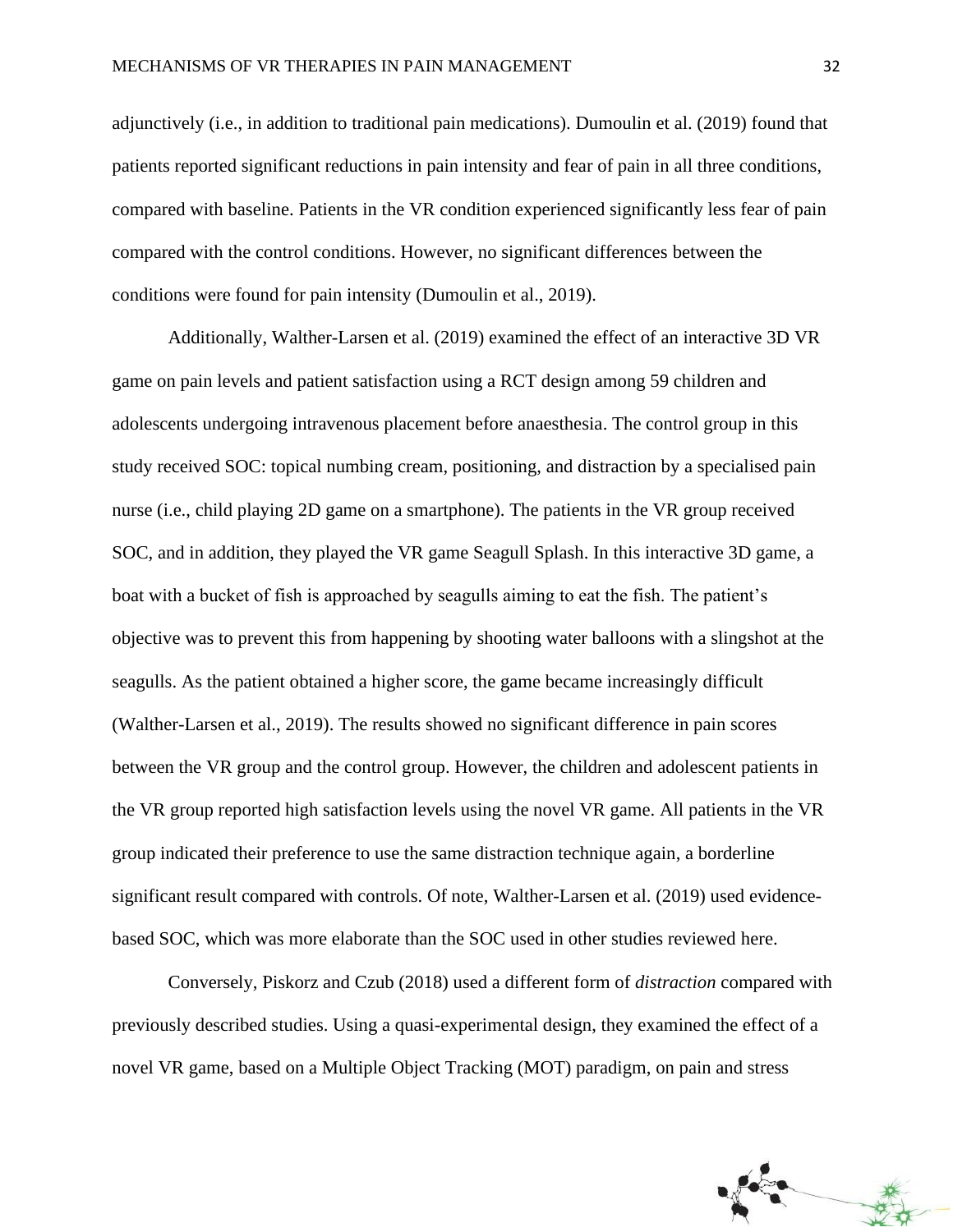during venipuncture in 38 patients with kidney diseases. The control group in this study underwent standard procedure without any distraction technique being administered. The children and adolescent patients in the VR group were immersed in the MOT game, where they had to memorise and simultaneously track several moving objects (e.g., planes, birds). Furthermore, the game was controlled by head movements only (i.e., hands-free), and the difficulty level of the game could be adjusted by the researchers to the skill levels of the participants. The authors found that patients in the VR group reported significantly lower levels of pain intensity and stress, in comparison with the control group. Piskorz and Czub (2018) argue that MOT differs from most traditional *distraction* methods in a number of ways. MOT requires attention continuously instead of brief attentional shifts, as it requires users to pay attention to multiple objects at once. Further, the authors posit that the MOT is an "inherently active attentional task", instead of passive distraction (Piskorz & Czub, 2018, p. 3). Finally, by adjusting the difficulty level, the attentional demands can be manipulated by the researchers to match the skill levels of participants. Altogether, the authors designed the MOT game to be highly engaging, therefore, demanding much of the available attentional resources, arguably leading to a greater pain reduction than regular VR *distraction*. An important limitation of this study was that patients in the VR group received the opportunity to interact for 10 to 15 minutes with the VR game before deciding whether they wanted to participate in the study (Piskorz  $\&$ Czub, 2018). Furthermore, in this study, Piskorz and Czub (2018) did not compare the effects of the MOT game to a regular VR *distraction* condition.

However, in a follow-up experimental study, the same authors investigated whether the type of VR *distraction* (active VR vs passive VR) had an effect on pain and stress during venipuncture in 38 paediatric patients with kidney diseases (Piskorz et al., 2020). The active VR

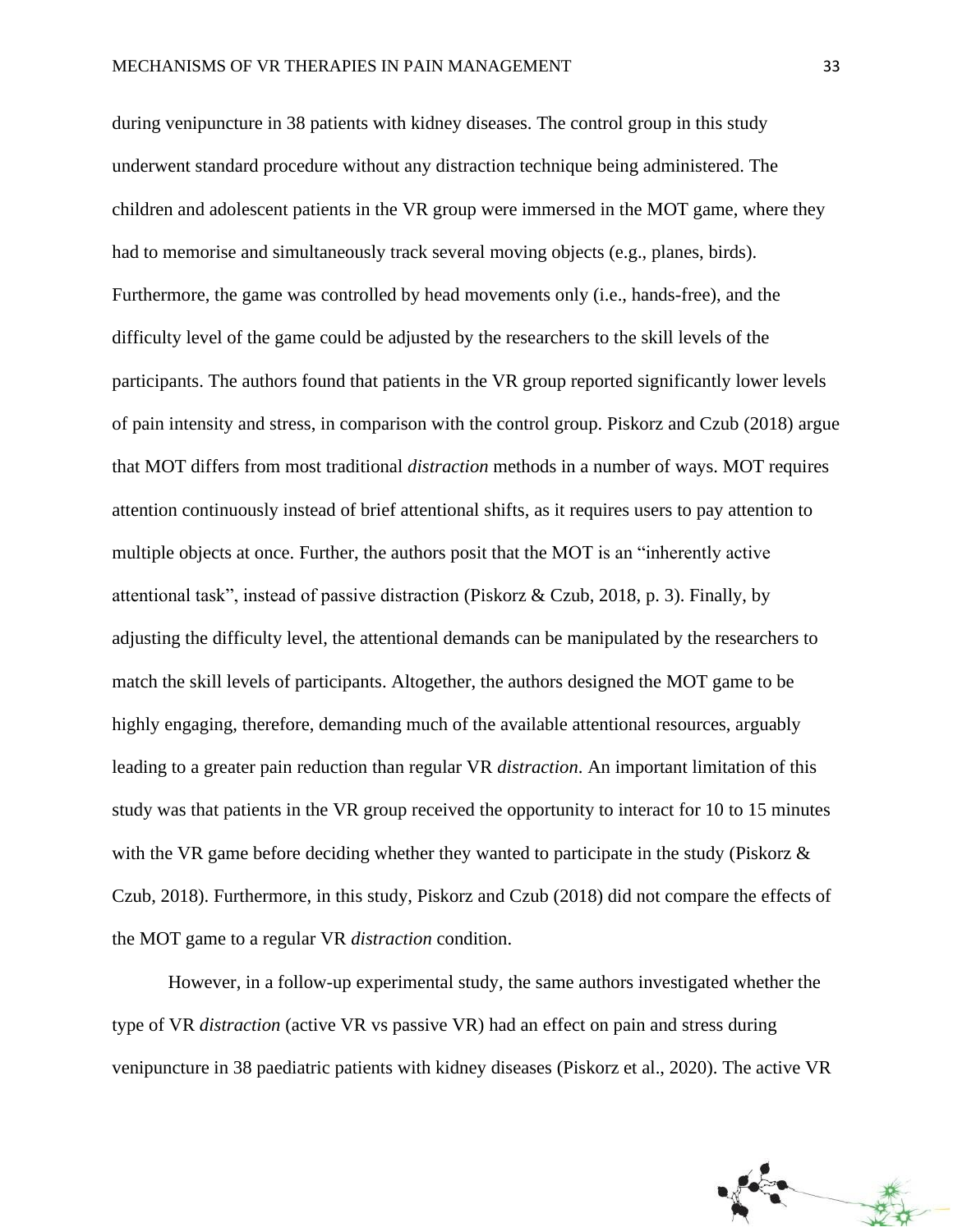group received a similar MOT game as in their previous study (Piskorz & Czub, 2018), which consisted of a Multiple Object Tracking game, controlled by head movements only, where they had to memorise and simultaneously track several moving objects. The experimenter adjusted the degree of difficulty of the game according to the skill level of participants. The passive VR consisted of a video in which flying objects were moving, and was supposed to maximally resemble the active VR, except for the MOT component. The control group received no additional procedures during venipuncture. The results showed that both VR groups experienced significantly less pain and stress compared with the control group. However, no significant difference was found for pain scores between the active VR group and the passive VR group. Nevertheless, a significant difference was found for stress scores in favour of the active VR. This study has the same limitation as their previous study, that is, before deciding to participate in both the active VR as well as the passive VR condition, patients were allowed to try out the VR for 10 to 15 minutes. This may lead to selection bias as it might be that those patients that decide to participate have a more favourable attitude towards VR than those who decline. In this study, it was not stated how many patients declined to participate, and for what reason (Piskorz et al., 2020).

In contrast to most previous studies which focused on needle-related procedures, Hoffman et al. (2019) conducted a pilot study to evaluate whether immersive VR can be used adjunctively in a paediatric population with large severe burn wounds in the intensive care unit (ICU). Using a within-subjects, within-wound care design, patients received alternately VR during some portions of the wound care session, and no VR during other portions of the same wound care session (initial treatment order randomised). In this preliminary study, every five minutes, patients alternated between Yes VR and No VR to establish approximately equal

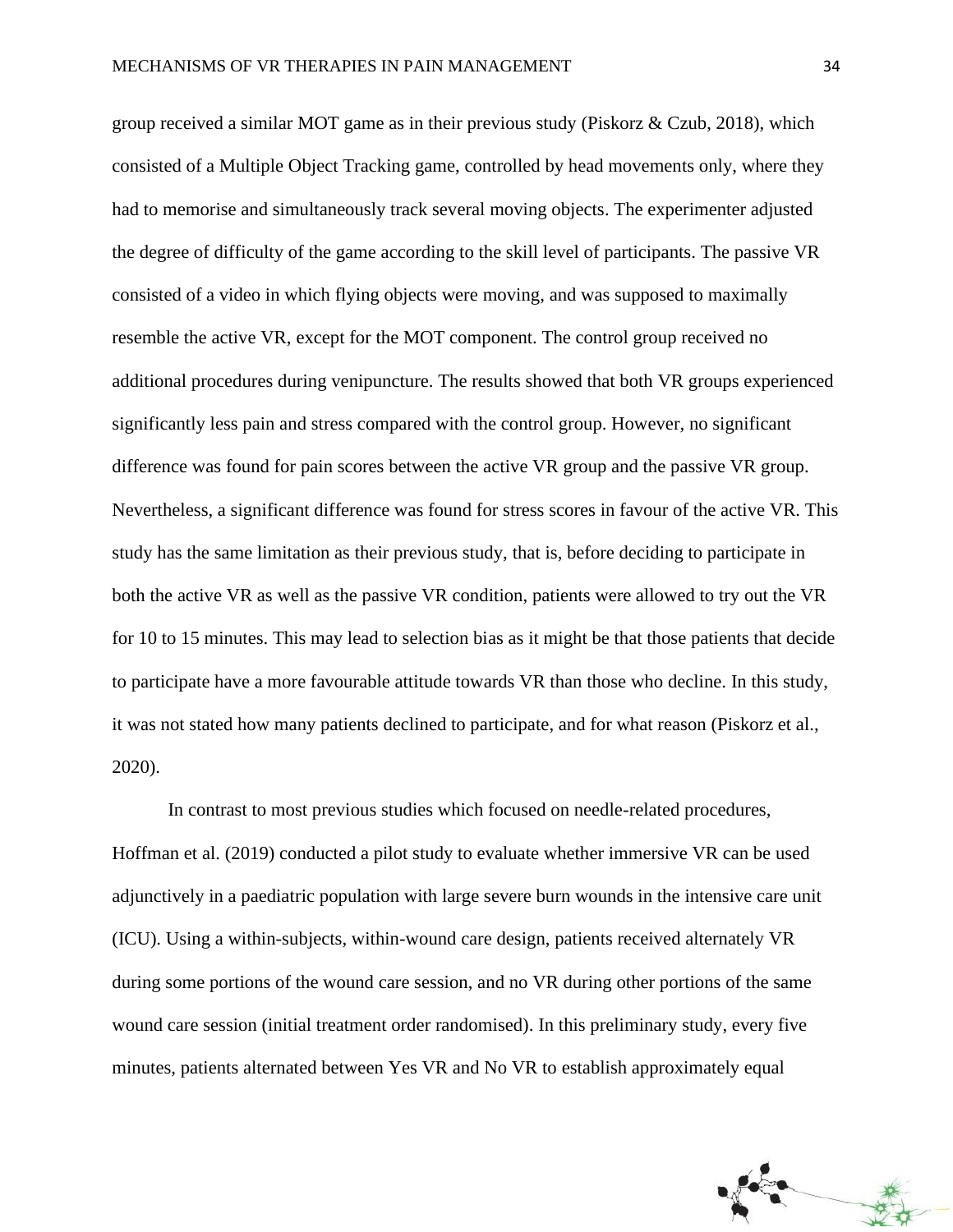portions. On average, patients spent 16 minutes of wound care during No VR versus 13 minutes during Yes VR. In both conditions, VR was used adjunctively to pain medications. Because most of the patients in this study had severe head and face burns, it was not possible for them to wear a standard HMD on their head. To address this issue, Hoffman et al. (2019) used a so-called Magula arm, a robot-like articulated arm goggle holder, which could hold the water-friendly VR goggles near the patient's eyes. The VR software used was SnowWorld, which was also used by two other studies in this review (Atzori et al., 2018; Ding et al., 2019). Using a wireless mouse, the patients were able to interact with SnowWorld during wound care. The results showed that on day 1, VR significantly reduced worst pain, time spent thinking about pain, and pain unpleasantness. Moreover, patients reported significantly higher satisfaction using VR. Further, patients reported 27% more fun with VR (non-significant). VR continued to significantly reduce worst pain ratings during multiple sessions (Hoffman et al., 2019).

### *Distraction and Relaxation*

Besides *distraction*, another mechanism underlying the VR therapy used in acute pain management was *relaxation*. *Relaxation* can be defined as a calming state that counters the stress response by reducing physical tension and/or anxiety (Olpin & Hesson, 2015). Since pain is commonly accompanied by anxiety and physical tension, *relaxation* may be helpful in alleviating pain (Özalp Gerçeker et al., 2020). The following two studies used the mechanism of *distraction* in combination with *relaxation* in their VR therapies to manage acute pain.

Indeed, Esumi et al. (2020) used an immersive VR therapy that aimed not only at *distraction* but also at *relaxation*. In their case report, they describe the case of an adult man with acute compartment syndrome, who was treated with VR, after his fasciotomy wound got infected. The patient was initially treated with a high-dose opioid which became unbearable due

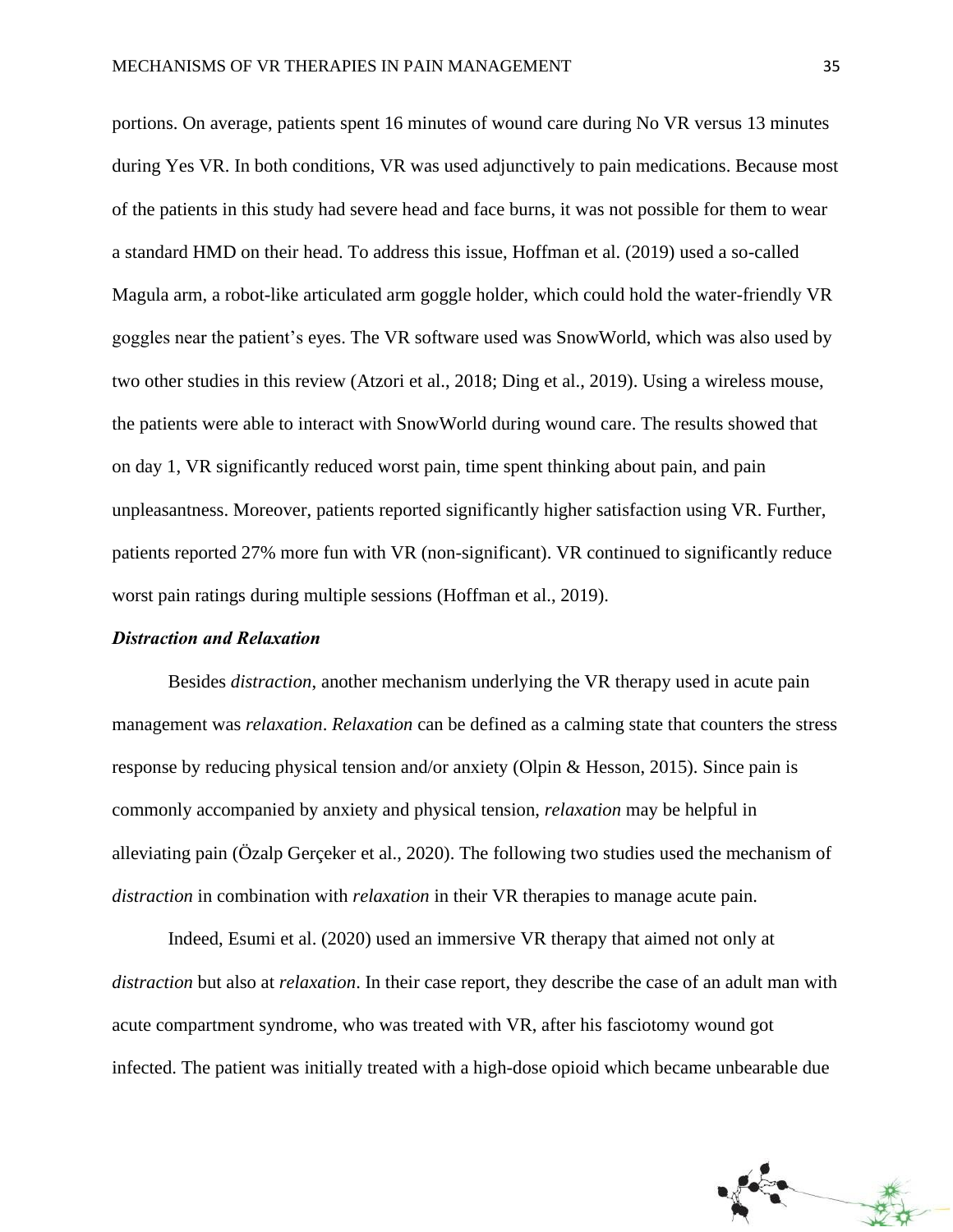to opioid-induced nausea, hyperalgesia (i.e., increased pain sensitivity), and respiratory depression. Therefore, Esumi et al. (2020) started an immersive VR therapy during which the patient was immersed in Dream Beach, a VE which stimulates the experience of relaxing at the beach on a sunny day, with a 360° view, while listening to calming nature sounds. The VR therapy effectively relieved the pain, and resulted in a 25-75% dose reduction in opioid administration, which, in turn, alleviated the accompanying opioid-induced respiratory depression (Esumi et al., 2020). In this study, the authors ascribed the mechanism of *relaxation* to the increase of positive affect. That is, they argue that the VR created a shift in the patient's experience from feeling distressed lying in a hospital bed, to feeling more positive emotions by being immersed in a relaxing and more pleasant VE (Esumi et al., 2020).

Moreover, Özalp Gerçeker et al. (2020) conducted a RCT to evaluate the effectiveness of two different VR methods on pain, fear, and anxiety in 136 children undergoing venipuncture. The children were randomised in three conditions: VR-Rollercoaster, VR-Ocean Rift, or the control group. VR-Rollercoaster simulates the exciting experience of riding a rollercoaster, which speeds up and slows down. VR-Ocean Rift, a relaxing underwater tour in VR, animates the experience of swimming with marine animals, while listening to soothing music. Both VR conditions were videos, hence no interaction with the VE was possible. The control group received no distraction techniques. The results showed that both VR groups reported significant reductions in pain scores, compared with the control group. The two VR conditions did not differ significantly from one another in pain scores. Here, it should be noted that Özalp Gerçeker et al. (2020) lacked to sufficiently explain the underlying mechanisms of their VR therapy.

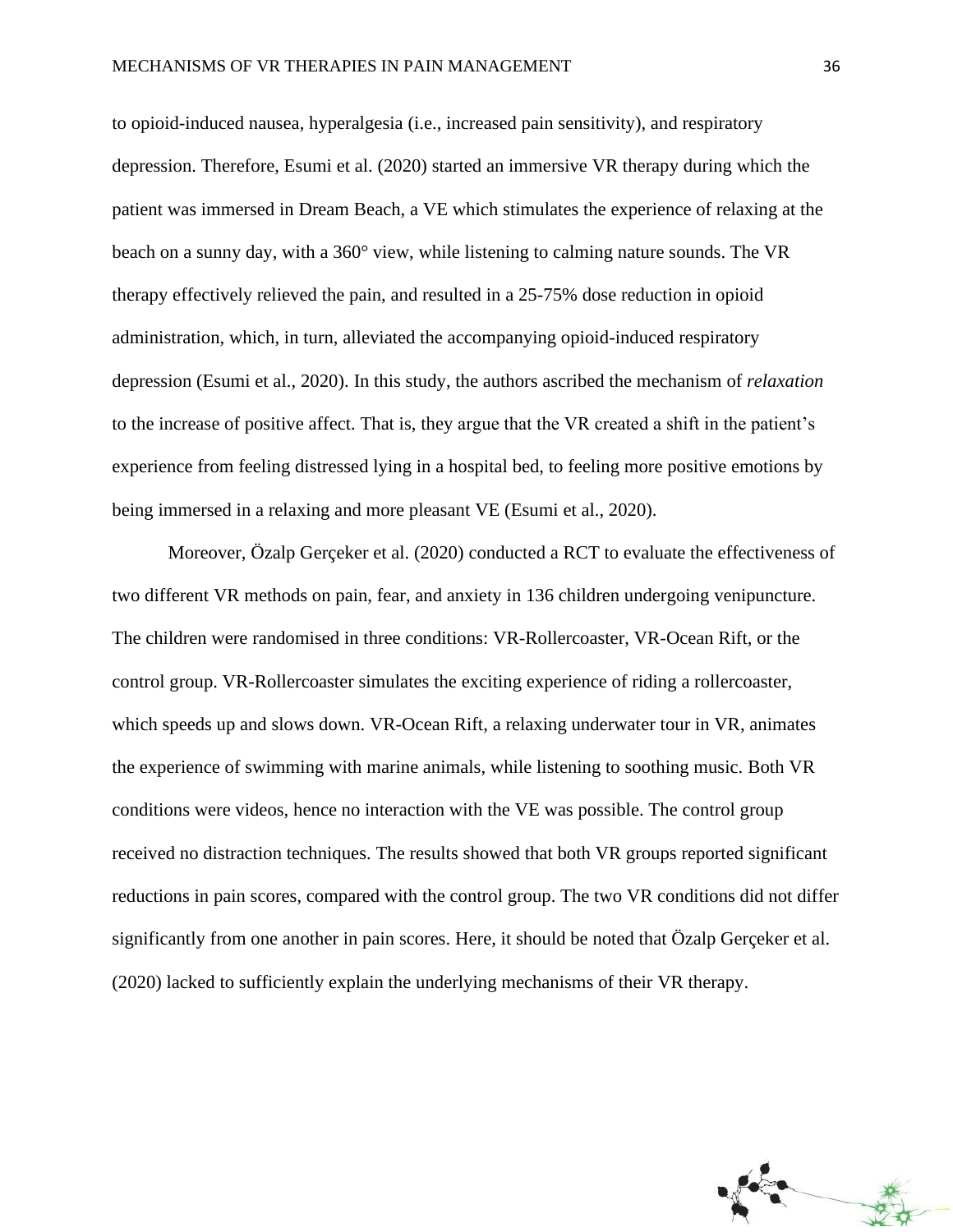### **Virtual Reality in Chronic Pain Management**

The studies that examined VR in chronic pain management used several distinct mechanisms. Studies that used similar mechanisms are discussed together (see Table 3). The following section is divided according to these underlying mechanisms: (1) *neuromodulation*; (2) *distraction* and *relaxation*; (3) *distraction* and *graded exposure*; (4) *biofeedback* and *relaxation*.

### *Neuromodulation*

Under certain conditions, the human brain is capable of long-lasting changes in neural pathways (i.e., brain plasticity). Neuromodulation is based on this premise of brain plasticity, and consists of methods which aim to reverse maladaptive changes, or to promote adaptive changes in the brain (Knotkova & Rasche, 2015). In the brain, a somatotopic organisation exists within the somatosensory and motor cortices, which contains somatosensory and motor maps where each body part corresponds to a certain area of the brain. Research has shown that certain types of chronic pain are associated with changes in these functional maps in the brain, a phenomenon called *cortical reorganisation* (Knotkova & Rasche, 2015). Cortical reorganisation occurs most commonly following a change in sensory input, such as for example in the case of phantom limb pain (PLP), where a decrease in sensory input of the amputated limb may lead to maladaptive cortical reorganisation (i.e., cortical representation of affected limb shrinks, and the representation of the adjacent area expands) of the amputated limb representation in the functional maps of the brain. Notably, these changes in the brain may be reversible through neuromodulatory treatments, which in turn may lead to a reduction in pain (Knotkova & Rasche, 2015).

Therefore, neuromodulatory treatments for chronic pain have aimed to *induce adaptive cortical reorganisation*. In this review, six articles aimed at *neuromodulation* in one form or

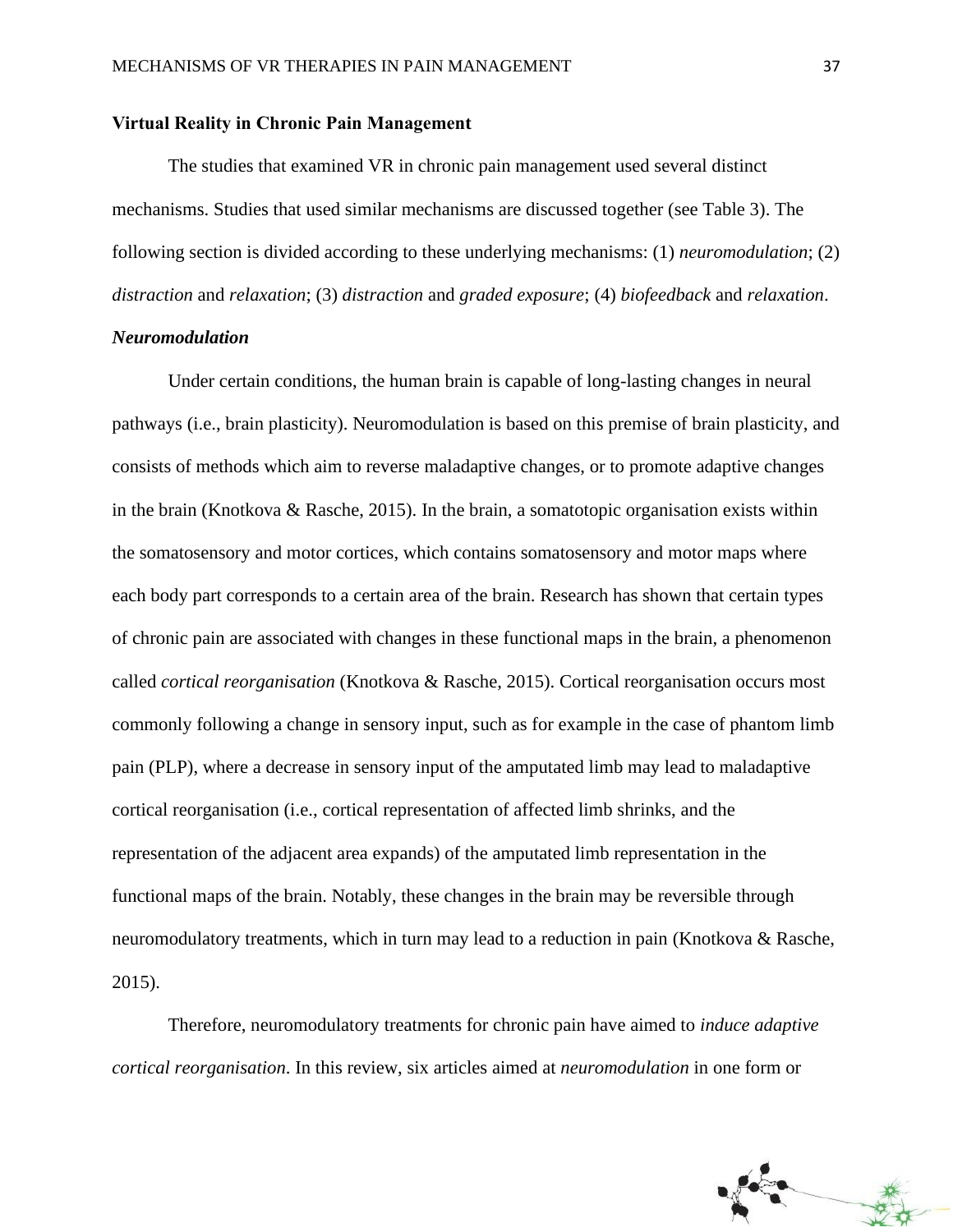another to manage chronic pain. The next section is divided according to the underlying mechanisms used in the VR therapies: (1) *cortical reorganisation* through *virtual embodiment* by *the vision of the body*; (2) *cortical reorganisation* through *virtual embodiment* by *the vision of the body and manipulating body representations*; (3) *cortical reorganisation* through *virtual embodiment* by *multisensory congruence*.

### **Cortical Reorganisation through Virtual Embodiment by the Vision of the Body.**

*Virtual embodiment* refers to the illusion of ownership of a virtual body (i.e., experiencing the virtual body as one's own body; Matamala-Gomez et al., 2019). Research has shown that *the vision of the own body in pain*, or painful parts of the body, can have an analgesic effect. This phenomenon has also been termed visually induced analgesia (Longo et al., 2009). This finding has been confirmed for a virtual body, provided that one feels a sense of ownership over the virtual body (Martini, 2016). It has been suggested that the vision of one's intact phantom limb in motion can activate mirror neurons in the brain (Diers et al., 2010), which in turn, can *induce cortical reorganisation* (Chau et al., 2017; Rutledge et al., 2019). Two studies in this review, both of which the VR therapy was based on principles of traditional mirror therapy, used this mechanism of *visually induced analgesia* to treat chronic pain (Chau et al., 2017; Rutledge et al., 2019).

Chau et al. (2017) conducted a mixed-methods case report where they treated an adult patient with severe PLP following an upper limb amputation with immersive VR with myoelectric control (i.e., controlled by electrical signals generated by own muscles). Through myoelectric control and real-time motion-tracking, the patient could interact with objects in the 3D kitchen environment using virtual hands, while wearing an HMD. Additionally, the patient played 2 VR games (Audioshield and Eleven) which required simulated hand motions using a

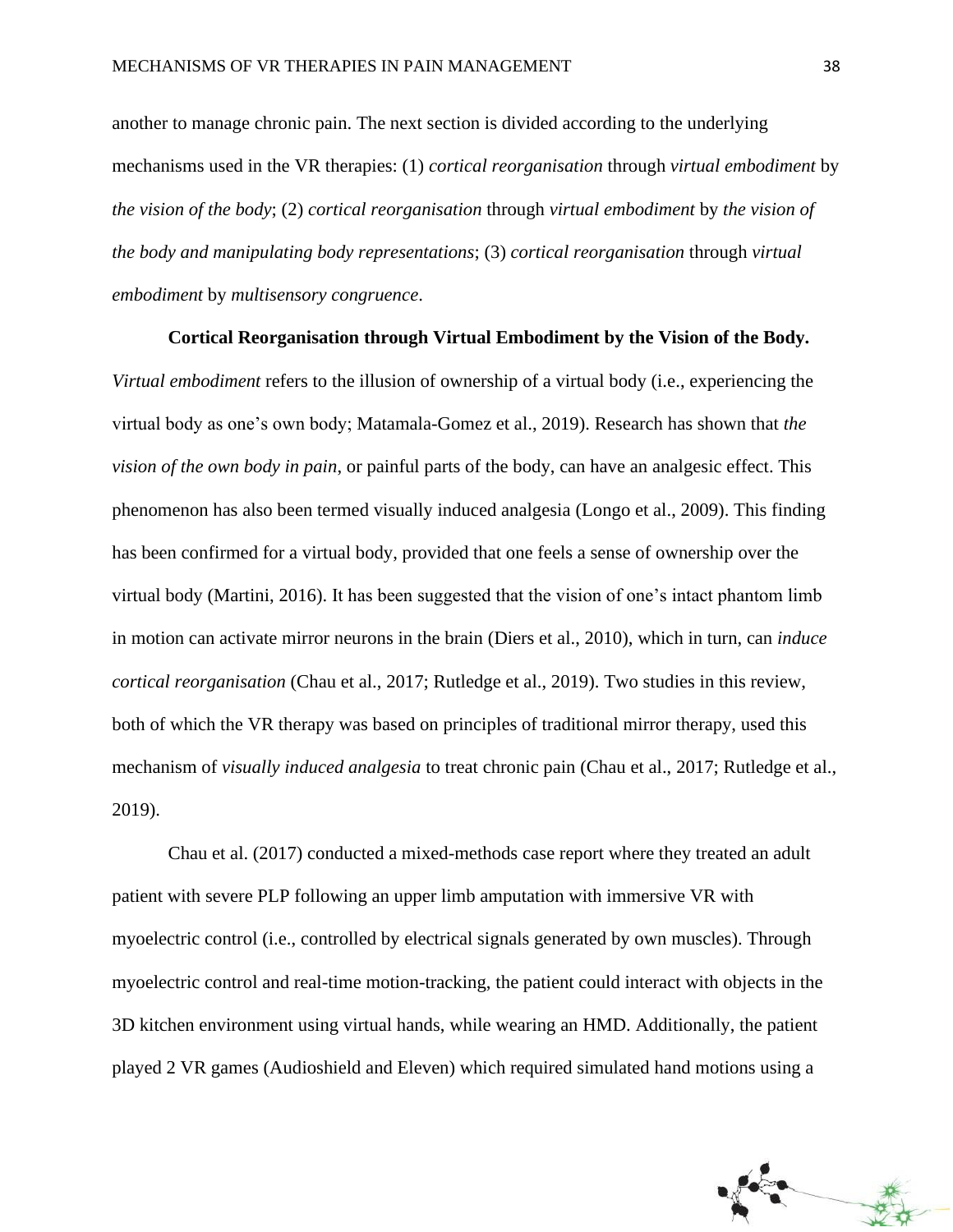motion controller tracking. The results showed that during each VR session, the patient reported significant pain reductions on all pain scales. Likewise, qualitatively, the patient reported subjective pain relief, a high degree of presence and immersion, as well as positive impressions of the VR sessions in general. Hence, immersive VR therapy with myoelectric control was effective in reducing pain for a patient with severe PLP for whom traditional treatments had yielded little pain relief (Chau et al., 2017).

Likewise, Rutledge et al. (2019) developed a customised VR treatment modelled after mirror therapy for adult veterans with PLP. During the VR treatment, patients wore an HMD and cycled through one of the three VEs (i.e., Royal Garden, Grand Canyon, Jurassic Park) using a bicycle peddler. The patient's prosthesis was attached to the pedal, and the motion sensor precisely calibrated the patient's cadence to that of the VR avatar. After the VR treatment, the 14 adult veterans reported significant reductions in PLP intensity and phantom sensations. Four users completed a total of 57 VR sessions and reported similar benefits as initial users. Both initial and repeat users reported high satisfaction, immersion, realism, and helpfulness with the VR treatment (Rutledge et al., 2019).

**Cortical Reorganisation through Virtual Embodiment by the Vision of the Body and by Manipulating Body Representations.** Matamala-Gomez et al. (2019) induced *virtual embodiment* in participants *by the vision of a virtual arm*, which was co-located with their real body. In patients with complex regional pain syndrome (CRPS), the representation of the painful limb in the brain is similarly arranged to that of patients with PLP. This distorted body representation in the brain (i.e., cortical reorganisation) may influence how CRPS patients perceive pain. Therefore, Matamala-Gomez et al. (2019) examined the analgesic effect of *manipulating body representations* by modifying the properties (transparency, size) of a virtual

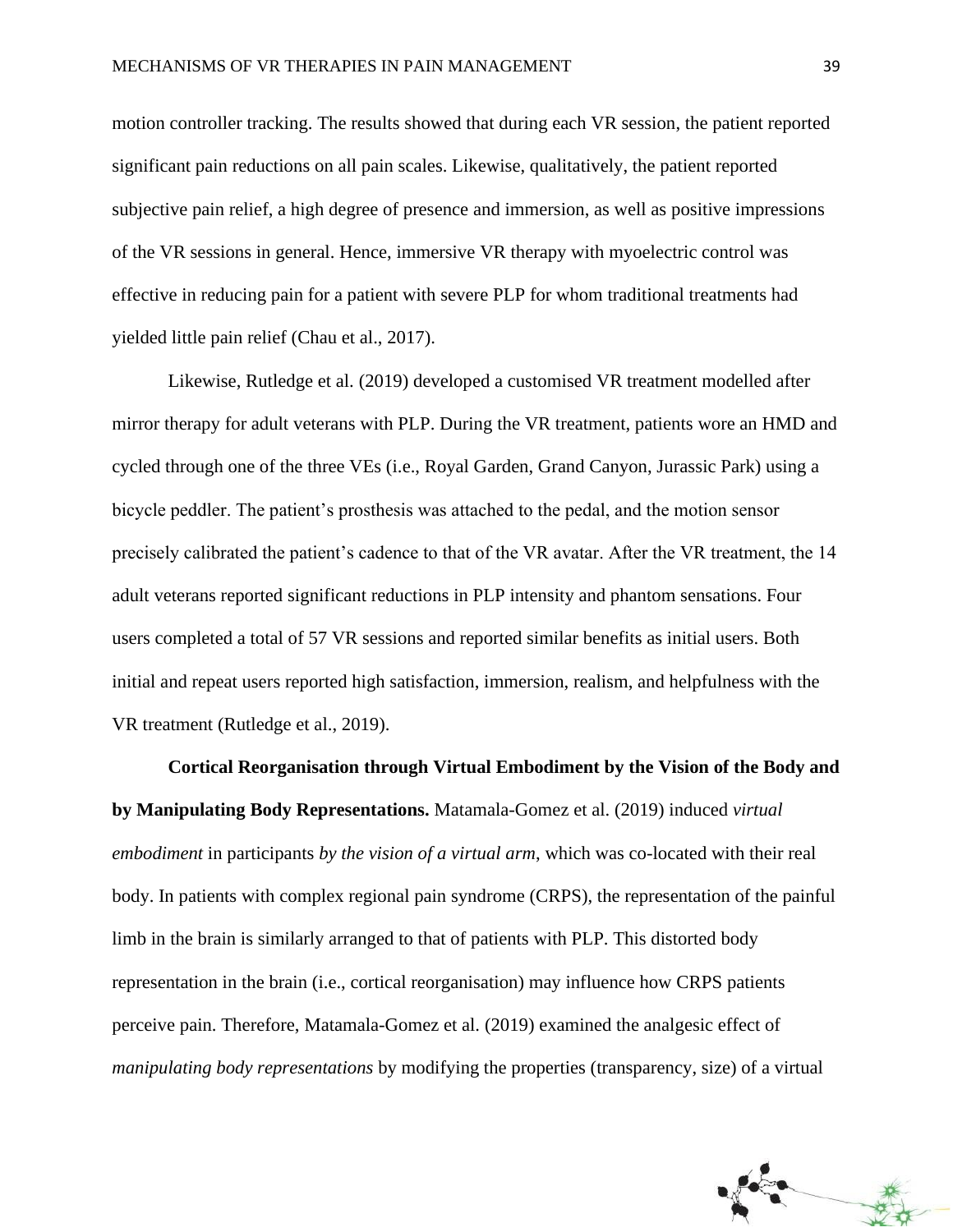arm in adult patients with CRPS and peripheral nerve injury (PNI). Wearing an HMD, patients were immersed in a VE where they saw a virtual arm that was co-located with their body from a first-person perspective. The VE was the same in both the transparency and the size test. In each condition, the virtual arm was distorted by varying its transparency levels (0, 25, 50, 75%) or its size (small, normal, big). Using a within-subjects design, Matamala-Gomez et al. (2019) found that pain ratings were reduced in all seven VR conditions. Additionally, during the transparency test increasing transparency levels of the virtual arm reduced pain in CRPS patients but not in PNI patients. Modifying the size of the virtual arm slightly increased pain only in CRPS patients. Moreover, it was found that both the CRPS and the PNI groups were able to reach levels of ownership and agency (i.e., the notion that one can control their own actions at will) over a virtual arm comparable to healthy participants. Hence, *manipulating body representations* by modifying the properties of a virtual arm showed to have differential effects in different types of chronic pain (i.e., CRPS, PNI; Matamala-Gomez et al., 2019).

**Cortical Reorganisation through Virtual Embodiment by Multisensory Congruence.** The following three studies suggest that when chronic pain patients are presented with *congruent multisensory information*, this induces the sense of body ownership over the virtual body (i.e., *virtual embodiment*), which activates the denervated brain region (i.e., *promotes adaptive cortical reorganisation*), which consequently may reduce pain (Ichinose et al., 2017; Pozeg et al., 2017; Solca et al., 2018). Indeed, Ichinose et al. (2017) assert that in PLP patients a perceived *match across multiple sensory modalities* (i.e., tactile, auditory, visual) increases *virtual embodiment* which facilitates the acquisition of voluntary motor imagery of the phantom limb. Likewise, Solca et al. (2018) postulate that the *synchrony of multisensory* (i.e.,

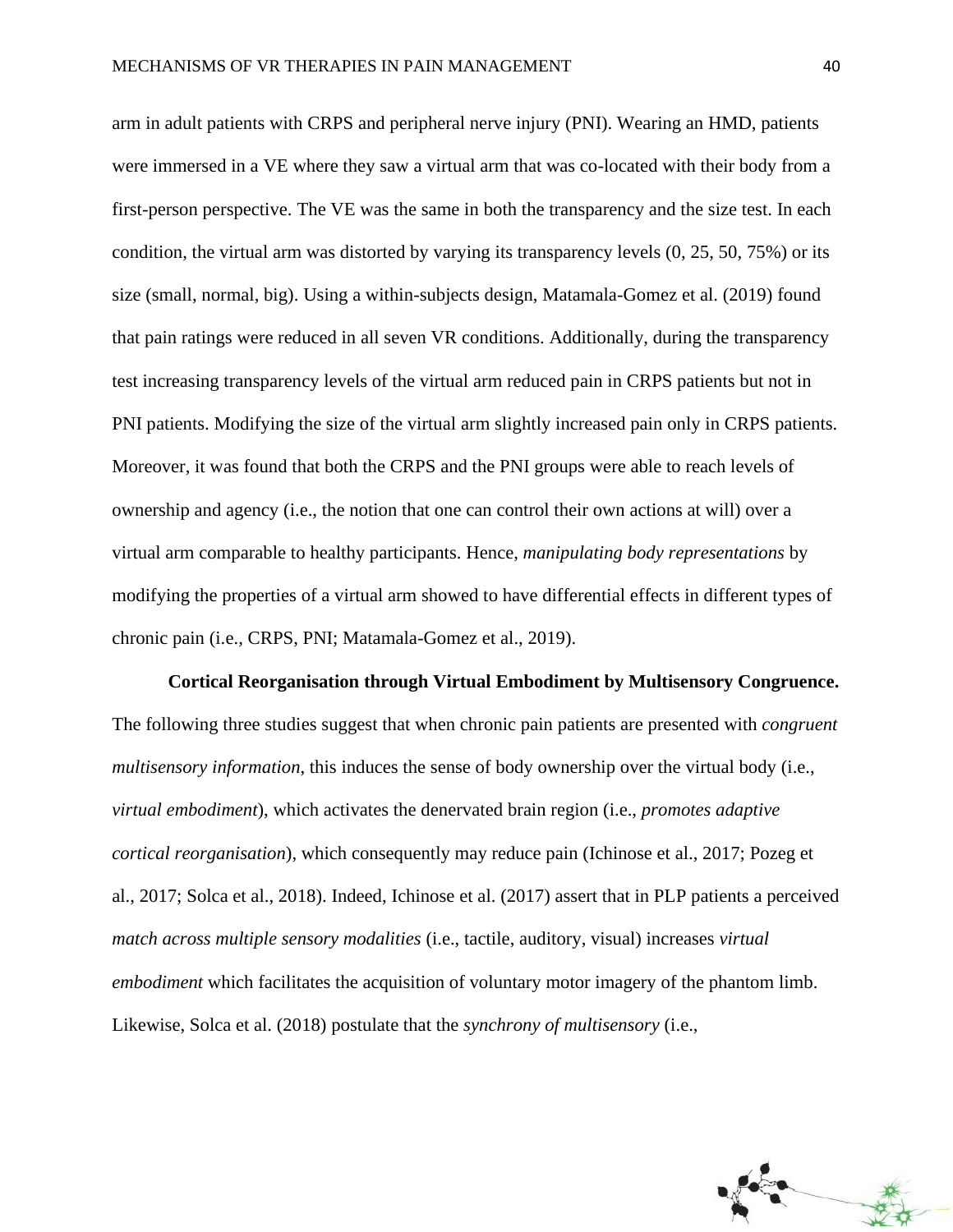cardiovisual) *information* contributed to the analgesic effect in CRPS patients. Additionally, Pozeg et al. (2017) posit that in spinal cord injury (SCI) patients the *congruent multisensory* (i.e., visual, tactile, proprioceptive) *stimulation* induced the sense of *embodiment*, and may *promote cortical reorganisation*. These three studies will be described in more detail next.

Ichinose et al. (2017) investigated the analgesic effect of providing tactile feedback to the cheek during VR mirror visual feedback (VR-MVF) therapy in nine adult PLP patients. In PLP patients, research has shown that the representation of the amputated upper limb in the somatosensory cortex shrinks, and that the representation of the neighbouring brain area (e.g., face, shoulder) enlarges (Ichinose et al., 2017). Consequently, this adjacent brain area takes over cortical space that was originally allocated to the amputated upper limb. Therefore, when PLP patients are touched on the cheek of their affected side, they may perceive the illusory sensation that their phantom limb has been touched, a phenomenon called 'referred sensation' (Ichinose et al., 2017). In this study, PLP patients wore an HMD where they saw the virtual intact limb, the virtual phantom limb, and a target object in the VE. Patients were asked to touch the virtual target object with their virtual phantom limb, by moving their intact upper limb. When they touched the target object, synchronously, auditory (collision sound) and tactile (vibration) feedback was provided. Tactile feedback was applied to either the cheek (Cheek Condition), the intact hand (Intact Hand Condition), or not applied at all (No Stimulus Condition). Patients reported significant reductions in pain in the Cheek and Intact Hand Conditions. However, the pain reduction rate in the Cheek Condition (i.e., *multisensory congruence*) was significantly higher, compared with the Intact Hand and No Stimulus Conditions (Ichinose et al., 2017).

Similarly, Solca and colleagues (2018) developed and tested an immersive VR therapy that combined elements from mirror therapy and multisensory body processing (i.e., cardiovisual

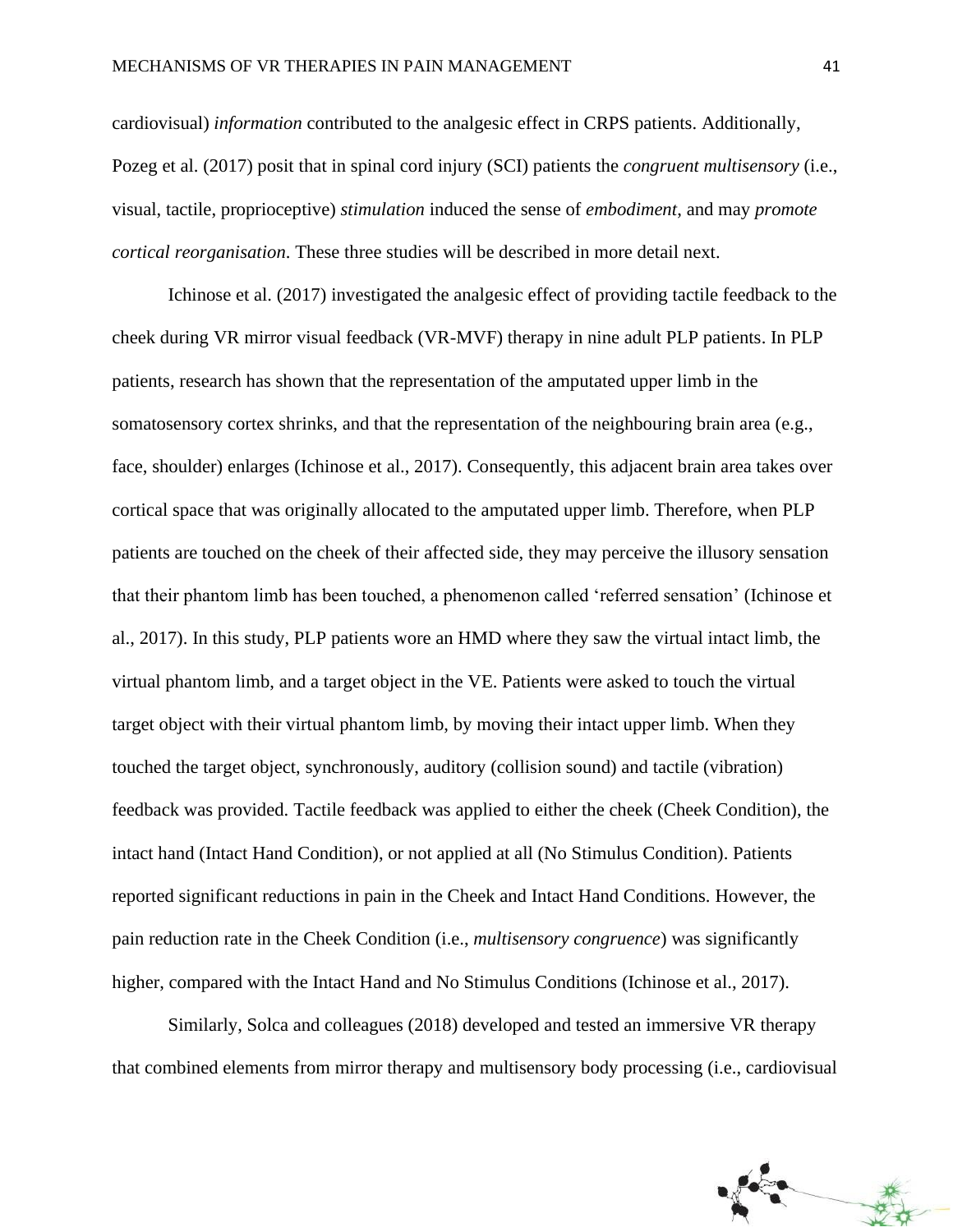stimulation; Solca et al., 2018). During heartbeat-enhanced VR (HEVR), 24 adult CRPS patients and 24 healthy controls viewed a 3D virtual depiction of their affected hand placed on a table in the VE, through an HMD. The hand flashed either synchronously or asynchronously (control condition) with their own online detected heartbeat. The results of this crossover study showed that CRPS patients reported significant pain reductions, improved grip strength, and modulation of a physiologic pain marker (heart rate variability) in the synchronous condition, compared with the asynchronous condition. These effects were reliable across sessions, and highly selective. That is, the effects only showed in the synchronous condition, and were not observed in healthy controls. Hence, the analgesic effects were attributed to the *synchrony of the multisensory information* (Solca et al., 2018).

Additionally, Pozeg and colleagues (2017) used multisensory own body illusions in VR to investigate changes in body ownership and neuropathic pain in SCI patients (Pozeg et al., 2017). The intervention consisted of two VR multisensory body illusion paradigms, and included 20 SCI patients and 20 healthy controls. Illusory leg and global body ownership were induced using a virtual leg illusion (VLI) and full body illusion (FBI) respectively. Throughout both illusions, participants sat in a wheelchair and wore an HMD and headphones. During the VLI, participants received asynchronous or synchronous tactile stimulation on their lower or upper back, while viewing a real-time video recording of the virtual legs being touched on the corresponding part through the HMD. In the FBI paradigm, participants received asynchronous or synchronous tactile stimulation on their back, while viewing a real-time video recording of their own virtual body being touched on the back through the HMD (Pozeg et al., 2017). The results showed that the VLI reduced pain significantly only when the lower back was stimulated synchronously (i.e., *multisensory congruence*), compared with baseline measurements. In the

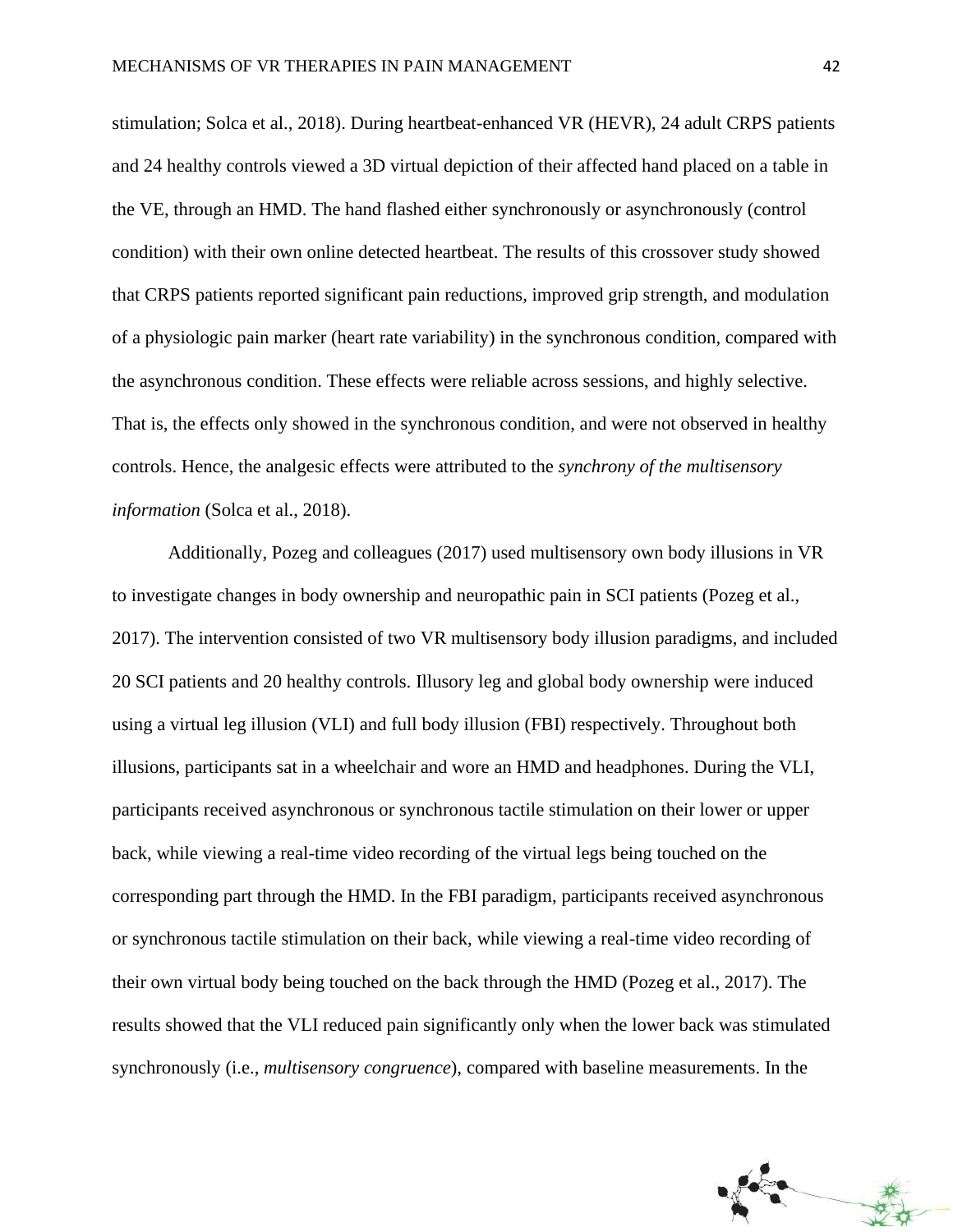FBI paradigm, both in the synchronous and asynchronous visuotactile stimulation conditions pain was significantly reduced. *Distraction* and *the vision of the body* were briefly mentioned as potential explanations of this unexpected finding in the FBI paradigm. Moreover, in the VLI paradigm SCI patients experienced significantly weaker illusory leg ownership compared with healthy controls. In contrast, during the FBI no differences were found between groups in illusory global body ownership. (Pozeg et al., 2017).

### *Distraction and Relaxation*

*Distraction* and *relaxation* are mechanisms underlying the VR therapy that were also used in studies on acute pain in this review. Likewise, two studies that examined chronic pain also employed these mechanisms. Garrett et al. (2017) conducted a mixed-methods pilot case series where they investigated the effect of VR as a complementary home therapy for chronic pain patients. In this exploratory study, eight adult patients with chronic pain received VR therapy in their own homes for one month, for a total of 12 sessions of 30 minutes per session. To explore the patients' preferences for different VEs, and to compare the effects of these different VEs, every week of the study different categories of VR experiences were used. The first and second week used both *relaxation* and *distraction* mechanisms: week 1 used passive VR experiences (e.g., virtual Iceland, boat ride); week 2 focused on introversion/mindfulness-based VR (e.g., VR guided meditation). The third and fourth week used only a *distraction* mechanism: week 3 consisted of active exploratory VR experiences (e.g., underwater environment, solar system); week 4 employed active cognitive VR experiences (e.g., 3D puzzles). Quantitatively, Garrett et al. (2017) found no significant reductions in pre- and post-exposure pain scores, nor in weekly pain scores. Conversely, qualitatively, during the terminal interviews patients reported benefits using VR: five out of eight reported pain reductions only when using VR but responses

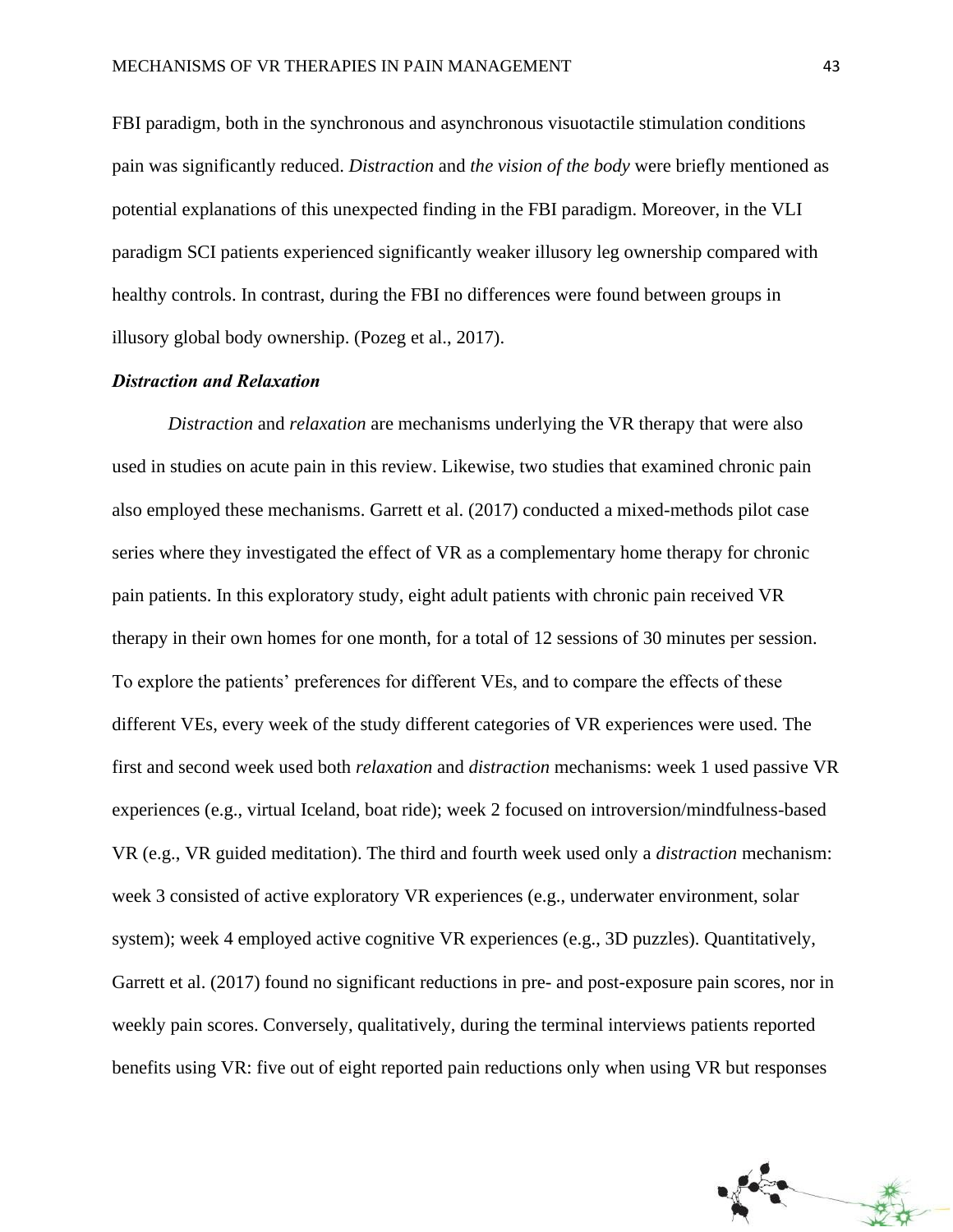Table 3

*Description of the VR Therapies and its Main Results, Ordered by the Underlying Mechanisms of VR in Chronic Pain Management:* 

*(1) Neuromodulation; (2) Distraction and Relaxation; (3) Distraction and Graded Exposure; (4) Biofeedback and Relaxation*

| Study | Year | Population                                                                           | Type of<br>pain | VR intervention/<br>environment                                                                                                                                                                                                                                                                                                         | Mechanism(s)                                                                                | Main results                                                                                                                                                                                                                                                                                     | <b>Notes</b>                                                                                                                                                                                                                                                                                     |
|-------|------|--------------------------------------------------------------------------------------|-----------------|-----------------------------------------------------------------------------------------------------------------------------------------------------------------------------------------------------------------------------------------------------------------------------------------------------------------------------------------|---------------------------------------------------------------------------------------------|--------------------------------------------------------------------------------------------------------------------------------------------------------------------------------------------------------------------------------------------------------------------------------------------------|--------------------------------------------------------------------------------------------------------------------------------------------------------------------------------------------------------------------------------------------------------------------------------------------------|
|       |      | 1. Neuromodulatory mechanisms ( $n = 6$ )                                            |                 |                                                                                                                                                                                                                                                                                                                                         |                                                                                             |                                                                                                                                                                                                                                                                                                  |                                                                                                                                                                                                                                                                                                  |
| Chau  | 2017 | Adult male<br>patient with<br><b>PLP</b><br>following an<br>upper limb<br>amputation | Chronic         | The VE consisted of<br>an interactive 3D<br>virtual kitchen.<br>Besides the virtual<br>kitchen, 2 VR games<br>(Audioshield and<br>Eleven) were used.<br>The patient<br>experienced 5 VR<br>sessions of $\sim$ 45 min,<br>during which he used<br>myoelectric control<br>of the virtual hands<br>as well as motion-<br>tracking control. | Cortical<br>reorganisation<br>through virtual<br>embodiment<br>by the vision<br>of the body | During each VR session,<br>the patient reported<br>significant reductions on<br>all pain scales.<br>Subjective pain relief<br>was also reported, as<br>well as positive<br>impressions of the VR<br>sessions, interest in<br>more VR therapy, and a<br>high degree of presence<br>and immersion. | Single PLP patient<br>received immersive VR<br>therapy with<br>myoelectric control<br>with real-time motion<br>tracking. Due to the<br>experienced pain<br>alleviation of the VR<br>sessions, the patient<br>unexpectedly stopped<br>taking his pain<br>medication resulting in<br>worsened PLP. |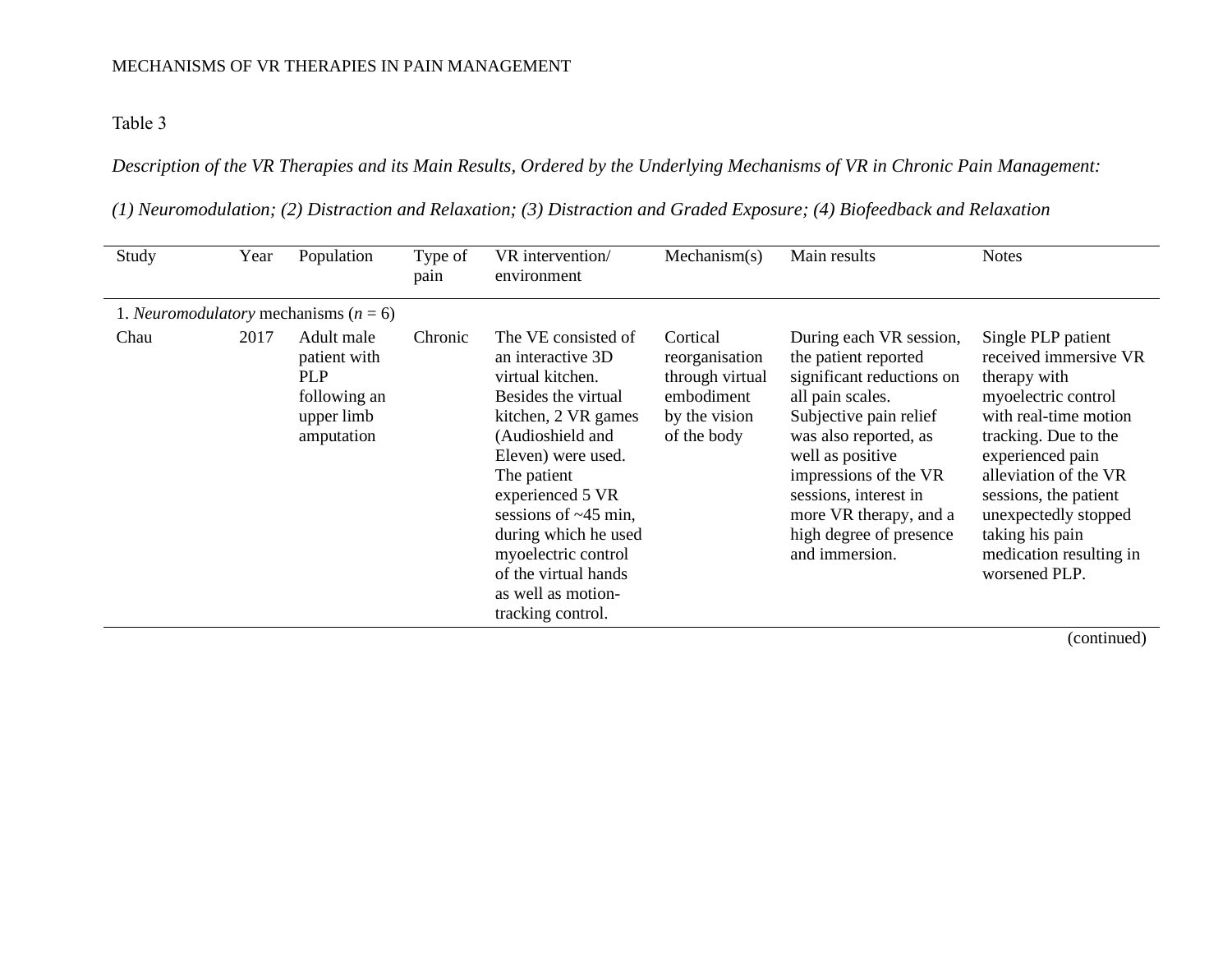Table 3 (continued)

| Study              | Year | Population                                                                                                                       | Type of<br>pain | VR intervention/<br>environment                                                                                                                                                                                                                                                                                                               | Mechanism(s)                                                                                                                                  | Main results                                                                                                                                                                                                                                                                                                                             | <b>Notes</b>                                                                                                                                                                                                                                                                                                     |
|--------------------|------|----------------------------------------------------------------------------------------------------------------------------------|-----------------|-----------------------------------------------------------------------------------------------------------------------------------------------------------------------------------------------------------------------------------------------------------------------------------------------------------------------------------------------|-----------------------------------------------------------------------------------------------------------------------------------------------|------------------------------------------------------------------------------------------------------------------------------------------------------------------------------------------------------------------------------------------------------------------------------------------------------------------------------------------|------------------------------------------------------------------------------------------------------------------------------------------------------------------------------------------------------------------------------------------------------------------------------------------------------------------|
| Rutledge           | 2019 | 14 adult<br>veterans with<br>PLP. Type of<br>amputation:<br>right leg<br>$(n=3)$ ; left<br>$leg (n=10);$<br>right arm<br>$(n=1)$ | Chronic         | Wearing an HMD,<br>patients bicycle<br>through a VE with a<br>bicycle peddler. A<br>motion sensor<br>calibrates the<br>cadence of patient to<br>that of the VR avatar.<br>On average, the VR<br>sessions lasted 13<br>min during initial<br>trials and 25 min for<br>repeat users.                                                            | Cortical<br>reorganisation<br>through virtual<br>embodiment<br>by the vision<br>of the body                                                   | After the VR treatment,<br>14 patients reported<br>significant reductions in<br>PLP intensity and<br>phantom sensations.<br>Repeat users ( $n=4$ ; 57<br>total VR sessions)<br>reported similar benefits<br>as initial users. Both<br>initial and repeat users<br>reported high<br>satisfaction, immersion,<br>realism, and helpfulness. | Feasibility study testing<br>use of customised VR<br>treatment in veterans<br>with PLP. Factors<br>contributing to lack of<br>quality VR for PLP<br>research are discussed:<br>technical challenges,<br>characteristics of PLP.<br>Limitations included<br>small sample and<br>predominantly male<br>population. |
| Matamala-<br>Gomez | 2019 | 19 adult<br>patients with<br>neuropathic<br>pain in the<br>upper limb:<br>CRPS type I<br>$(n=9)$ ; PNI<br>$(n=10)$               | Chronic         | Wearing an HMD,<br>patients would see a<br>virtual arm that was<br>co-located with their<br>real body. In each<br>condition, the virtual<br>arm was distorted by<br>varying transparency<br>levels (0, 25, 50,<br>75%) or size (small,<br>normal, big). Each<br>stimulus lasted 45 s,<br>and the experimental<br>session lasted $~55$<br>min. | Cortical<br>reorganisation<br>through virtual<br>embodiment<br>by the vision<br>of the body<br>and<br>manipulating<br>body<br>representations | Patients reported<br>reduced pain ratings in<br>all seven VR conditions.<br>During the transparency<br>test, increasing<br>transparency levels of<br>the virtual arm reduced<br>pain in CRPS patients<br>but not in PNI patients.<br>During the size test, pain<br>slightly increased only<br>in CRPS patients.                          | Use of VR for<br>embodiment of chronic<br>arm pain patients. The<br>transparency and the<br>size test were presented<br>in a counterbalanced<br>order. Distraction is<br>shortly mentioned as an<br>alternative explanation<br>for the finding that pain<br>reduced in all seven<br>VR conditions.               |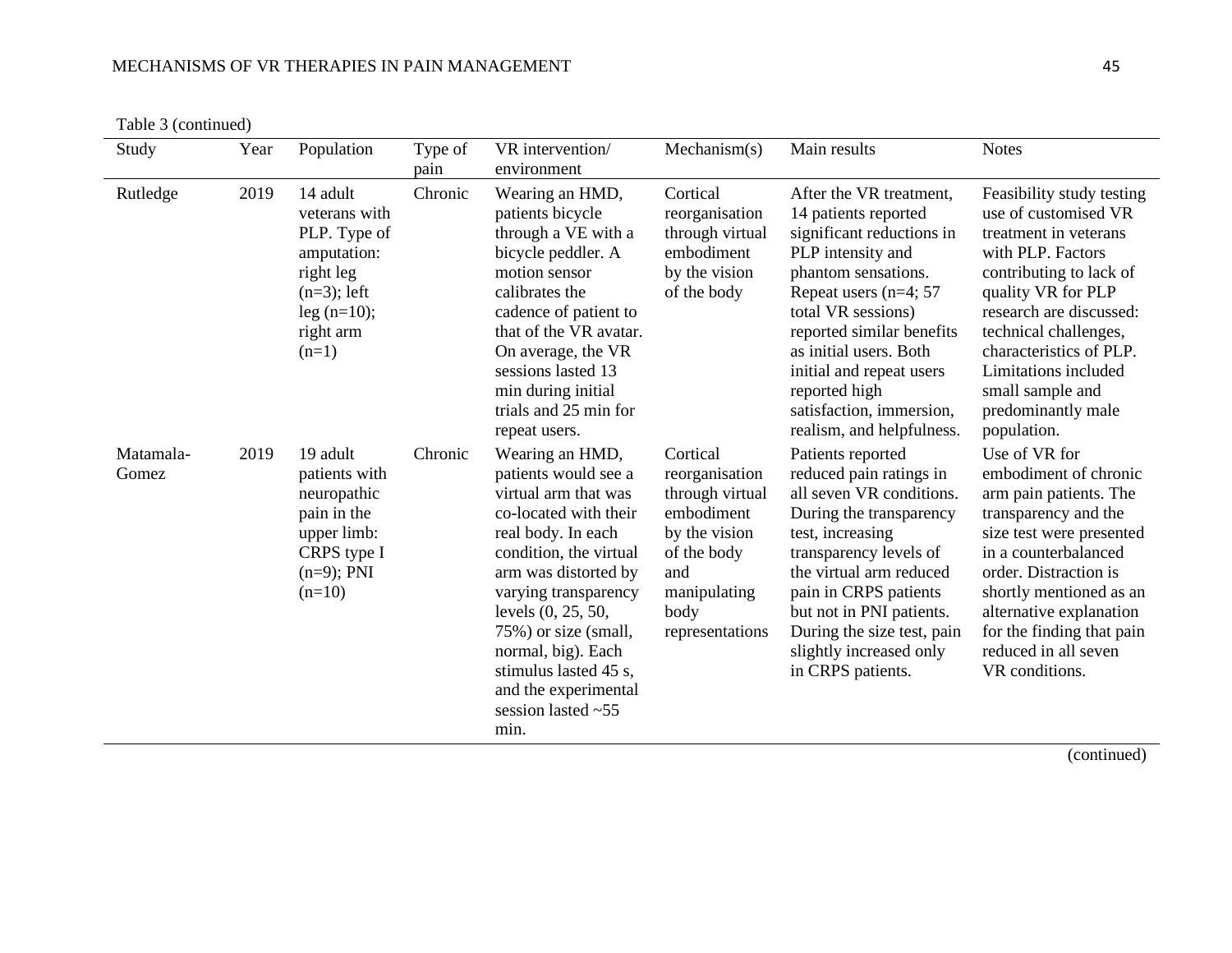Table 3 (continued)

| Study    | Year | Population                                                                                                                              | Type of<br>pain | VR intervention/<br>environment                                                                                                                                                                                                                                                                                                                     | Mechanism(s)                                                                                    | Main results                                                                                                                                                                                                                                                                                                 | <b>Notes</b>                                                                                                                                                                                                                                                                                                                                                                                        |
|----------|------|-----------------------------------------------------------------------------------------------------------------------------------------|-----------------|-----------------------------------------------------------------------------------------------------------------------------------------------------------------------------------------------------------------------------------------------------------------------------------------------------------------------------------------------------|-------------------------------------------------------------------------------------------------|--------------------------------------------------------------------------------------------------------------------------------------------------------------------------------------------------------------------------------------------------------------------------------------------------------------|-----------------------------------------------------------------------------------------------------------------------------------------------------------------------------------------------------------------------------------------------------------------------------------------------------------------------------------------------------------------------------------------------------|
| Ichinose | 2017 | 9 adult<br>patients with<br>PLP,<br>following<br>braxial<br>plexus<br>avulsion<br>injury $(n=8)$ ,<br>or arm<br>amputation<br>$(n=1)$ . | Chronic         | Wearing an HMD,<br>patients were asked<br>to touch a virtual<br>target with their<br>virtual phantom limb<br>by moving their<br>intact upper limb.<br>When they touched<br>the target,<br>synchronously<br>auditory and tactile<br>feedback was<br>provided. Patients<br>performed this task<br>under 3 conditions in<br>VR, for 5 min per<br>task. | Cortical<br>reorganization<br>through virtual<br>embodiment<br>by<br>multisensory<br>congruence | Patients reported<br>significant reductions in<br>pain in the Cheek and<br><b>Intact Hand Conditions.</b><br>The pain reduction rate<br>was significantly higher<br>in the Cheek Condition,<br>compared with the Intact<br>Hand and No Stimulus<br>Conditions.                                               | Multimodal VR-MVF<br>therapy: VR exercises<br>with tactile feedback<br>condition, and 2 control<br>conditions. Cheek<br>Condition: tactile<br>feedback applied to the<br>cheek; Intact Hand<br>Condition: tactile<br>feedback applied to<br>intact hand; No<br>Stimulus Condition: no<br>tactile feedback.<br>Distraction is shortly<br>mentioned as an<br>alternative explanation<br>for findings. |
| Solca    | 2017 | 48 adults:<br>patients with<br>upper limb<br><b>CRPS</b><br>$(n=24);$<br>healthy<br>controls<br>$(n=24)$                                | Chronic         | During HEVR,<br>patients viewed a 3D<br>virtual depiction of<br>their affected hand<br>placed on a table in<br>the VE. The hand<br>flashed in synchrony<br>or asynchronously<br>(control condition)<br>with their own online<br>detected heartbeat.<br>The experiment<br>lasted $\sim$ 1,5 hours.                                                   | Cortical<br>reorganization<br>through virtual<br>embodiment<br>by<br>multisensory<br>congruence | CRPS patients reported<br>significant pain<br>reductions, improved<br>grip strength, and<br>modulation of a<br>physiologic pain marker<br>(HRV) in the<br>synchronous condition,<br>compared with the<br>asynchronous condition.<br>These effects were<br>reliable across sessions,<br>and highly selective. | Novel fully<br>automatised VR for<br>treatment of chronic<br>pain on the basis of<br>cardiovisual<br>stimulations. Carefully<br>designed control<br>condition. Treatment<br>order counterbalanced.<br>Strength of the HEVR<br>procedure include the<br>analgesic effect without<br>requiring tactile<br>stimulation.                                                                                |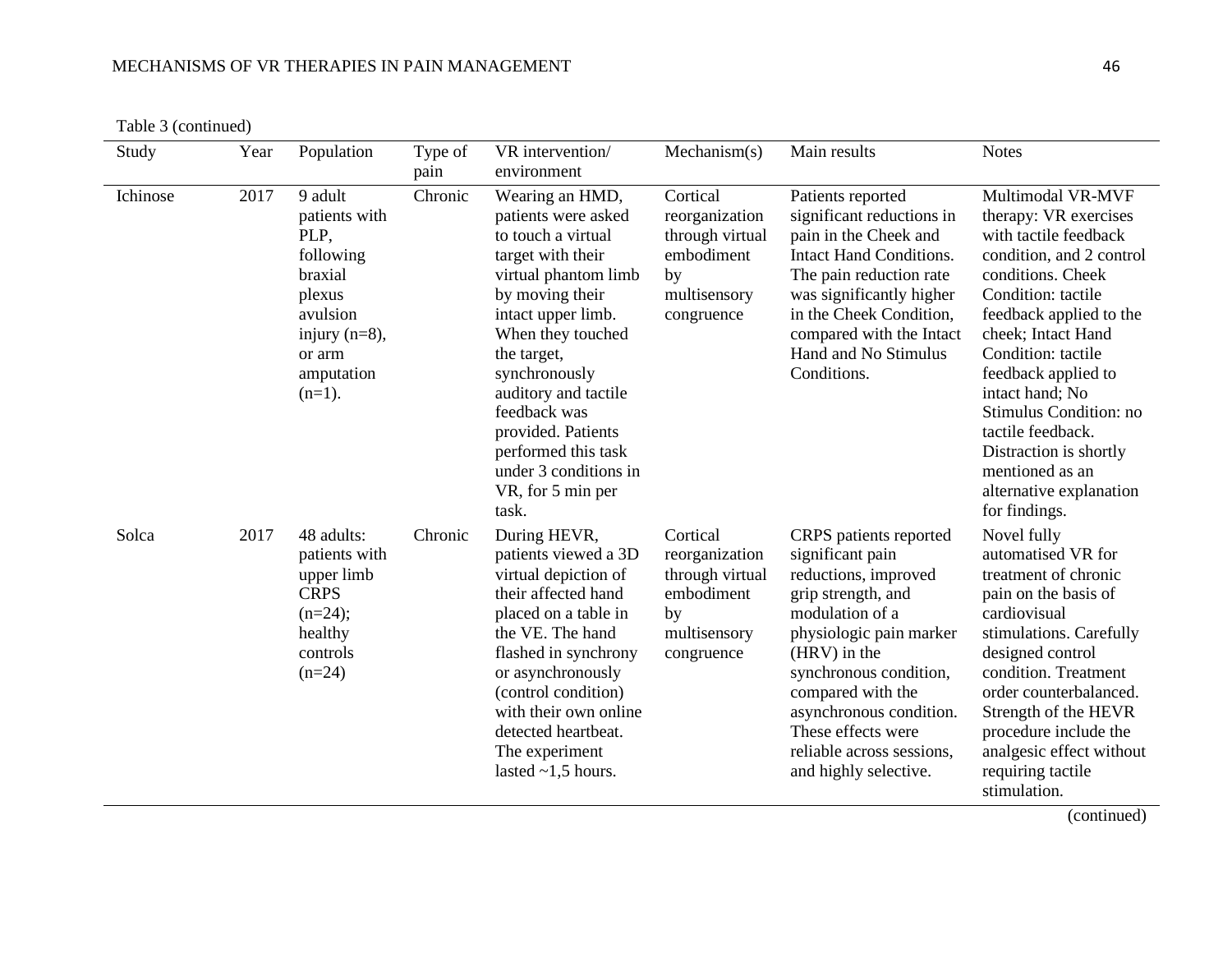Table 3 (continued)

| Study         | Year | Population                                                                                             | Type of<br>pain | VR intervention/<br>environment                                                                                                                                                                                                                                                                                                                                                                                                         | Mechanism(s)                                                                                    | Main results                                                                                                                                                                                                                                                                                                                                                                                                                                             | <b>Notes</b>                                                                                                                                                                          |
|---------------|------|--------------------------------------------------------------------------------------------------------|-----------------|-----------------------------------------------------------------------------------------------------------------------------------------------------------------------------------------------------------------------------------------------------------------------------------------------------------------------------------------------------------------------------------------------------------------------------------------|-------------------------------------------------------------------------------------------------|----------------------------------------------------------------------------------------------------------------------------------------------------------------------------------------------------------------------------------------------------------------------------------------------------------------------------------------------------------------------------------------------------------------------------------------------------------|---------------------------------------------------------------------------------------------------------------------------------------------------------------------------------------|
| 2017<br>Pozeg |      | 40 adults:<br>patients with<br>SCI, with<br>paraplegia<br>$(n=20);$<br>healthy<br>controls<br>$(n=20)$ | Chronic         | Participants sat in a<br>wheelchair, while<br>wearing an HMD<br>and headphones.<br><b>VLI:</b> Asynchronous<br>or synchronous<br>visuotactile<br>stimulation is applied<br>to the participant's<br>back and to the<br>virtual legs as seen<br>on the HMD. FBI:<br>Asynchronous or<br>synchronous<br>visuotactile<br>stimulation is applied<br>to the participant's<br>back and to the back<br>of a virtual body, as<br>seen on the HMD. | Cortical<br>reorganization<br>through virtual<br>embodiment<br>by<br>multisensory<br>congruence | VLI reduced pain<br>significantly only when<br>the lower back was<br>stimulated in synchrony,<br>compared with baseline.<br>FBI reduced pain both<br>in the synchronous and<br>asynchronous<br>conditions. During VLI,<br><b>SCI</b> patients<br>experienced<br>significantly weaker<br>illusory leg ownership<br>compared with healthy<br>controls. During FBI, no<br>differences were found<br>between groups in<br>illusory global body<br>ownership. | Use of multisensory<br>own body illusions in<br>VR in neuropathic pain<br>patients with SCI. Leg<br>and global body<br>ownership were<br>induced using a VLI<br>and FBI respectively. |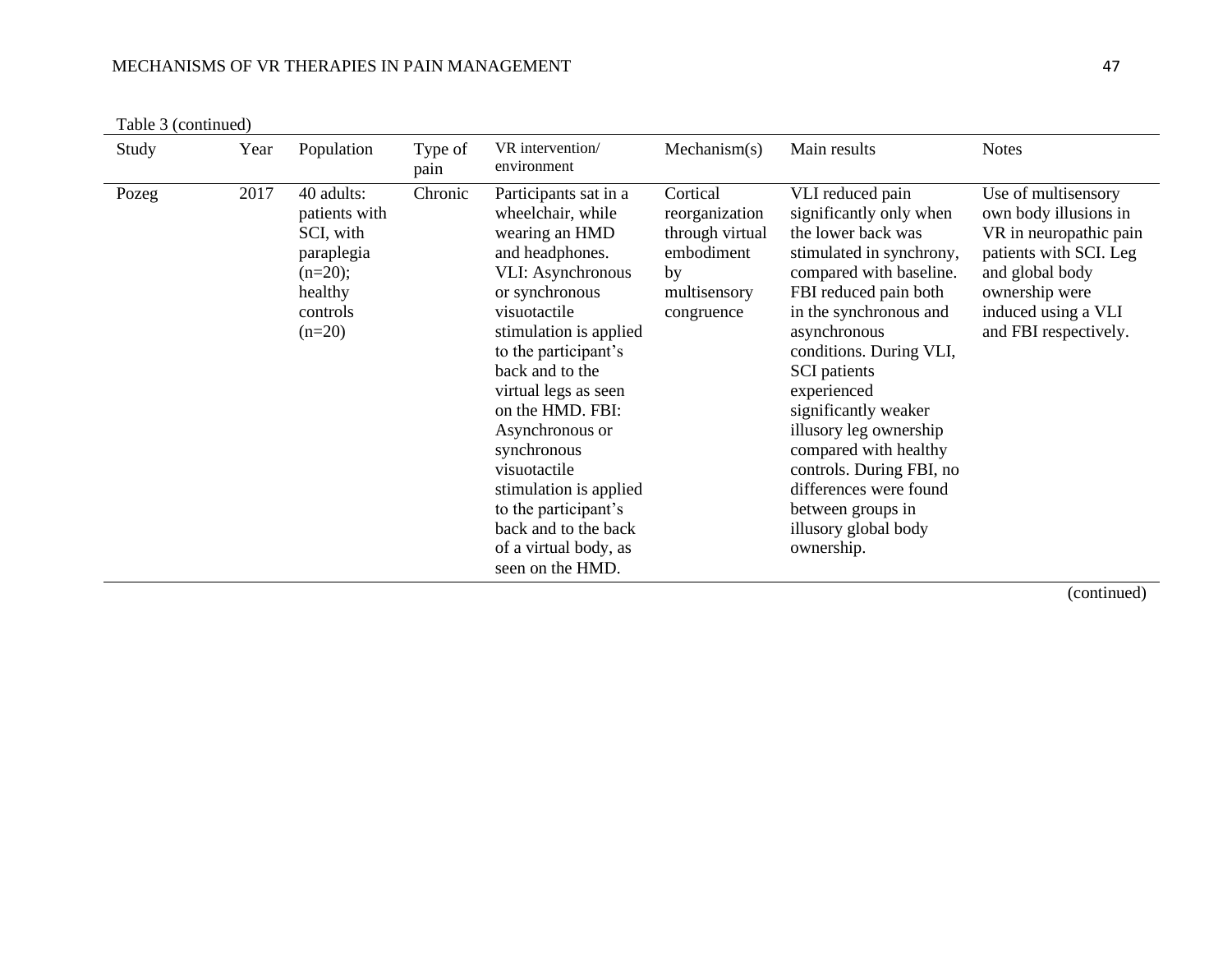Table 3 (continued)

| Study      | Year | Population                                                                                                                               | Type of<br>pain | VR intervention/<br>environment                                                                                                                                                                                                                                                             | Mechanism(s)              | Main results                                                                                                                                                                                                                                                                                   | <b>Notes</b>                                                                                                                                                                                                                                               |
|------------|------|------------------------------------------------------------------------------------------------------------------------------------------|-----------------|---------------------------------------------------------------------------------------------------------------------------------------------------------------------------------------------------------------------------------------------------------------------------------------------|---------------------------|------------------------------------------------------------------------------------------------------------------------------------------------------------------------------------------------------------------------------------------------------------------------------------------------|------------------------------------------------------------------------------------------------------------------------------------------------------------------------------------------------------------------------------------------------------------|
|            |      | 2. Distraction and relaxation mechanisms ( $n = 2$ )                                                                                     |                 |                                                                                                                                                                                                                                                                                             |                           |                                                                                                                                                                                                                                                                                                |                                                                                                                                                                                                                                                            |
| Garrett    | 2017 | 8 adult<br>patients with<br>diverse<br>chronic pain<br>conditions<br>(e.g., lower<br>back pain,<br>knee pain,<br>shoulder<br>pain, CRPS) | Chronic         | Home-based VR:<br>Week 1 Passive VR;<br>Week 2 Introversion/<br>mindfulness-based<br>VR; Week 3 Active<br>exploratory VR;<br>Week 4 Active<br>cognitive VR.<br>Patients used VR for<br>3 sessions a week for<br>4 weeks, for a total<br>of 12 sessions of 30<br>min each.                   | Distraction<br>Relaxation | Quantitatively, no<br>significant reductions in<br>pain scores were found.<br>Qualitatively, patients<br>reported benefits using<br>VR: 5 out of 8 reported<br>pain reductions when<br>using VR but responses<br>were highly<br>individualised.                                                | Home-based self-<br>administered VR<br>therapy for chronic<br>pain. Limitations<br>include the exploratory<br>nature of the study:<br>vulnerable to selection<br>bias, small sample, and<br>technological<br>immaturity of the VR<br>experimental setting. |
| Sharifpour | 2020 | 30<br>adolescents<br>with cancer<br>during<br>chemotherap<br>$\mathbf y$                                                                 | Chronic         | Ocean Journey:<br>Multisensory VR<br>therapy film, where<br>patients experience a<br>sunset at the beach,<br>followed by an ocean<br>journey, while<br>listening to ocean<br>sounds. The VG<br>watched this therapy<br>video for 8 sessions<br>of 30 min each, once<br>a week for 2 months. | Distraction<br>Relaxation | VR therapy significantly<br>reduced pain intensity,<br>pain anxiety, pain<br>catastrophising, and<br>significantly improved<br>pain self-efficacy,<br>compared with the CG.<br>These findings persisted<br>during the first and<br>second follow-up<br>periods (at 7 days, and<br>at 1 month). | The use of VR for the<br>treatment of cancer-<br>related chronic pain,<br>during chemotherapy.<br>The content of the VR<br>therapy video was<br>selected by experts.<br>The CG received no<br>intervention. A<br>convenience sample<br>was used.           |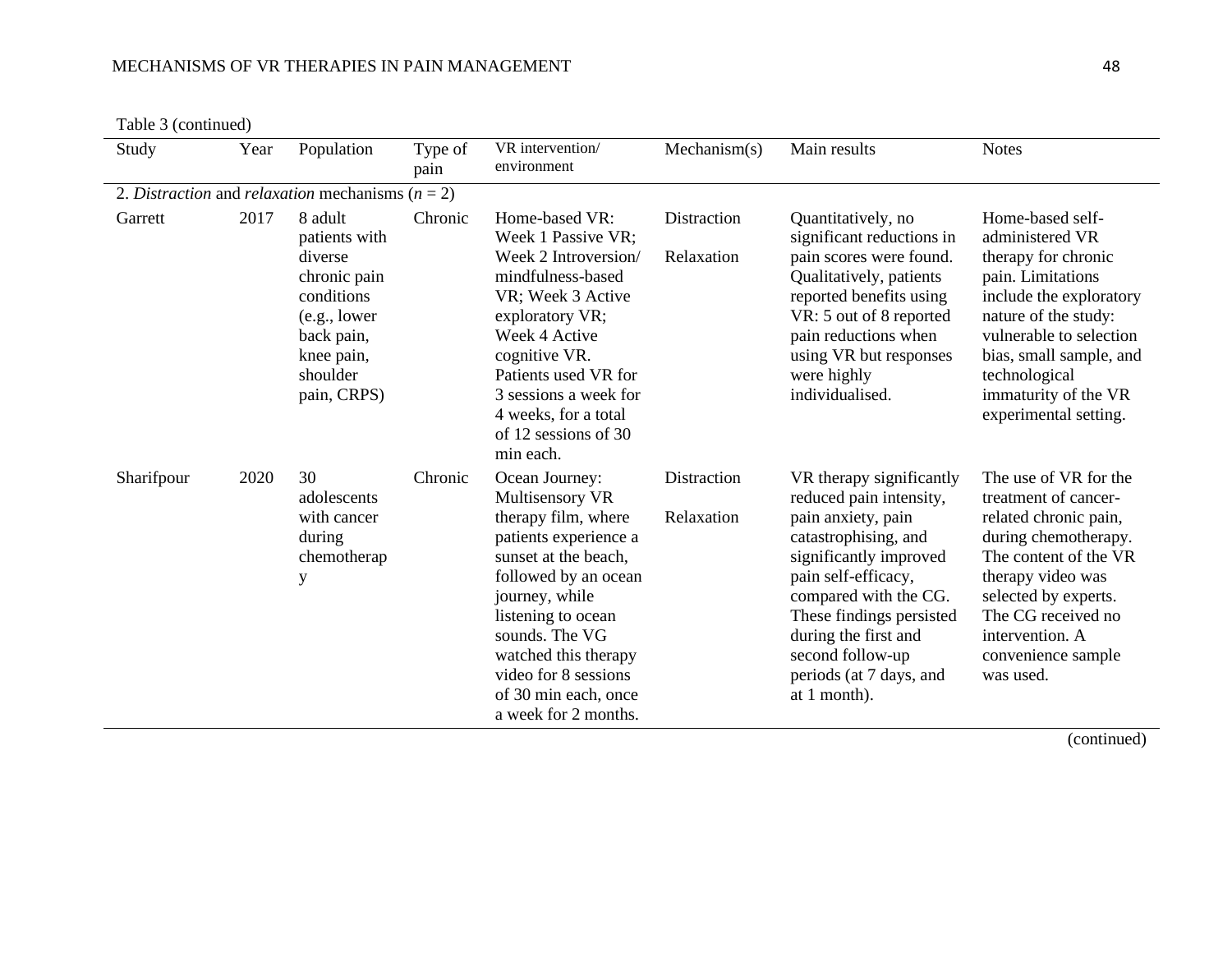Table 3 (continued)

| Study  | Year | Population                                                                                                                      | Type of<br>pain | VR intervention/<br>environment                                                                                                                                                                                                                   | Mechanism(s)                      | Main results                                                                                                                                                                                                                                                                                         | <b>Notes</b>                                                                                                                   |
|--------|------|---------------------------------------------------------------------------------------------------------------------------------|-----------------|---------------------------------------------------------------------------------------------------------------------------------------------------------------------------------------------------------------------------------------------------|-----------------------------------|------------------------------------------------------------------------------------------------------------------------------------------------------------------------------------------------------------------------------------------------------------------------------------------------------|--------------------------------------------------------------------------------------------------------------------------------|
|        |      | 3. Distraction and graded exposure mechanisms ( $n = 1$ )                                                                       |                 |                                                                                                                                                                                                                                                   |                                   |                                                                                                                                                                                                                                                                                                      |                                                                                                                                |
| Fowler | 2019 | 16 adult<br>veterans with<br>diverse<br>chronic pain<br>locations:<br>low back<br>$(n=11)$ ; head<br>$(n=2)$ ; other<br>$(n=3)$ | Chronic         | Distraction-to-<br>exposure hierarchy<br>ranging from low<br>stimulation intensity<br>distraction apps to<br>high movement<br>intensity exposure.<br>Veterans used VR<br>for 20 min during<br>daily therapy<br>sessions over a 3-<br>week period. | Distraction<br>Graded<br>exposure | Veterans classified all<br>hierarchy levels as<br>medium intensity. Self-<br>selected activities were<br>rated highest by<br>veterans. Veterans<br>experienced significant<br>improvement in<br>secondary outcomes:<br>pain intensity,<br>interference with<br>mobility, and pain<br>catastrophising | Measures were taken at<br>intake and discharge<br>(~3 weeks). Limitations<br>include lack of CG, and<br>the small sample size. |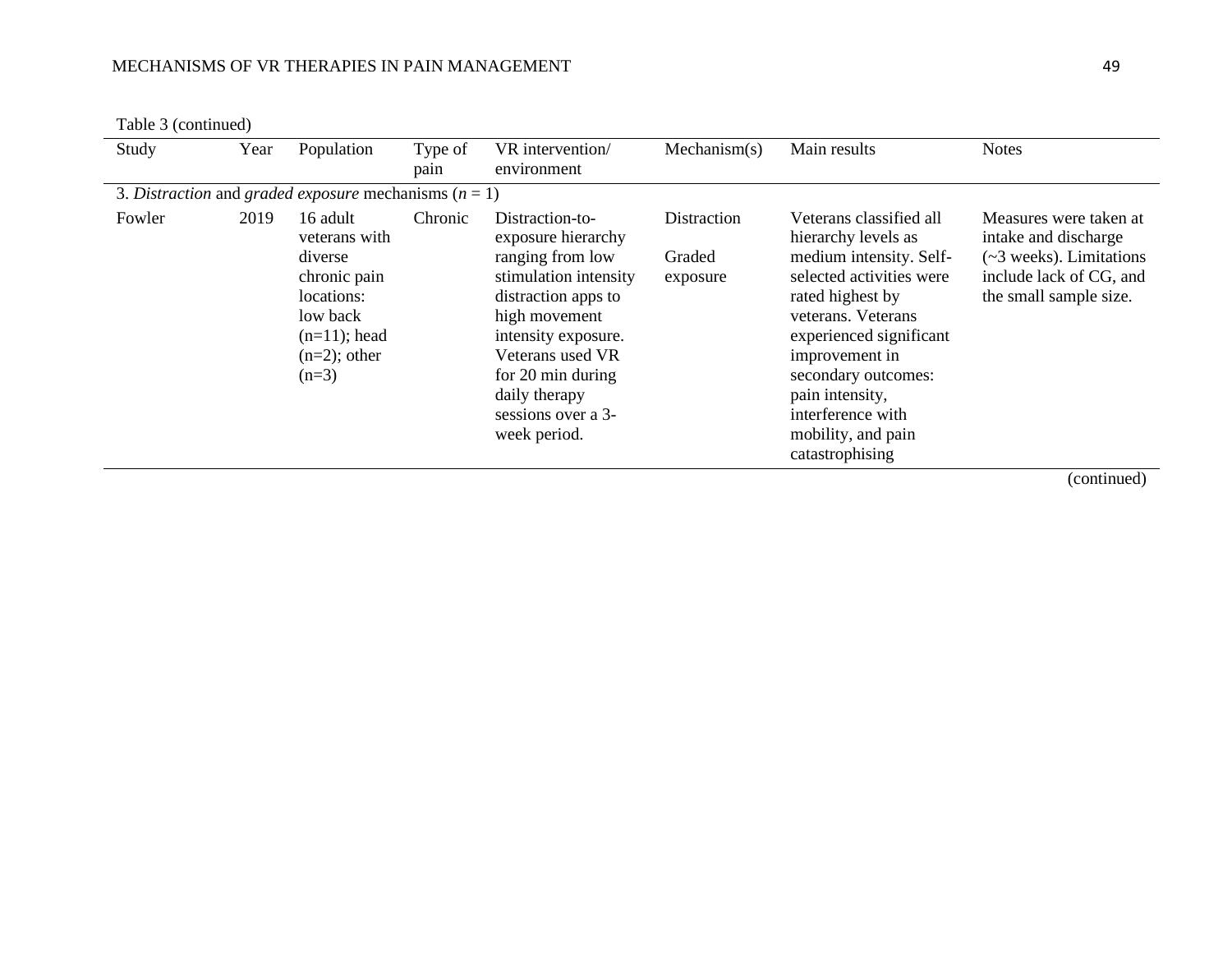Table 3 (continued)

| Study         | Year | Population                                                                                                                              | Type of<br>pain | VR intervention/<br>environment                                                                                                                                                                                                                                                                    | Mechanism(s)                     | Main results                                                                                                                                                                                                                                                                                                         | <b>Notes</b>                                                                                                                                                                                                                                                                                |
|---------------|------|-----------------------------------------------------------------------------------------------------------------------------------------|-----------------|----------------------------------------------------------------------------------------------------------------------------------------------------------------------------------------------------------------------------------------------------------------------------------------------------|----------------------------------|----------------------------------------------------------------------------------------------------------------------------------------------------------------------------------------------------------------------------------------------------------------------------------------------------------------------|---------------------------------------------------------------------------------------------------------------------------------------------------------------------------------------------------------------------------------------------------------------------------------------------|
|               |      | 4. <i>Biofeedback</i> and <i>relaxation</i> mechanisms ( $n = 1$ )                                                                      |                 |                                                                                                                                                                                                                                                                                                    |                                  |                                                                                                                                                                                                                                                                                                                      |                                                                                                                                                                                                                                                                                             |
| Venuturupalli | 2019 | 17 patients<br>with<br>autoimmune<br>disorders:<br>rheumatoid<br>arthritis<br>$(n=11)$ ; lupus<br>$(n=4);$<br>fibromyalgia<br>$(n=3)$ . | Chronic         | 2 similar immersive<br>3D VE with $360^\circ$<br>nature views:<br>respiratory BFD<br>environment and GM<br>environment.<br>Patients received<br>either first GM<br>followed by BFD, or<br>BFD followed by<br>GM. Both modules<br>were conducted back<br>to back for a total of<br>30 min exposure. | <b>Biofeedback</b><br>Relaxation | Patients reported<br>significant pain<br>reductions after both the<br>BFD and the GM<br>condition. No significant<br>differences were found<br>between conditions.<br>Anxiety was<br>significantly reduced in<br>the GM, but not in the<br>BFD condition. The VR<br>intervention was well<br>tolerated and accepted. | Use of VR to examine<br>feasibility of VR in<br>rheumatology<br>outpatient setting.<br>Sample representative<br>of real-life clinic<br>setting (e.g., multiple)<br>diagnoses). Initial<br>treatment order was<br>randomised.<br>Limitations include<br>small sample size (pilot)<br>study). |

Note. 3D, three-dimensional; BFD, biofeedback; CG, control group; CRPS: complex regional pain syndrome; FBI, full body illusion;

GM, guided meditation; HEVR, heartbeat-enhanced virtual reality; HMD, head-mounted display; HRV, heart rate variability; min, minutes; MVF; mirror visual feedback; PLP, phantom limb pain; s, seconds; SCI, spinal cord injury; VE, virtual environment; VG, virtual reality group; VLI, virtual leg illusion; VR, virtual reality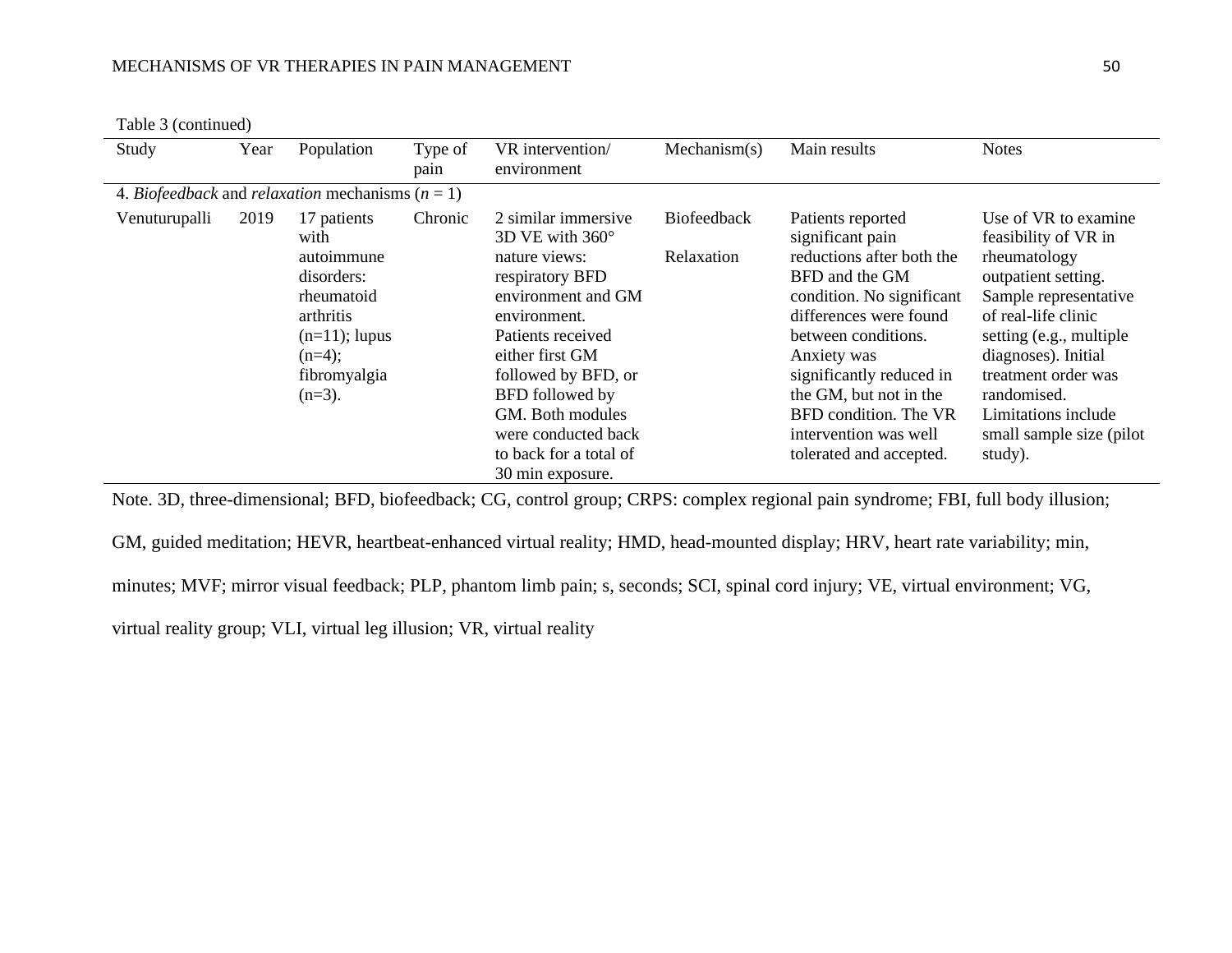were highly individualised. During the interviews, patients particularly reported that the interactive *distraction* experiences were more beneficial, compared with the *relaxation-based* VR experiences. The authors argue that VR can mainly reduce pain through cognitive attentional and distractive mechanisms, by increasing the sense of presence in the VE (Garrett et al., 2017), however it should be noted that the authors in this study lacked to explain the underlying mechanisms of the VR therapy in more detail.

Additionally, Sharifpour et al. (2020) employed a quasi-experimental design to examine the effect of VR therapy on cancer-related chronic pain and other pain variables in 30 adolescents with cancer at the chemotherapy stage. Notably, this study is the only chronic pain study in this review which focused on a paediatric population. The VR group watched a multisensory (visual, auditory) VR therapy film called Ocean Journey, where patients experienced a sunset and a stroll on the beach, followed by a journey to the depths of the ocean, while listening to ocean sounds. Patients in the VR group used an HMD to watch this therapy video offline for eight sessions of 30 min each during chemotherapy, once a week for two months. The control group received no intervention. Sharifpour et al. (2020) found that VR therapy significantly reduced pain intensity, pain anxiety, pain catastrophising, and significantly improved pain self-efficacy, compared with the control group. These findings persisted during the first and second follow-up periods, which were at seven days and at one month. The authors attribute the analgesic effect of the VR therapy to a shift of the patients' attention away (i.e., *distraction*) from pain and pain-tracking behaviour, which reduces pain anxiety and increases pain tolerance, and to the use of calming nature-based scenes (i.e., *relaxation*) which may alter patients' perceptions of pain (Sharifpour et al., 2020)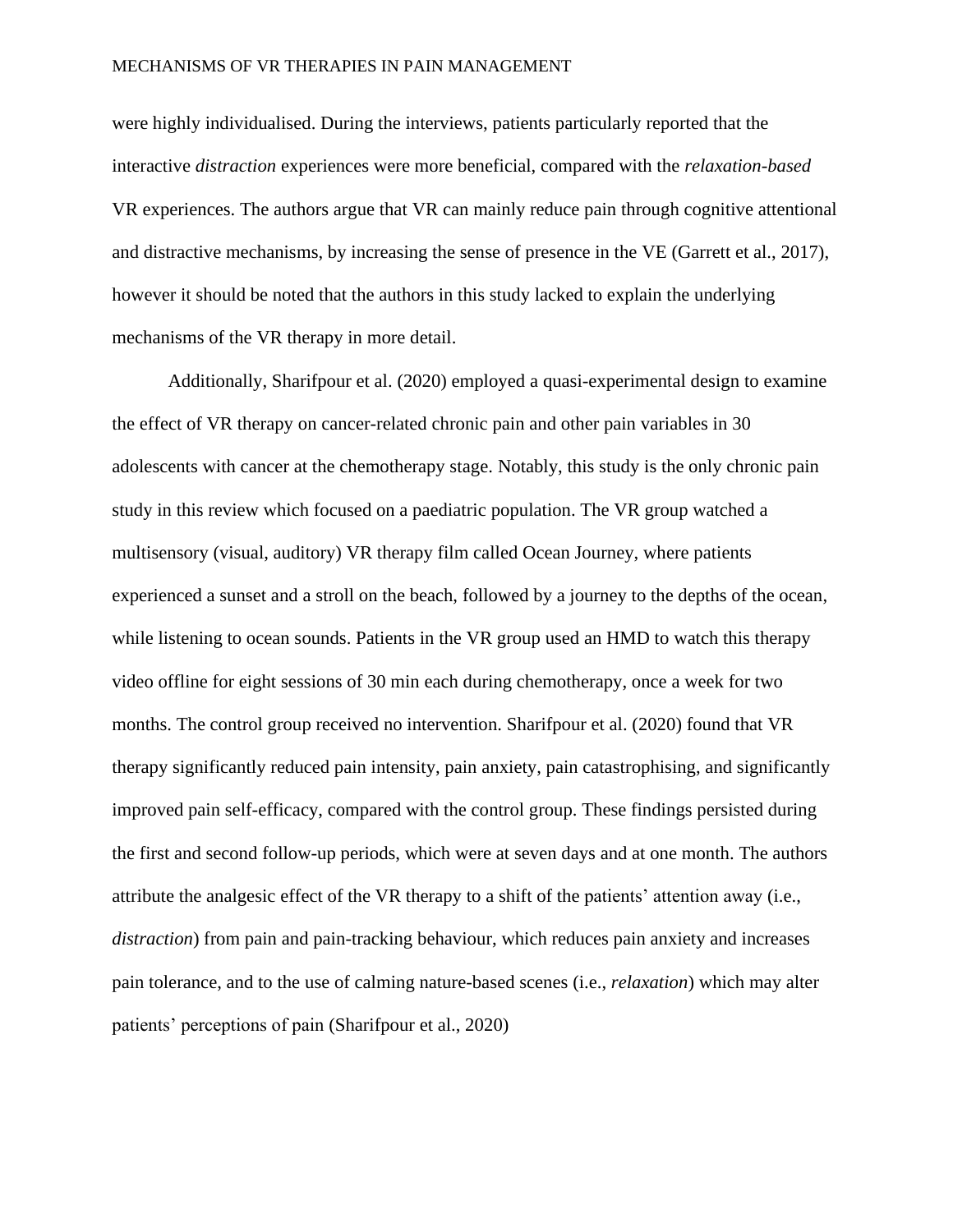### *Distraction and Graded Exposure*

Besides *distraction*, *relaxation*, and *neuromodulation* mechanisms, another mechanism found in this review to manage chronic pain is *graded exposure*. One study in this review combined *distraction* in combination with *graded exposure* in their VR therapy to treat chronic pain (Fowler et al., 2019). *Gradual exposure* to feared movements may improve kinesiophobia (i.e., fear of movement), which can improve pain avoidance, and hence break the cycle as pain avoidance may lead to negative affect, disability, and more pain in the end (Fowler et al., 2019). However, considering that patients with chronic pain experience central sensitisation (i.e., increased responsiveness in the central nervous system), the study by Fowler et al. (2019) used a *gradual integration of VR exposure to movement* starting with *distraction* apps to treat veterans with chronic pain. Accordingly, the authors designed and examined the feasibility of a so-called *distraction*-to-*exposure*-hierarchy, which ranged from low stimulation intensity (i.e., pain *distraction*) to high movement intensity (i.e., *exposure*). In their feasibility study, Fowler et al. (2019) used a within-subjects design where veterans used the VR therapy for 20 minutes every day for 3 weeks. Veterans started with low intensity distraction apps (e.g., meditation, visual imagery) requiring minimal movement, followed by medium-intensity apps (e.g., virtual walking or swimming) requiring head and neck movement, and ending with high-intensity apps (e.g., 3D painting, rhythm-based) also requiring torso and upper body movement. Here, it should be noted that the low intensity distraction apps aimed not only at *distraction* but also at *relaxation*, however, it was not noted or explained as such by the authors. The results of the study showed that the veterans classified all designed hierarchy levels as medium intensity. Activities that were self-selected were rated with the highest intensity by veterans. Veterans experienced significant improvement in secondary outcomes, such as pain intensity, interference with mobility, and pain

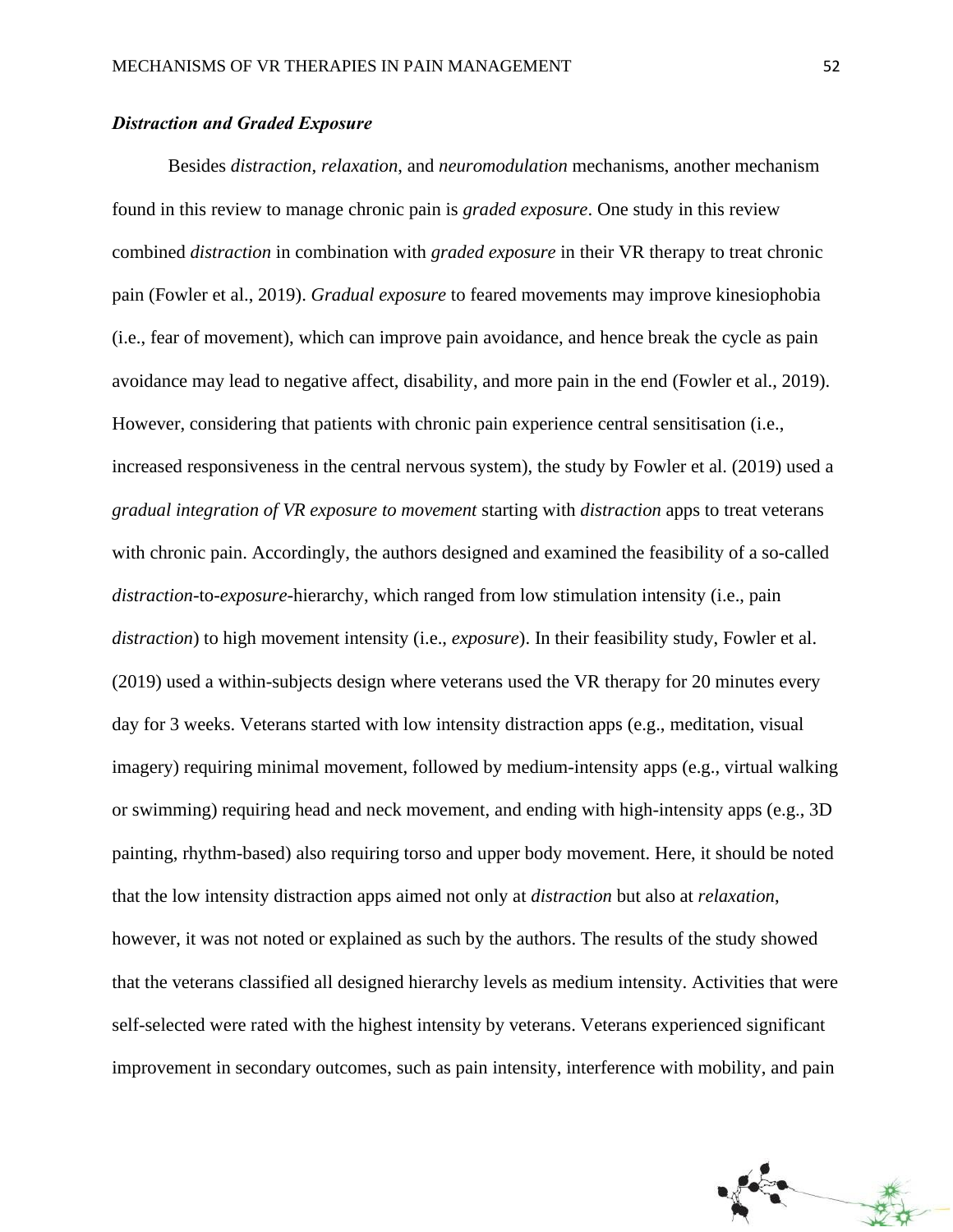catastrophising. However, no significant improvement was found for the primary outcome, fear of movement (Fowler et al., 2019).

### *Biofeedback and Relaxation*

Additionally, one study in this review employed *biofeedback (BFD)* and *relaxation* as underlying mechanisms of the VR therapy to manage chronic pain (Venuturupalli et al., 2019). *BFD* is a technique which allows patients to control automatic physiological processes by providing them with meaningful auditory and/or visual feedback regarding these bodily processes. *Relaxation* occurred through the practice of meditation as this aims to create a calm and emotionally stable sense of being. Venuturupalli et al. (2019) conducted a mixed-methods design pilot study to investigate the feasibility of VR to administer BFD and guided meditation (GM) in the treatment of chronic pain among patients with rheumatoid arthritis, lupus, and fibromyalgia. Using a within-subjects design, patients were immersed in two similar 3D VEs with 360° nature environments, one consisted of a respiratory BFD environment and the second of a GM environment (Venuturupalli et al., 2019). In the BFD condition, patients were instructed to breathe at the same pace as an oscillating pacer. In the VE, they received BFD in the form of purple rings that moved inward and outward which reflected their respiratory rate (visual BFD), and additionally, they were guided by a virtual guide through audio prompts (auditory BFD). In the GM condition, patients received instructions during the meditation from a virtual guide, however, they received no auditory or visual feedback as the guided instructions were fixed. Venuturupalli et al. (2019) found that patients reported significant pain reductions after both the BFD and the GM condition. However, no significant differences were found between the two conditions. Moreover, anxiety was significantly reduced in the GM but not in the BFD condition. The qualitative analysis showed that a large proportion (71.4%) of patients reported increased

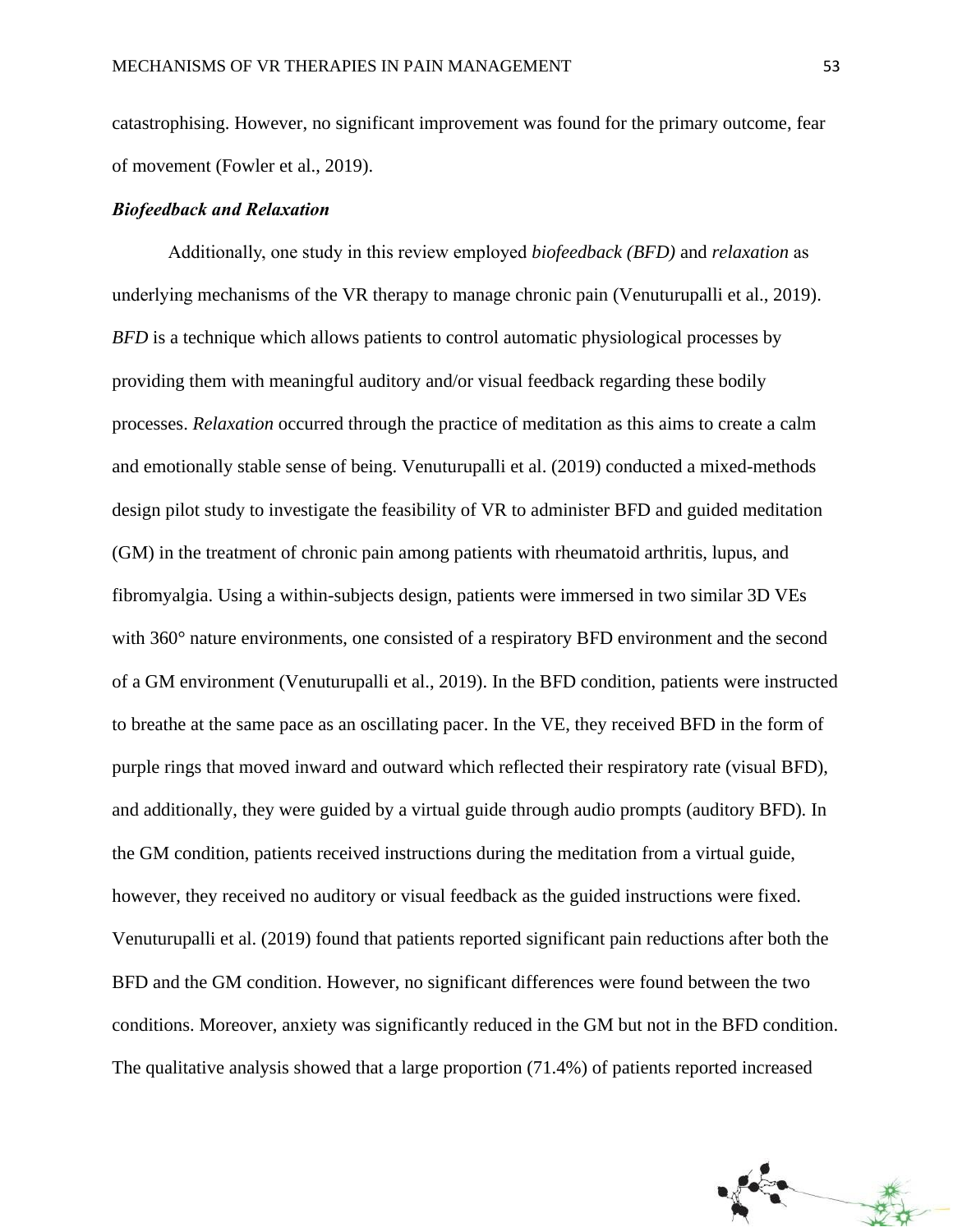*relaxation* during the GM. Notably, 60.0% of the patients reported *relaxation* for the *BFD*  environment as well. Moreover, the VR intervention was well tolerated and accepted. Here, it must be noted that Venuturupalli et al. (2019) state that *BFD* has shown to reduce pain levels and stress-related symptoms, however, they do not explain how *BFD* theoretically can reduce pain. Similarly, the authors report that meditation can have a positive effect on the psychological aspects of chronic pain, but fail to explain how this analgesic effect might occur (Venuturupalli et al., 2019).

### **Discussion**

A systematic review of the literature published between January 2015 and April 2020 on the underlying mechanisms of VR therapies in acute and chronic pain management was undertaken. Twente-one studies met the inclusion criteria for the review. The general aim of this review was to describe the underlying mechanisms of VR therapies in acute and chronic pain management, and moreover, to examine to what extent these mechanisms differ in acute versus chronic pain management. A second aim of this review was to compare the underlying mechanisms of VR therapies in adult versus paediatric populations. The results of this review showed that there is a large difference in the underlying mechanisms of VR therapies in acute versus chronic pain management. In acute pain management, the 11 reviewed studies mainly used *distraction* and additionally *relaxation* as underlying mechanisms of their VR therapies, whereas in chronic pain management the 10 reviewed studies used the mechanisms *neuromodulation*, *distraction*, *relaxation*, *biofeedback*, and *graded exposure*. These findings will be further explained in the following section.

The reviewed studies in acute pain management used the mechanisms *distraction* and *relaxation*, however, predominantly *distraction* was used. This attentional mechanism is the most

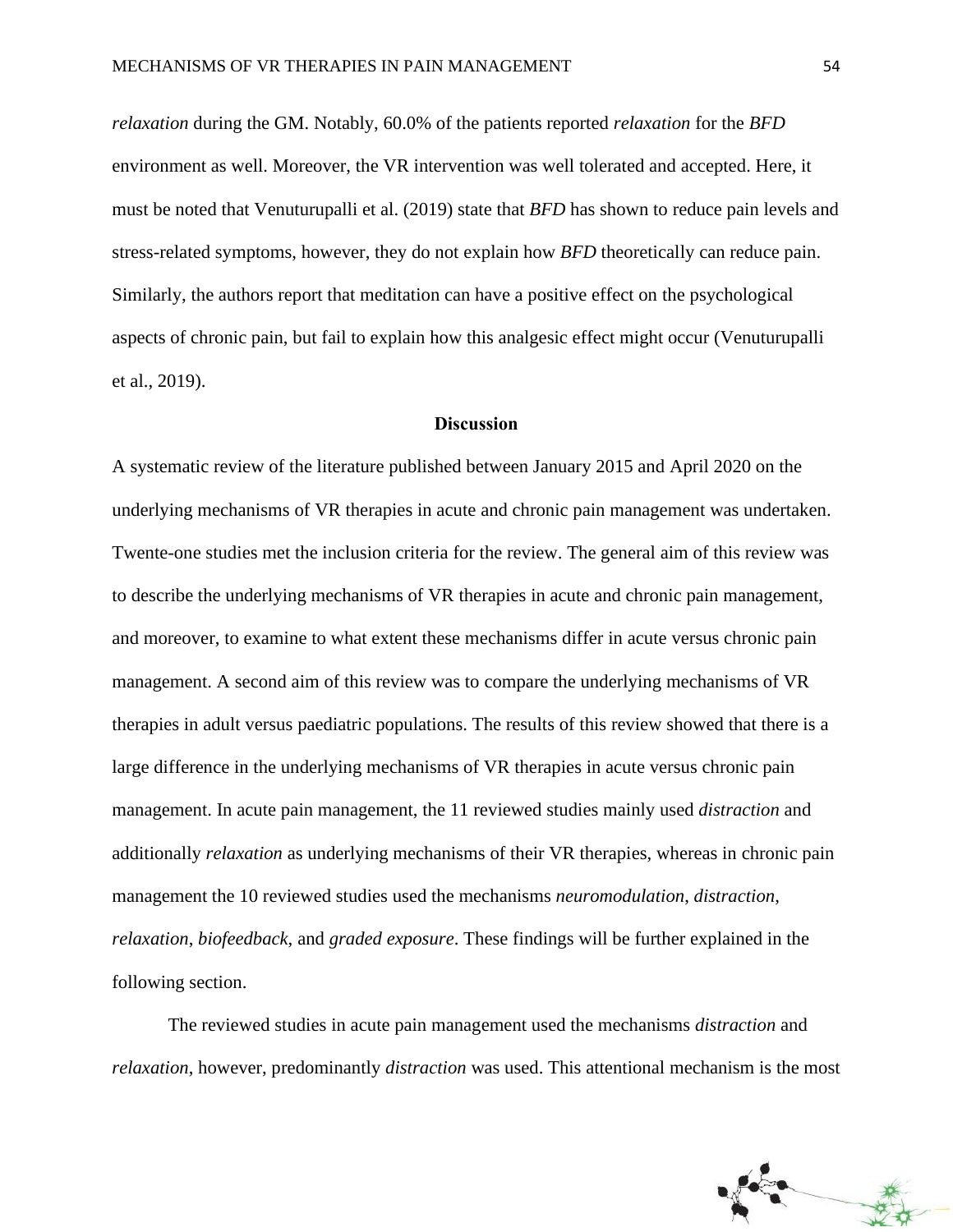frequently studied mechanism of VR in pain management, and VR's ability to reduce pain is often ascribed to this mechanism. *Distraction* is based on the idea that painful stimuli require attention to be processed. However, humans beings have limited attentional resources (Eccleston & Crombez, 1999). When users put on an HMD and are fully immersed in a VE, from which they can receive input on several modalities, this demands considerable amounts of attention. Consequently, there are fewer attentional resources left to process the painful stimuli (Gold  $\&$ Mahrer, 2018; Hoffman et al., 2019). Additionally, *relaxation* was used in acute pain management. *Relaxation* is defined as a calming state that counteracts the stress response by reducing physical tension and/or anxiety (Olpin & Hesson, 2015). Since pain commonly occurs with anxiety and physical tension, *relaxation* may be helpful in relieving pain (Özalp Gerçeker et al., 2020). It is worth pointing out that the mechanism of *relaxation* was poorly explained in the two acute pain studies that employed this mechanism in this review (Esumi et al., 2020; Özalp Gerçeker et al., 2020). Esumi et al. (2020) attributed the mechanism of *relaxation* to the increase of *positive affect*. These authors argued that the VR creates a shift from feeling distressed in a hospital room, to feeling more positive emotions by being immersed in a relaxing VE. However, it seems that these authors are explaining the mechanism of *positive affect* and not *relaxation*. Additionally, Özalp Gerçeker et al. (2020) did not provide any theoretical explanation of how *relaxation* contributes to the reduction of acute pain. Nevertheless, *relaxation* may also be considered a form of *distraction*, as *distraction* can be seen as any cognitive or behavioural strategy that diverts one´s attention away from nociceptive stimuli towards other engaging or more attractive stimuli, and thereby reducing pain and anxiety (Dumoulin et al., 2019; Koller & Goldman, 2012; Triberti et al., 2014). In this sense, *relaxation* can be regarded as an active form of *distraction* (Koller & Goldman, 2012).

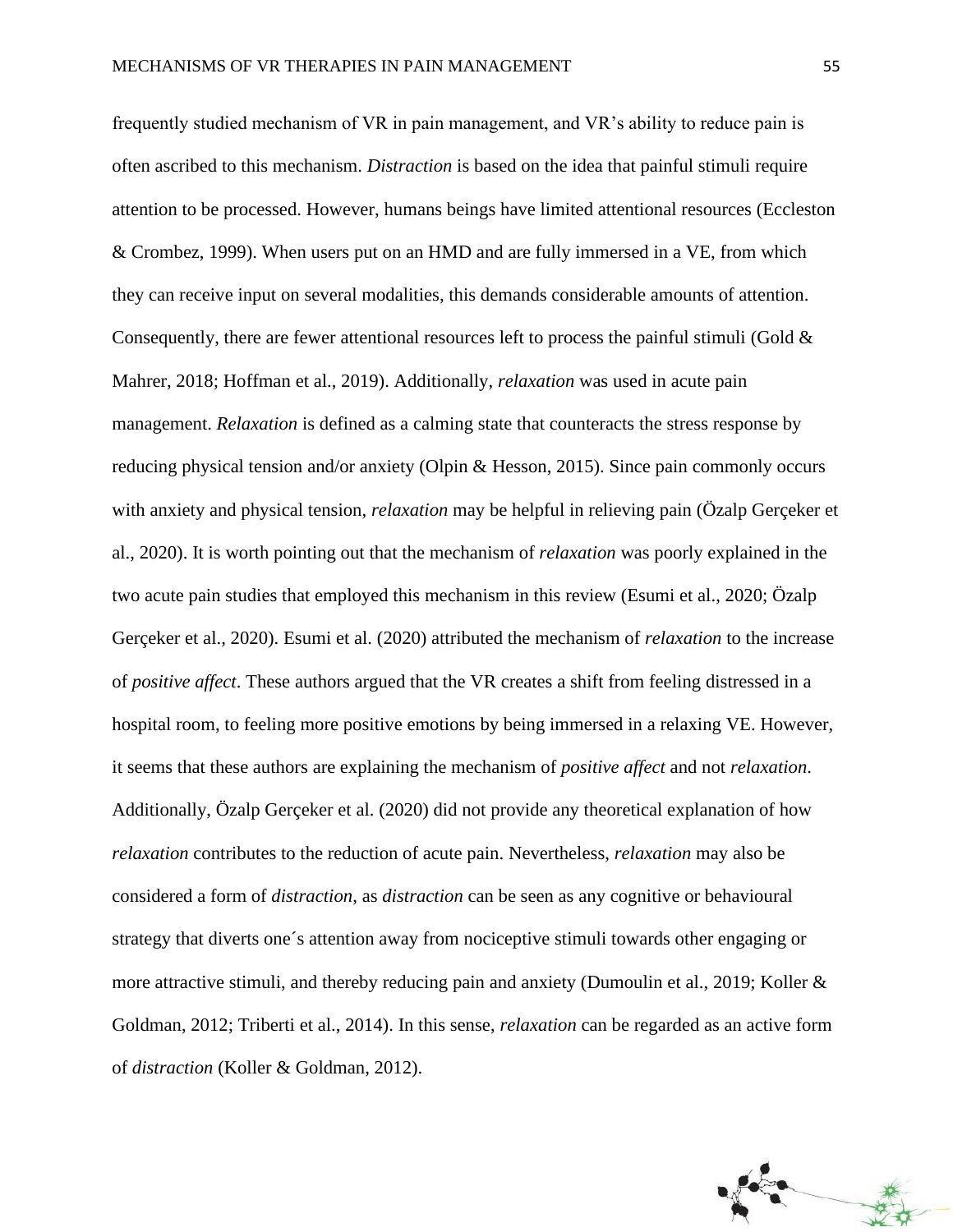Conversely, the reviewed studies in chronic pain management employed several distinct mechanisms such as *neuromodulation*, *biofeedback*, and *graded exposure*, in addition to *distraction* and *relaxation*. *Neuromodulation* is based on the notion of brain plasticity, that is, the idea that the human brain is capable of enduring changes in neural pathways (Knotkova & Rasche, 2015). Research has shown that chronic pain states are associated with distorted body representations in the brain, a phenomenon termed *cortical reorganisation* (Knotkova & Rasche, 2015; Lotze & Moseley, 2007). *Cortical reorganisation* works following the "use it or lose it" principle: a decrease or loss in sensory input can shrink the cortical representation of a body part, whereas an increase in sensory input can expand the cortical representation in the functional maps of the brain (Lotze & Moseley, 2007, p. 489). From this principle follows that through neuromodulatory treatments, these cortical misrepresentations can be targeted and changes in the brain may be reversed, which consequently may lead to alleviation of pain (Knotkova & Rasche, 2015). In this review, six articles used a form of *neuromodulation* to *induce adaptive cortical reorganisation* through several related mechanisms, such as *virtual embodiment*, *the vision of the body*, *multisensory congruence*, and *manipulating body representations*. *Virtual embodiment* refers to the illusion of experiencing the virtual body as one's own body (Matamala-Gomez et al., 2019). *The vision of the body* in pain, or parts of the body, has shown to be analgesic, as long as one feels a sense of ownership over the virtual body (Martini, 2016), as was also shown in two studies in this review (Chau et al., 2017; Rutledge et al., 2019). Three of the studies reviewed suggested that when chronic pain patients (i.e., PLP, CRPS, SCI patients) are presented with *multisensory congruent* information, this may increase the sense of *virtual embodiment*, which may activate the affected cortical misrepresentation and thereby reduce pain (Ichinose et al., 2017; Pozeg et al., 2017; Solca et al., 2018). Additionally, one study *manipulated body* 

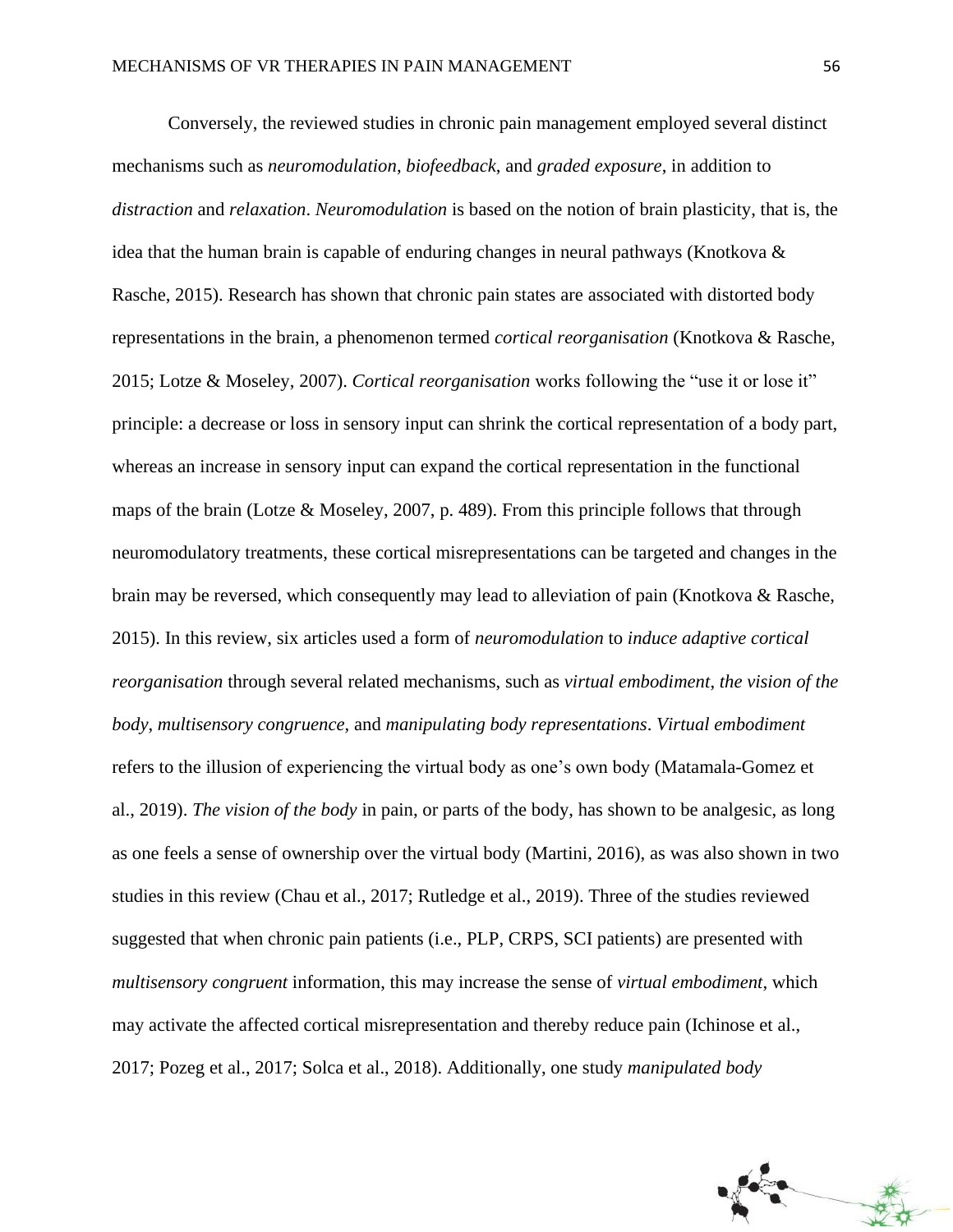*representations* by altering the transparency and size of a virtual arm, and found differential effects for different types of chronic pain (i.e., CRPS, PNI), suggesting that different *virtual embodiment* treatments may be beneficial for different chronic pain states (Matamala-Gomez et al., 2019). Overall, these studies using *neuromodulatory* mechanisms provide a promising approach for the treatment of chronic pain, as they suggest that the immersive VR *embodiment* therapies were effective in reducing chronic neuropathic pain in the short term. Nonetheless, it must be noted that the effectiveness was not examined systematically in this review. It is also worth mentioning that most of these studies used small samples, non-experimental designs, and did not assess long-term changes in pain scores.

Another mechanism employed in one of the chronic pain studies was *biofeedback,* a mechanism through which patients learn to control automatic physiological processes by receiving auditory and/or visual feedback regarding the bodily process (e.g., heart rate; Venuturupalli et al., 2019). However, in their study it was not clearly described how *biofeedback*  reduces pain exactly, although one study suggests that *biofeedback* may also be considered a form of *distraction* (Dumoulin et al., 2019), which may suggest that *biofeedback* reduces pain through attentional mechanisms. Additionally, the study by Fowler et al. (2019) used the mechanism of *graded exposure*, which refers to the gradual increase in exposure to feared movements which can, in turn, improve the fear of movement in general in chronic pain patients. Consequently, this can improve pain avoidance, and therefore, break the cycle as pain avoidance may lead to negative affect, disability, and more pain (Fowler et al., 2019).

Previously conducted reviews in pain management suggest that the analgesic mechanism of VR *distraction* is mediated by attentional, anxiolytic, and/or affective factors (Indovina et al., 2018; Triberti et al., 2014). The findings in this systematic review are in accordance with these

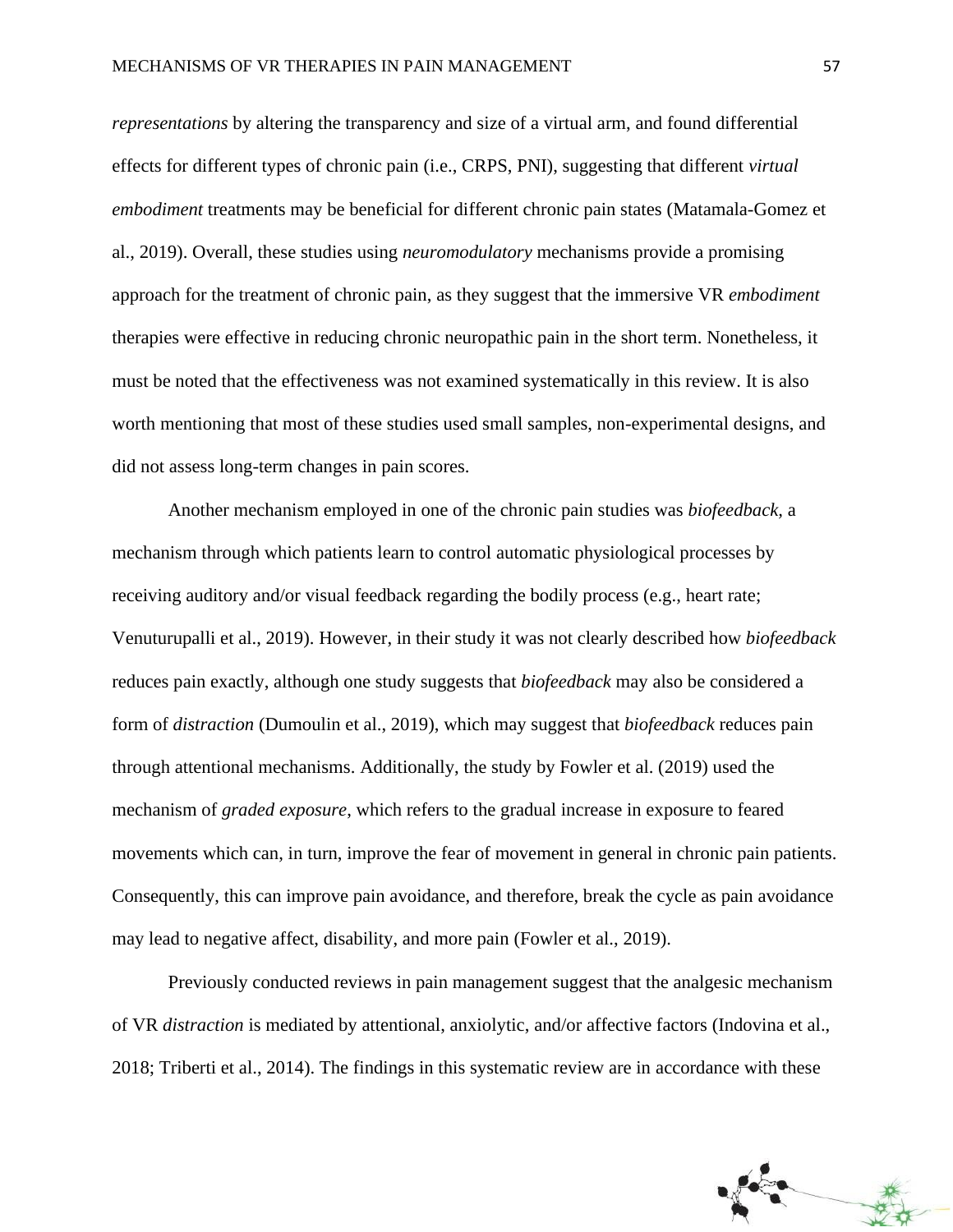reviews, as *distraction* was used in all acute pain studies included in this review, and was generally found to be effective in reducing pain. Moreover, the analgesic effect of the *distraction*  mechanism was mostly attributed to the diversion of attention away from painful stimuli. Additionally, since all but one of the studies in this review used a HMD to fully immerse participants in the VE, and nearly all studies used multisensory stimulations, it may be tentatively stated that most VR therapies in this review demanded much attentional resources of participants, leaving less attentional resources to process nociceptive stimuli. Furthermore, several studies reported anxiolytic (i.e., reducing anxiety or stress) effects (Gold & Mahrer, 2018; Piskorz et al., 2020; Piskorz & Czub, 2018; Sharifpour et al., 2020), and affective (i.e., more fun with VR) effects (Atzori et al., 2018; Hoffman et al., 2019). Finally, several studies combined the use of a *distraction* mechanism with the mechanisms of *relaxation* (Esumi et al., 2020; Garrett et al., 2017; Özalp Gerçeker et al., 2020; Sharifpour et al., 2020), which can have anxiolytic and affective effects.

The previously conducted selective review by Gupta et al. (2018) highlighted several non-distraction mechanisms used mainly in chronic pain studies: biofeedback, relaxation, imaginary exposure, positive affect, motivation and pain control. The non-distraction mechanisms described in the current review are only partially in line with the mechanisms described by Gupta et al. (2018). That is, *biofeedback* (Venuturupalli et al., 2019) and *relaxation* (Esumi et al., 2020; Garrett et al., 2017; Özalp Gerçeker et al., 2020; Sharifpour et al., 2020) were also used in this review as underlying mechanisms of the VR therapies, however, the other four mechanisms were not employed in the studies reviewed here. Nevertheless, the current review makes a valuable contribution with, particularly, the description of *neuromodulatory*  mechanisms (Chau et al., 2017; Ichinose et al., 2017; Matamala-Gomez et al., 2019; Pozeg et al.,

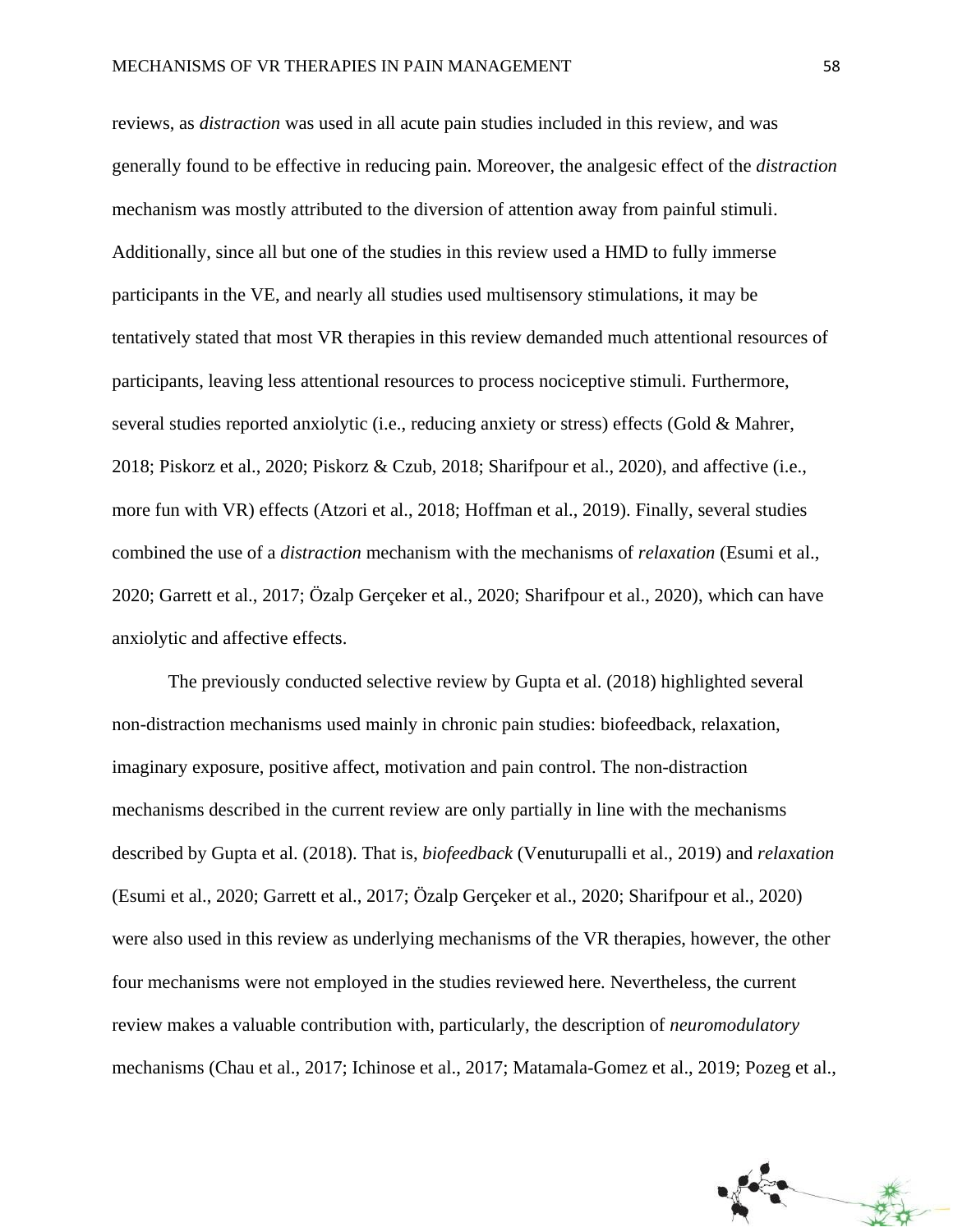2017; Rutledge et al., 2019; Solca et al., 2018), and to a lesser extent, the description of *graded exposure* (Fowler et al., 2019) in the treatment of chronic pain.

Comparing the underlying mechanisms of the VR therapies for acute and chronic pain management in this systematic review, two aspects can be noted. First, although some mechanisms are in agreement (i.e., *distraction*, *relaxation*), there is also a large divergence in the mechanisms used. Second, all acute pain studies used *distraction* mechanisms, and two of them used *relaxation* in addition to that, whereas chronic pain studies used a range of different mechanisms. *Neuromodulatory* mechanisms were used the most in chronic pain studies, moreover, other employed mechanisms were *distraction*, *relaxation*, *graded exposure*, and *biofeedback*.

The large divergence in the underlying mechanisms of the VR therapies found in this review in acute versus chronic pain studies can be explained in the light of the gate control theory of pain (Melzack & Wall, 1965) and the neuromatrix theory of pain (Melzack, 2001), particularly when considering the nature of both types of pain. Acute pain is pain that lasts for less than three months, and is always nociceptive of nature. Nociceptive stimuli refer to an actual damaging or potentially damaging stimuli (Carr & Goudas, 1999). According to the gate control theory of pain, nociceptive stimuli have to pass through a gate control mechanism in the dorsal horn of the spinal cord in order to reach the brain (Melzack & Wall, 1965). This theory holds that depending on how open or closed the gate is, it is determined how painful the stimuli is perceived. However, many factors can open or close the gate, for instance behavioural (e.g., skin injury) and psychological factors (e.g., attention, emotion; Melzack & Wall, 1965; Triberti et al., 2014). Hence, the gate control theory of pain can explain how *distraction* and *relaxation* can close the gate through attentional, anxiolytic, and affective mechanisms (Indovina et al., 2018;

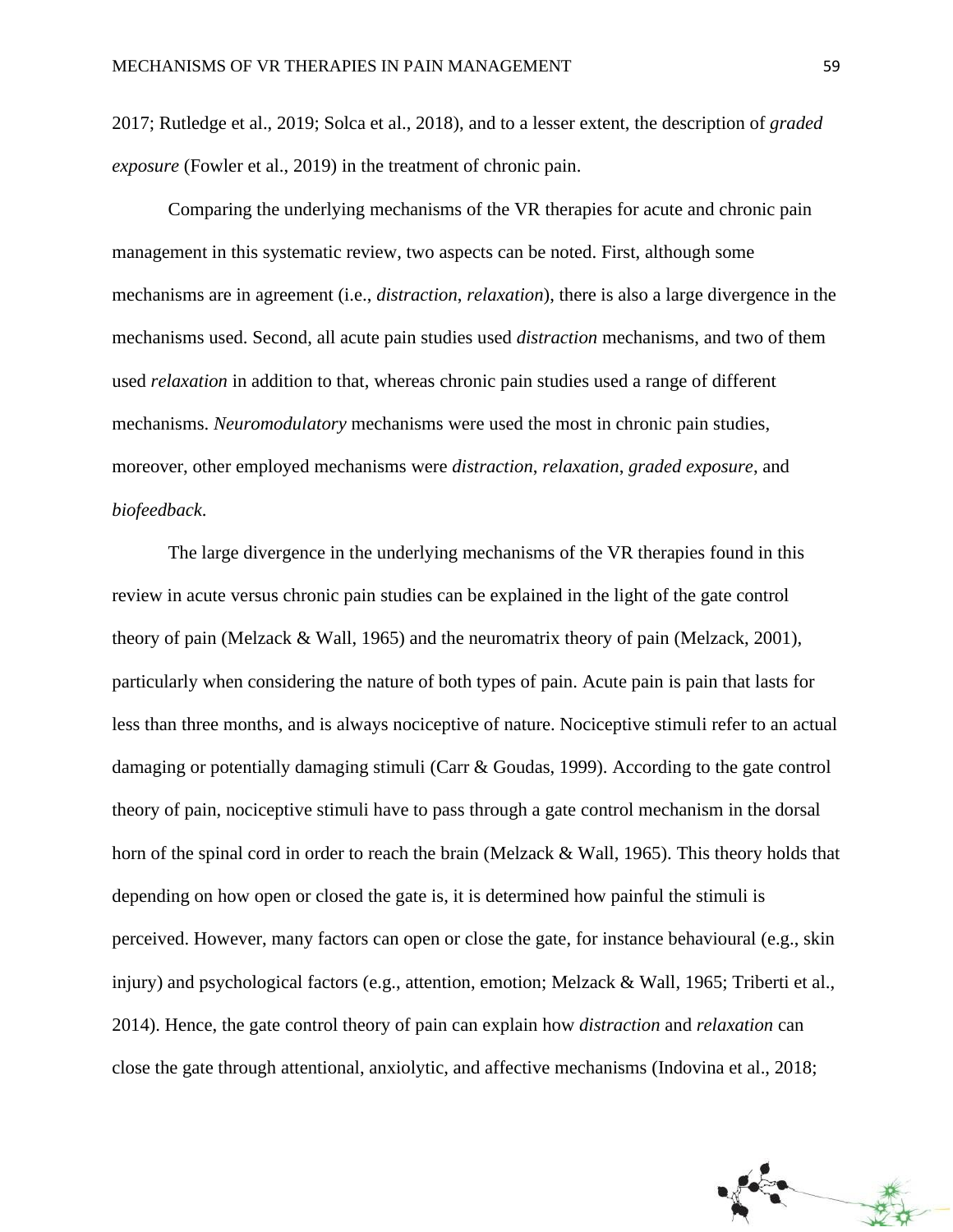Triberti et al., 2014). One can argue that being engaged in multisensory immersive VR demands much attentional resources, which can close the gate. Similarly, it can be argued that feeling calm and relaxed can reduce anxiety which can also close the gate, as well as by experiencing positive emotions (e.g., fun) when engaging in a VR distraction therapy. However, the gate control theory of pain is unable to explain chronic pain conditions. For this, one must turn to the neuromatrix theory of pain (Melzack, 2001).

In contrast to the gate control theory of pain, Melzack's (2001) neuromatrix theory of pain is able to explain chronic pain states. The neuromatrix theory of pain holds that pain is a multidimensional experience generated by an extensive neural network in the brain, which can be triggered by sensory, affective, cognitive input as well as by genetic influences, to produce the output. However, the neuromatrix does not only produce outputs in the form of pain perception, but it also self-regulates the body to a state of homeostasis (Melzack, 2001, 2005). The neuromatrix theory posits that chronic pain is not caused by actual tissue damage, rather it is produced in the brain as a consequence of a prolonged stress state. Due to the prolonged stress, the brain constantly anticipates danger and consequently produces pain through the neuromatrix (Melzack, 2005). When the neuromatrix persists to produce pain for extended periods of time, this can trigger a number of changes (Moseley & Flor, 2012) in the brain: central sensitisation (i.e., increased responsiveness in the central nervous system); hyperalgesia (i.e., increased pain sensitivity); allodynia (i.e., normally non-painful stimuli cause pain). Eventually, this can lead to cortical reorganisation (i.e., the body representation shrinks in the functional map of the brain, and adjacent brain areas expand). However, most of these changes are reversible through treatments (Knotkova & Rasche, 2015), which explains why *neuromodulation* as a mechanism for VR therapies was most often use in chronic pain studies reviewed here.

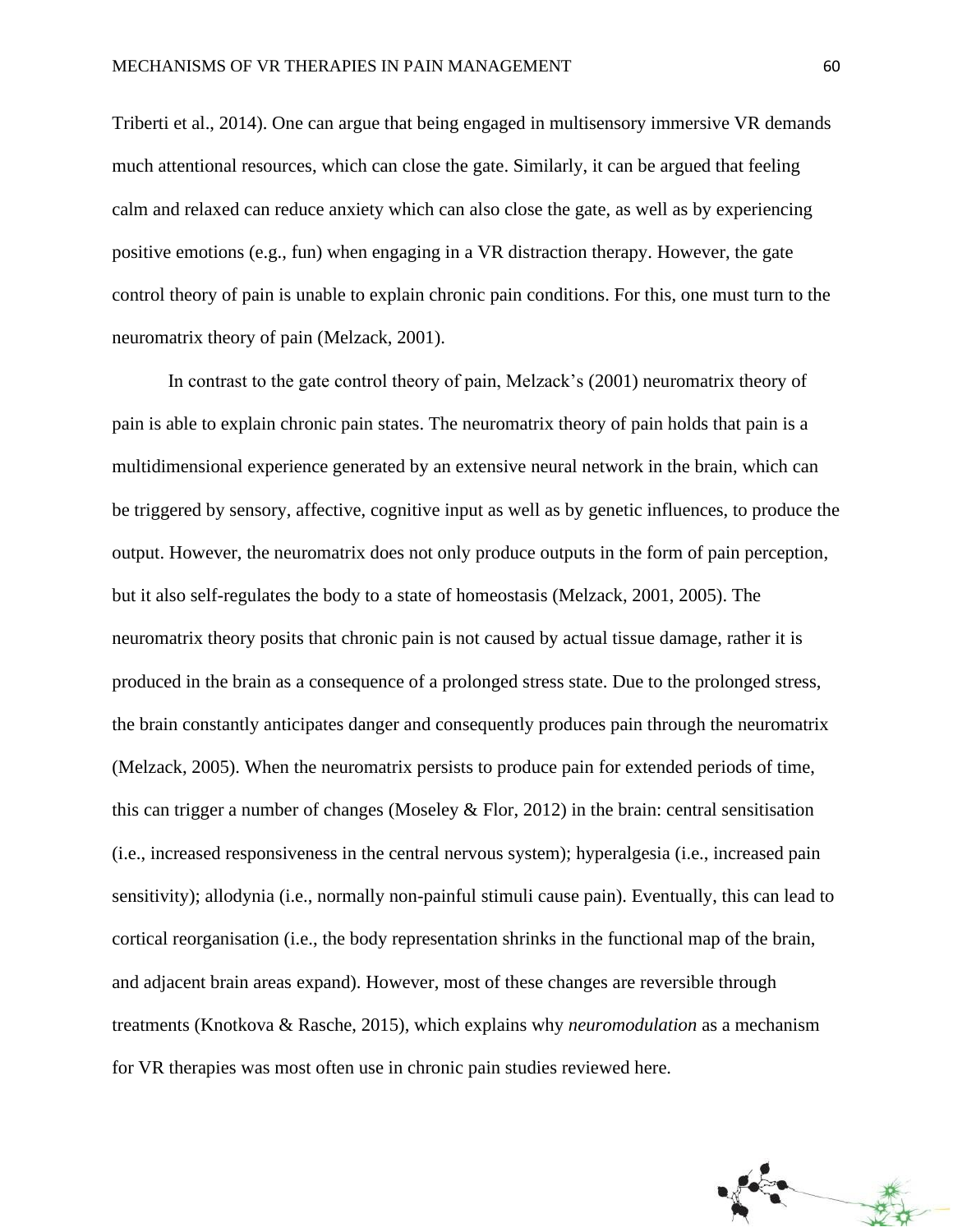When examining the effectiveness of VR interventions in acute versus chronic pain management, it shows that VR was quite effective in reducing pain in both conditions. However, it must be noted that the chronic pain studies mostly used small samples, and employed weaker research designs (only one experimental study). Acute pain studies, in contrast, had larger sample sizes and seven studies used experimental designs of which six were randomised controlled trials. Accordingly, the acute pain studies were of better methodological quality, although this was not examined systematically in this review.

The fact that VR therapies in acute pain management are currently of higher methodological quality can be explained through several factors. First, the study of VR in acute pain management has a longer research tradition, as a large body of research has accumulated over the last two decades (Gold et al., 2007; Mallari et al., 2019; Malloy & Milling, 2010). Secondly, the VR technology and software that has to be developed for chronic pain states presents technical challenges due to the more complex nature of chronic pain (Rutledge et al., 2019). Third, it may be argued that it is more challenging to obtain larger samples of chronic pain patients, and finally it may be argued that it is unethical to conduct experimental studies where one group of chronic pain patients receives no treatment.

A second aim of this review was to compare the underlying mechanisms of VR therapies in adult versus paediatric populations. When comparing the adult studies versus the paediatric studies, it should be first noted that all but one of the paediatric studies were acute pain studies. Due to the nature of acute pain, as explained in the previous section on the gate control theory of pain, it is logical that therefore nearly all paediatric studies employed *distraction* mechanisms, and two studies used *relaxation* mechanisms in addition to *distraction*. Perhaps more strikingly is the fact that only paediatric study was conducted on chronic pain conditions (i.e., cancer-related

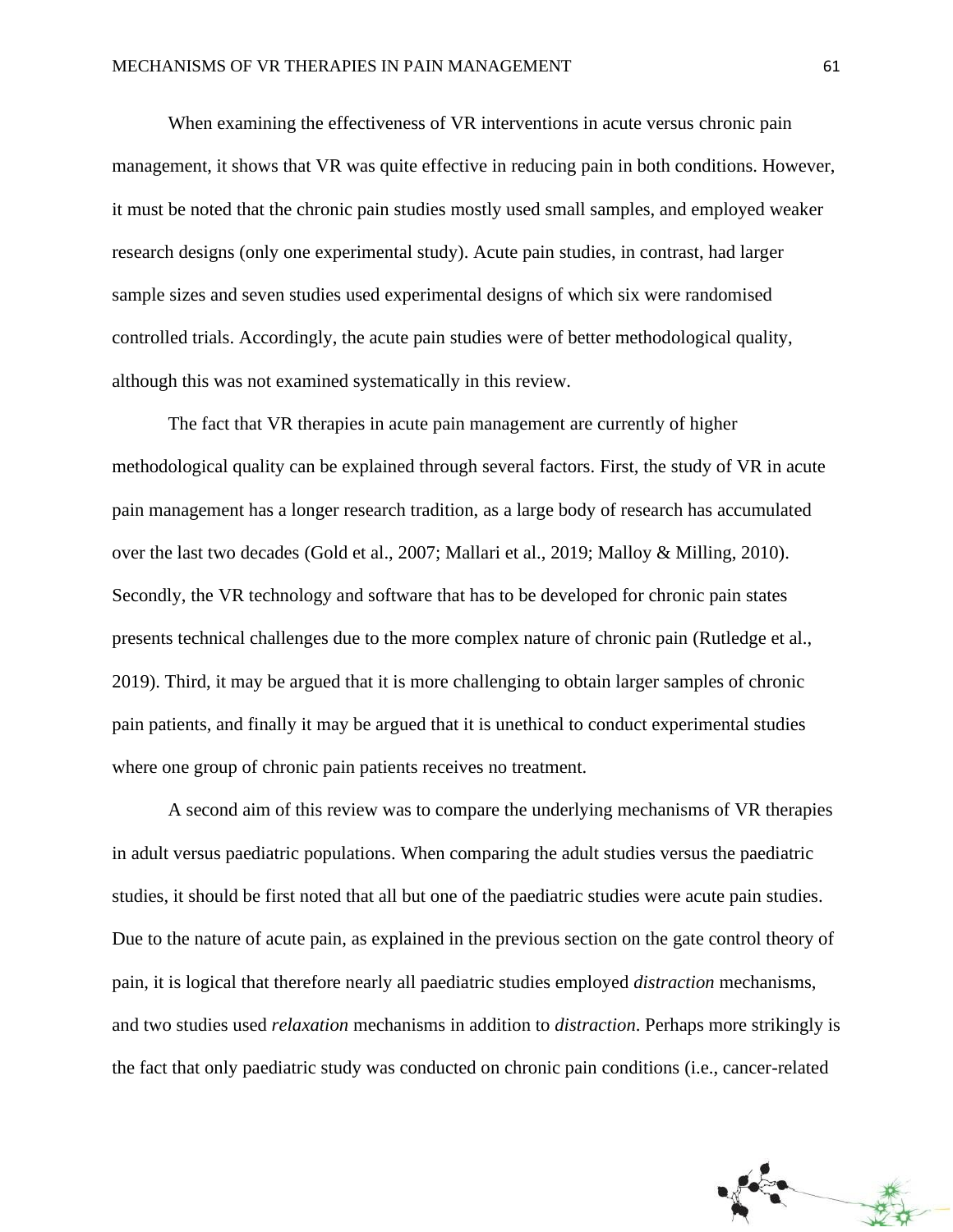chronic pain; Sharifpour et al., 2020). Of the adult studies, three of them were conducted on acute pain, and the rest were chronic pain studies. Therefore, adult studies have used a mixture of mechanisms ranging from *distraction*, *relaxation*, *neuromodulation*, *graded exposure*, and *biofeedback*. In sum, this comparison seem to make not much sense in this review as it mainly compares acute versus chronic pain, however, what is important to point out is the lack of chronic pain studies in paediatric populations.

A limitation of the current review is the exclusion of experimentally induced pain. Experimental pain was excluded to gain more insight in the underlying mechanisms of VR therapies in acute and chronic pain management in daily clinical practice. However, experimental studies may be able to unravel valuable novel mechanisms as is shown in this study by Hughes et al. (2019). These authors demonstrated a reduction of an experimentally induced sensitised pain state through exposure to an immersive VR polar environment coupled with a conditioned pain modulation paradigm. These findings seem to be promising for chronic pain patients, although more research is needed here. Another limitation of this study was that the methodological quality of the studies included in this review were not systematically examined. Conversely, strengths of this review include the focus on both adult and paediatric populations, and the comparison of the underlying mechanisms of VR therapies in acute versus chronic pain management.

Although the reviewed studies on chronic pain provided a promising nonpharmacological treatment method for the management of chronic pain, more research is needed to unravel the complex interplay of neuromodulatory mechanisms, such as virtual embodiment, the vision of the body, and multisensory congruence. Moreover, future research is needed to extend these findings with higher quality designs, larger sample sizes, longitudinal, and

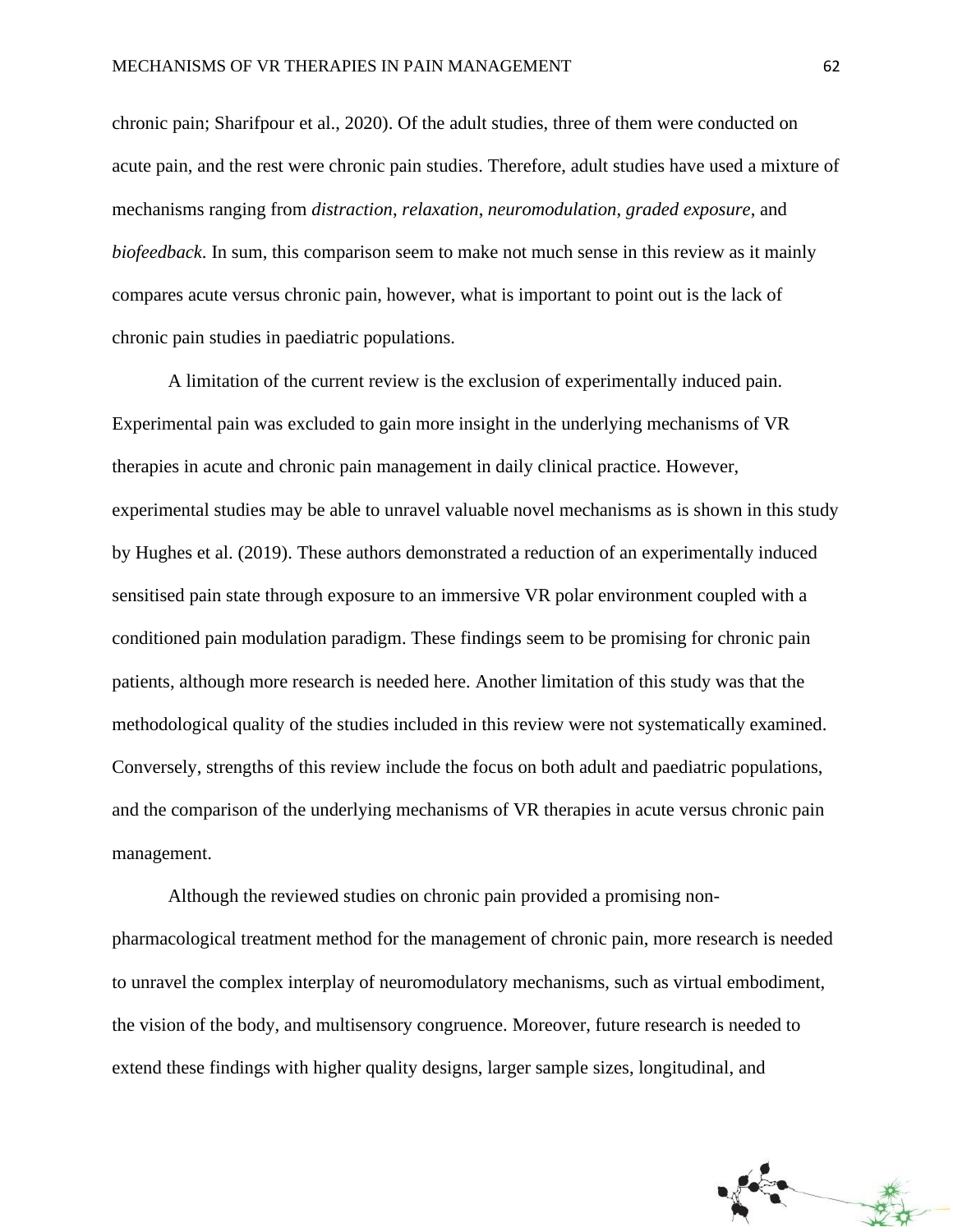functional magnetic resonance imaging designs to investigate whether the reversible changes in the brain are sustainable in the long term, and to investigate the long-term analgesic effects of VR on chronic pain. Moreover, this review showed a gap in the literature, as in the published literature from 2015 to 2020, only one study was found which targeted chronic pain in a paediatric population using VR, thus more research is recommended here. Further, future research can benefit from implementing additional treatment modalities into VR, as VR provides a safe platform to remotely deliver traditional treatment methods such as cognitive behavioural therapy.

This systematic review described and compared the underlying mechanisms of VR therapies in acute versus chronic pain management. It was found that in acute pain management all studies used the attentional mechanism of distraction in their VR therapies, and in addition, relaxation was also used. In contrast, in chronic pain management, most studies aimed to reverse cortical misrepresentations through neuromodulatory mechanisms, however, chronic pain studies also employed distraction, relaxation, graded exposure, and biofeedback mechanisms. These findings are in line with the nature of acute versus chronic pain, as acute pain is accompanied by nociceptive stimuli whereas chronic pain can occur in the absence of actual tissue damage but is produced by neural networks in the brain, and is accompanied with maladaptive but reversible changes in the brain.

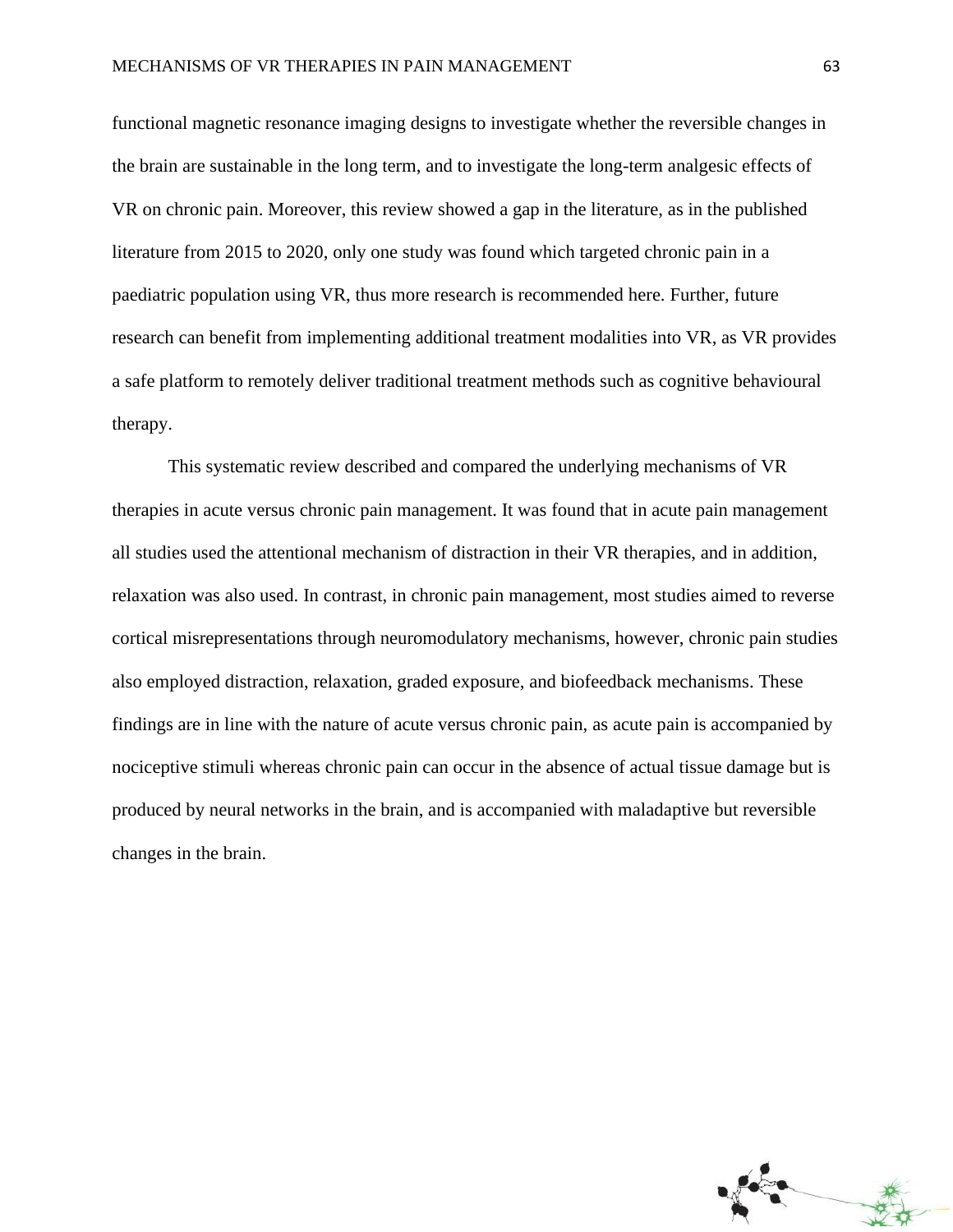### References

- Ahmadpour, N., Randall, H., Choksi, H., Gao, A., Vaughan, C., & Poronnik, P. (2019). Virtual reality interventions for acute and chronic pain management. *The International Journal of Biochemistry & Cell Biology*, *114*, 105568. https://doi.org/10.1016/j.biocel.2019.105568
- Arane, K., Behboudi, A., & Goldman, R. D. (2017). Virtual reality for pain and anxiety management in children. *Canadian Family Physician Medecin de Famille Canadien*, *63*(12), 932–934.
- Atzori, B., Hoffman, H. G., Vagnoli, L., Patterson, D. R., Alhalabi, W., Messeri, A., & Grotto, R. L. (2018). Virtual reality analgesia during venipuncture in pediatric patients with oncohematological diseases. *Frontiers in Psychology*, *9*. https://doi.org/10.3389/fpsyg.2018.02508
- Bekkering, G. E., Bala, M. M., Reid, K., Kellen, E., Harker, J., Riemsma, R., Huygen, F. J. P. M., & Kleijnen, J. (2011). Epidemiology of chronic pain and its treatment in the Netherlands. *Netherlands Journal of Medicine*, *69*(3), 141–153. https://europepmc.org/article/med/21444943
- Braz, J., Solorzano, C., Wang, X., & Basbaum, A. I. (2014). Transmitting pain and itch messages: A contemporary view of the spinal cord circuits that generate gate control. In *Neuron* (Vol. 82, Issue 3, pp. 522–536). Cell Press. https://doi.org/10.1016/j.neuron.2014.01.018
- Breivik, H., Eisenberg, E., & O'Brien, T. (2013). The individual and societal burden of chronic pain in Europe: The case for strategic prioritisation and action to improve knowledge and availability of appropriate care. *BMC Public Health*, *13*(1), 1–14. https://doi.org/10.1186/1471-2458-13-1229
- Carr, D. B., & Goudas, L. C. (1999). Acute pain. In *Lancet* (Vol. 353, Issue 9169, pp. 2051– 2058). Elsevier Limited. https://doi.org/10.1016/S0140-6736(99)03313-9
- Chau, B., Phelan, I., Ta, P., Humbert, S., Hata, J., & Tran, D. (2017). Immersive virtual reality therapy with myoelectric control for treatment-resistant phantom limb pain: Case report. *Innovations in Clinical Neuroscience*, *14*(7–8), 3–7.
- Cummings, J. J., & Bailenson, J. N. (2015). How immersive is enough? A meta-analysis of the effect of immersive technology on user presence. *Media Psychology*, *00*, 1–38. https://doi.org/10.1080/15213269.2015.1015740
- Diers, M., Christmann, C., Koeppe, C., Ruf, M., & Flor, H. (2010). Mirrored, imagined and executed movements differentially activate sensorimotor cortex in amputees with and without phantom limb pain. *Pain*, *149*(2), 296–304. https://doi.org/10.1016/j.pain.2010.02.020
- Ding, J., He, Y., Chen, L., Zhu, B., Cai, Q., Chen, K., & Liu, G. (2019). Virtual reality distraction decreases pain during daily dressing changes following haemorrhoid surgery. *Journal of International Medical Research*, *47*(9), 4380–4388. https://doi.org/10.1177/0300060519857862
- Dumoulin, S., Bouchard, S., Ellis, J., Lavoie, K. L., Vézina, M.-P., Charbonneau, P., Tardif, J., & Hajjar, A. (2019). A randomized controlled trial on the use of virtual reality for needlerelated procedures in children and adolescents in the emergency department. *Games for Health Journal*, *8*(4), 285–293. https://doi.org/10.1089/g4h.2018.0111
- Eccleston, C., & Crombez, G. (1999). Pain demands attention: A cognitive-affective model of the interruptive function of pain. *Psychological Bulletin*, *125*(3), 356–366.

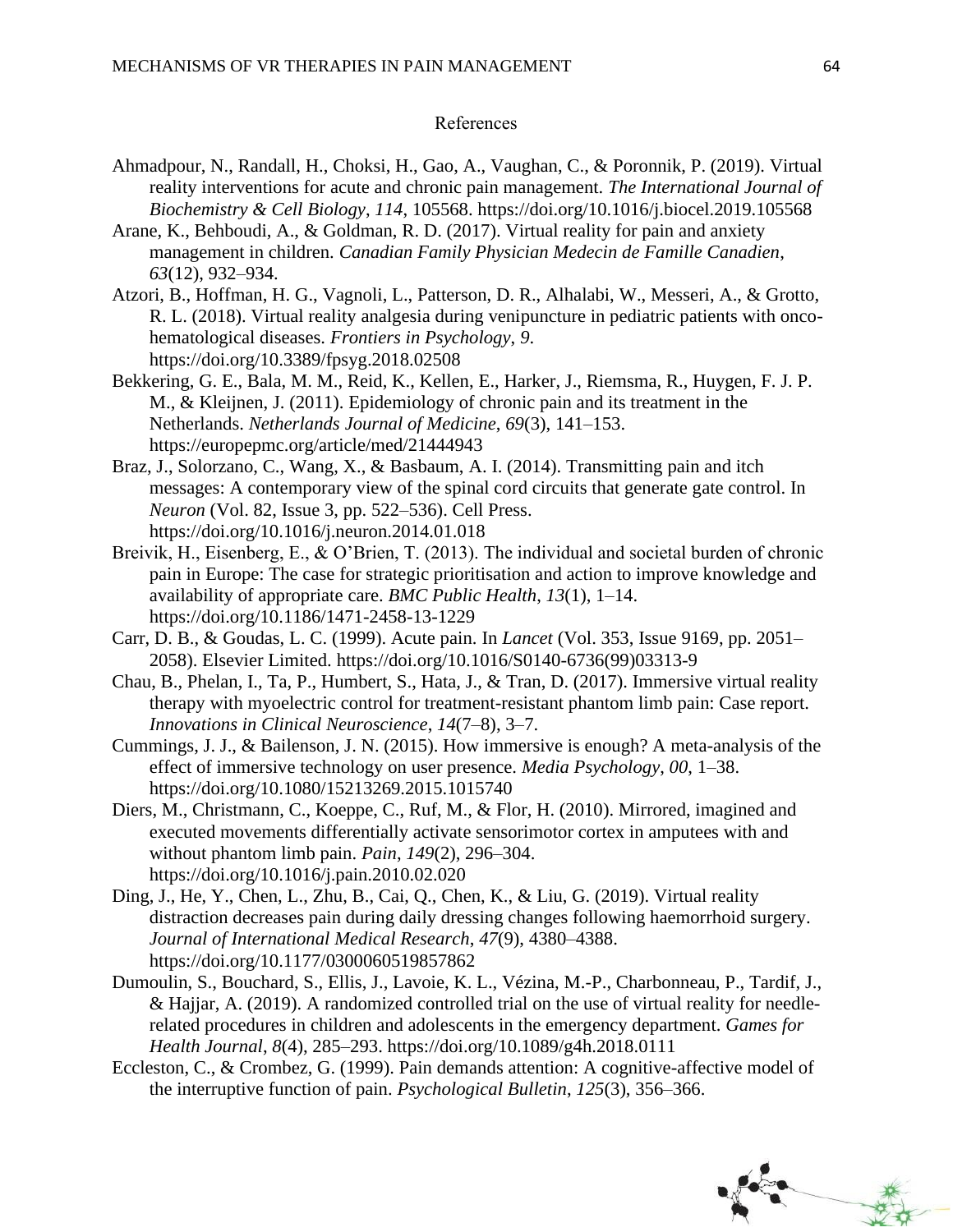https://doi.org/10.1037/0033-2909.125.3.356

- Esumi, R., Yokochi, A., Shimaoka, M., & Kawamoto, E. (2020). Virtual reality as a nonpharmacologic analgesic for fasciotomy wound infections in acute compartment syndrome: A case report. *Journal of Medical Case Reports*, *14*(1), 46. https://doi.org/10.1186/s13256- 020-02370-4
- Fowler, C. A., Ballistrea, L. M., Mazzone, K. E., Martin, A. M., Kaplan, H., Kip, K. E., Ralston, K., Murphy, J. L., & Winkler, S. L. (2019). Virtual reality as a therapy adjunct for fear of movement in veterans with chronic pain: Single-arm feasibility study. *JMIR Formative Research*, *3*(4), e11266. https://doi.org/10.2196/11266
- Furht, B. (Ed.). (2008). *Immersive virtual reality BT - Encyclopedia of Multimedia* (pp. 345– 346). Springer US. https://doi.org/10.1007/978-0-387-78414-4\_85
- Garcia-Palacios, A., Herrero, R., Vizcaíno, Y., Belmonte, M. A., Castilla, D., Molinari, G., Banõs, R. M., & Botella, C. (2015). Integrating virtual reality with activity management for the treatment of fibromyalgia: Acceptability and preliminary efficacy. *Clinical Journal of Pain*, *31*(6), 564–572. https://doi.org/10.1097/AJP.0000000000000196
- Garrett, B., Taverner, T., & McDade, P. (2017). Virtual reality as an adjunct home therapy in chronic pain management: An exploratory study. *JMIR Medical Informatics*, *5*(2), e11. https://doi.org/10.2196/medinform.7271
- Gaskin, D. J., & Richard, P. (2012). The economic costs of pain in the United States. *Journal of Pain*, *13*(8), 715–724. https://doi.org/10.1016/j.jpain.2012.03.009
- Gold, J. I., Belmont, K. A., & Thomas, D. A. (2007). The neurobiology of virtual reality pain attenuation. *Cyberpsychology and Behavior*, *10*(4), 536–544. https://doi.org/10.1089/cpb.2007.9993
- Gold, J. I., & Mahrer, N. E. (2018). Is virtual reality ready for prime time in the medical space? A randomized control trial of pediatric virtual reality for acute procedural pain management. *Journal of Pediatric Psychology*, *43*(3), 266–275. https://doi.org/10.1093/jpepsy/jsx129
- Gupta, A., Scott, K., & Dukewich, M. (2018). Innovative technology using virtual reality in the treatment of pain: Does it reduce pain via distraction, or is there more to it? *Pain Medicine (United States)*, *19*(1), 151–159. https://doi.org/10.1093/pm/pnx109
- Hoffman, H. G., Chambers, G. T., Meyer, W. J., Arceneaux, L. L., Russell, W. J., Seibel, E. J., Richards, T. L., Sharar, S. R., & Patterson, D. R. (2011). Virtual reality as an adjunctive non-pharmacologic analgesic for acute burn pain during medical procedures. *Annals of Behavioral Medicine*, *41*(2), 183–191. https://doi.org/10.1007/s12160-010-9248-7
- Hoffman, H. G., Doctor, J. N., Patterson, D. R., Carrougher, G. J., & Furness, T. A. (2000). Virtual reality as an adjunctive pain control during burn wound care in adolescent patients. *Pain*, *85*(1–2), 305–309. https://doi.org/10.1016/S0304-3959(99)00275-4
- Hoffman, H. G., Rodriguez, R. A., Gonzalez, M., Bernardy, M., Peña, R., Beck, W., Patterson, D. R., & Meyer, W. J. (2019). Immersive virtual reality as an adjunctive non-opioid analgesic for pre-dominantly Latin American children with large severe burn wounds during burn wound cleaning in the intensive care unit: A pilot study. *Frontiers in Human Neuroscience*, *13*. https://doi.org/10.3389/fnhum.2019.00262
- Hoffman, H. G., Seibel, E. J., Richards, T. L., Furness, T. A., Patterson, D. R., & Sharar, S. R. (2006). Virtual reality helmet display quality influences the magnitude of virtual reality analgesia. *Journal of Pain*, *7*(11), 843–850. https://doi.org/10.1016/j.jpain.2006.04.006
- Hughes, S. W., Zhao, H., Auvinet, E. J., & Strutton, P. H. (2019). Attenuation of capsaicin-

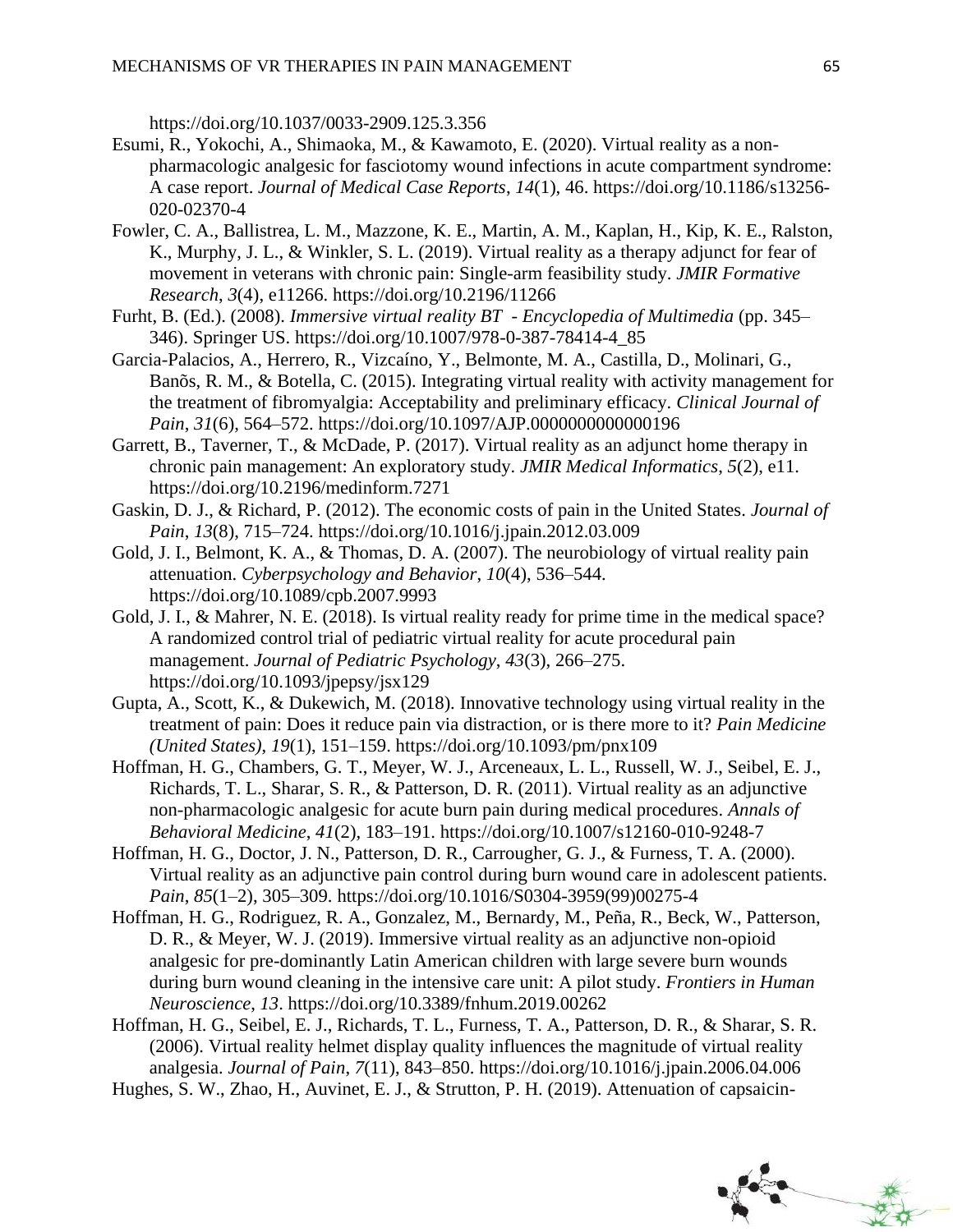induced ongoing pain and secondary hyperalgesia during exposure to an immersive virtual reality environment. *Pain Reports*, *4*(6), e790.

- https://doi.org/10.1097/PR9.0000000000000790
- Ichinose, A., Sano, Y., Osumi, M., Sumitani, M., Kumagaya, S.-I., & Kuniyoshi, Y. (2017). Somatosensory feedback to the cheek during virtual visual feedback therapy enhances pain alleviation for phantom arms. *Neurorehabilitation and Neural Repair*, *31*(8), 717–725. https://doi.org/10.1177/1545968317718268
- Indovina, P., Barone, D., Gallo, L., Chirico, A., De Pietro, G., & Giordano, A. (2018). Virtual reality as a distraction intervention to relieve pain and distress during medical procedures: A comprehensive literature review. *The Clinical Journal of Pain*, *34*(9), 858–877. https://doi.org/10.1097/AJP.0000000000000599
- Johnson, M. I. (2019). The landscape of chronic pain: Broader perspectives. In *Medicina (Lithuania)* (Vol. 55, Issue 5). MDPI AG. https://doi.org/10.3390/medicina55050182
- Knotkova, H., & Rasche, D. (2015). Textbook of neuromodulation. In *Textbook of Neuromodulation*. Springer New York. https://doi.org/10.1007/978-1-4939-1408-1
- Koller, D., & Goldman, R. D. (2012). Distraction techniques for children undergoing procedures: A critical review of pediatric research. In *Journal of Pediatric Nursing* (Vol. 27, Issue 6, pp. 652–681). W.B. Saunders. https://doi.org/10.1016/j.pedn.2011.08.001
- Kwon, Y., Lemieux, M., McTavish, J., & Wathen, N. (2015). Identifying and removing duplicate records from systematic review searches. *Journal of the Medical Library Association*, *103*(4), 184–188. https://doi.org/10.3163/1536-5050.103.4.004
- Longo, M. R., Betti, V., Aglioti, S. M., & Haggard, P. (2009). Visually induced analgesia: Seeing the body reduces pain. *Journal of Neuroscience*, *29*(39), 12125–12130. https://doi.org/10.1523/JNEUROSCI.3072-09.2009
- Lotze, M., & Moseley, G. L. (2007). Role of distorted body image in pain. In *Current Rheumatology Reports* (Vol. 9, Issue 6, pp. 488–496). https://doi.org/10.1007/s11926-007- 0079-x
- Lynch, M. E., Campbell, F., Clark, A. J., Dunbar, M. J., Goldstein, D., Peng, P., Stinson, J., & Tupper, H. (2008). A systematic review of the effect of waiting for treatment for chronic pain. *Pain*, *136*(1–2), 97–116. https://doi.org/10.1016/j.pain.2007.06.018
- Mallari, B., Spaeth, E. K., Goh, H., & Boyd, B. S. (2019). Virtual reality as an analgesic for acute and chronic pain in adults: a systematic review and meta-analysis. *Journal of Pain Research*, *12*, 2053–2085. https://doi.org/10.2147/JPR.S200498
- Malloy, K. M., & Milling, L. S. (2010). The effectiveness of virtual reality distraction for pain reduction: A systematic review. In *Clinical Psychology Review* (Vol. 30, Issue 8, pp. 1011– 1018). Centre for Reviews and Dissemination (UK). https://doi.org/10.1016/j.cpr.2010.07.001
- Martini, M. (2016). Real, rubber or virtual: The vision of "one's own" body as a means for pain modulation. A narrative review. In *Consciousness and Cognition* (Vol. 43, pp. 143–151). Academic Press Inc. https://doi.org/10.1016/j.concog.2016.06.005
- Matamala-Gomez, M., Diaz Gonzalez, A. M., Slater, M., & Sanchez-Vives, M. V. (2019). Decreasing pain ratings in chronic arm pain through changing a virtual body: Different strategies for different pain types. *Journal of Pain*, *20*(6), 685–697. https://doi.org/10.1016/j.jpain.2018.12.001
- Melzack, R. (2001). Pain and the neuromatrix in the brain. *Journal of Dental Education*, *65*(12), 1378–1382. https://doi.org/10.1002/j.0022-0337.2001.65.12.tb03497.x

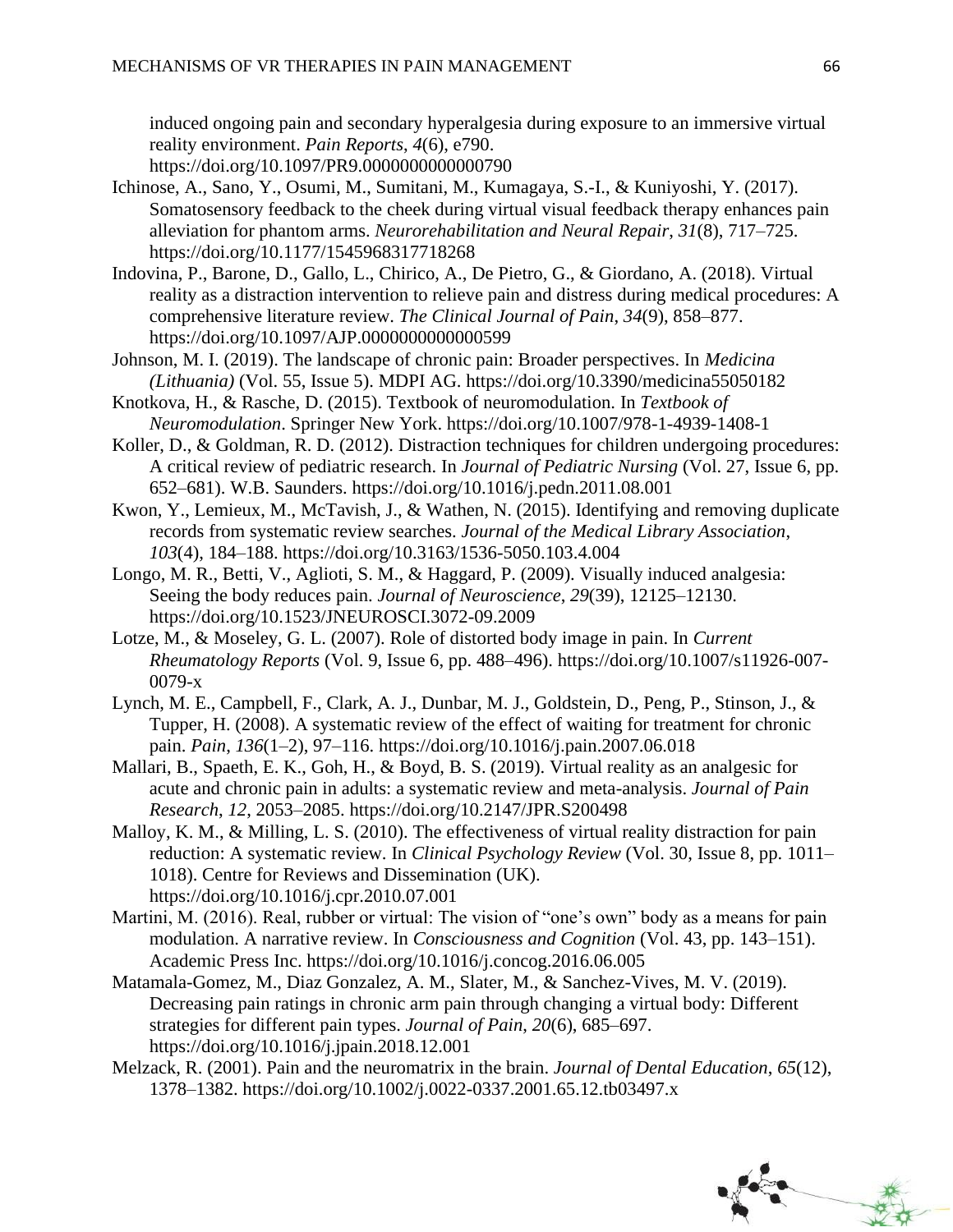- Melzack, R. (2005). Evolution of the neuromatrix theory of pain. The Prithvi Raj Lecture: Presented at the Third World Congress of World Institute of Pain, Barcelona 2004. *Pain Practice*, *5*(2), 85–94. https://doi.org/10.1111/j.1533-2500.2005.05203.x
- Melzack, R., & Wall, P. D. (1965). Pain mechanisms: A new theory. *Science*, *150*(3699), 971– 979. https://doi.org/10.1126/science.150.3699.971
- Merskey, H., & Bogduk, N. (1994). *Classification of chronic pain* (2nd ed.). IASP Press.
- Moseley, G. L., & Flor, H. (2012). Targeting cortical representations in the treatment of chronic pain: A review. In *Neurorehabilitation and Neural Repair* (Vol. 26, Issue 6, pp. 646–652). SAGE PublicationsSage CA: Los Angeles, CA. https://doi.org/10.1177/1545968311433209
- Nalamachu, S. (2013). An overview of pain management: the clinical efficacy and value of treatment. *The American Journal of Managed Care*, *19*(14), 261–266. http://ajmc.s3.amazonaws.com/\_media/\_pdf/A467\_Nov13\_NSAIDS\_Nalamachu.pdf
- Niv, D., & Devor, M. (2004). Chronic pain as a disease in its own right. *Pain Practice*, *4*(3), 179–181. https://doi.org/10.1111/j.1533-2500.2004.04301.x
- Olpin, M., & Hesson, M. (2015). *Stress management for life: A research–based experiential approach*. Nelson Education.
- Ouzzani, M., Hammady, H., Fedorowicz, Z., & Elmagarmid, A. (2016). Rayyan-a web and mobile app for systematic reviews. *Systematic Reviews*, *5*(1), 210. https://doi.org/10.1186/s13643-016-0384-4
- Özalp Gerçeker, G., Ayar, D., Özdemir, E. Z., Bektaş, M., Ozalp Gerceker, G., Ayar, D., Ozdemir, E. Z., & Bektas, M. (2020). Effects of virtual reality on pain, fear and anxiety during blood draw in children aged 5–12 years old: A randomised controlled study. *Journal of Clinical Nursing*, *29*(7–8), 1151–1161. https://doi.org/10.1111/jocn.15173
- Piskorz, J., & Czub, M. (2018). Effectiveness of a virtual reality intervention to minimize pediatric stress and pain intensity during venipuncture. *Journal for Specialists in Pediatric Nursing*, *23*(1). https://doi.org/10.1111/jspn.12201
- Piskorz, J., Czub, M., Šulžickaja, B., & Kiliś-Pstrusińska, K. (2020). Mobile virtual reality distraction reduces needle pain and stress in children. *Cyberpsychology*, *14*(1). https://doi.org/10.5817/CP2020-1-3
- Pozeg, P., Palluel, E., Ronchi, R., Solcà, M., Al-Khodairy, A.-W., Jordan, X., Kassouha, A., & Blanke, O. (2017). Virtual reality improves embodiment and neuropathic pain caused by spinal cord injury. *Neurology*, *89*(18), 1894–1903. https://doi.org/10.1212/WNL.0000000000004585
- Raffaeli, W., & Arnaudo, E. (2017). Pain as a disease: An overview. *Journal of Pain Research*, *10*, 2003–2008. https://doi.org/10.2147/JPR.S138864
- Rasu, R. S., Vouthy, K., Crowl, A. N., Stegeman, A. E., Fikru, B., Walter, M. ;, Bawa, A., & Knell, M. E. (2014). Cost of pain medication to treat adult patients with nonmalignant chronic pain in the United States. In *JMCP Journal of Managed Care & Specialty Pharmacy* (Vol. 20, Issue 9). www.amcp.org
- Rathbone, J., Carter, M., Hoffmann, T., & Glasziou, P. (2015). Better duplicate detection for systematic reviewers: Evaluation of Systematic Review Assistant-Deduplication Module. *Systematic Reviews*, *4*(1), 6. https://doi.org/10.1186/2046-4053-4-6
- Rutledge, T., Velez, D., Depp, C., McQuaid, J. R., Wong, G., Jones, R. C. W., Atkinson, J. H., Giap, B., Quan, A., & Giap, H. (2019). A virtual reality intervention for the treatment of phantom limb pain: Development and feasibility results. *Pain Medicine (Malden, Mass.)*, *20*(10), 2051–2059. https://doi.org/10.1093/pm/pnz121

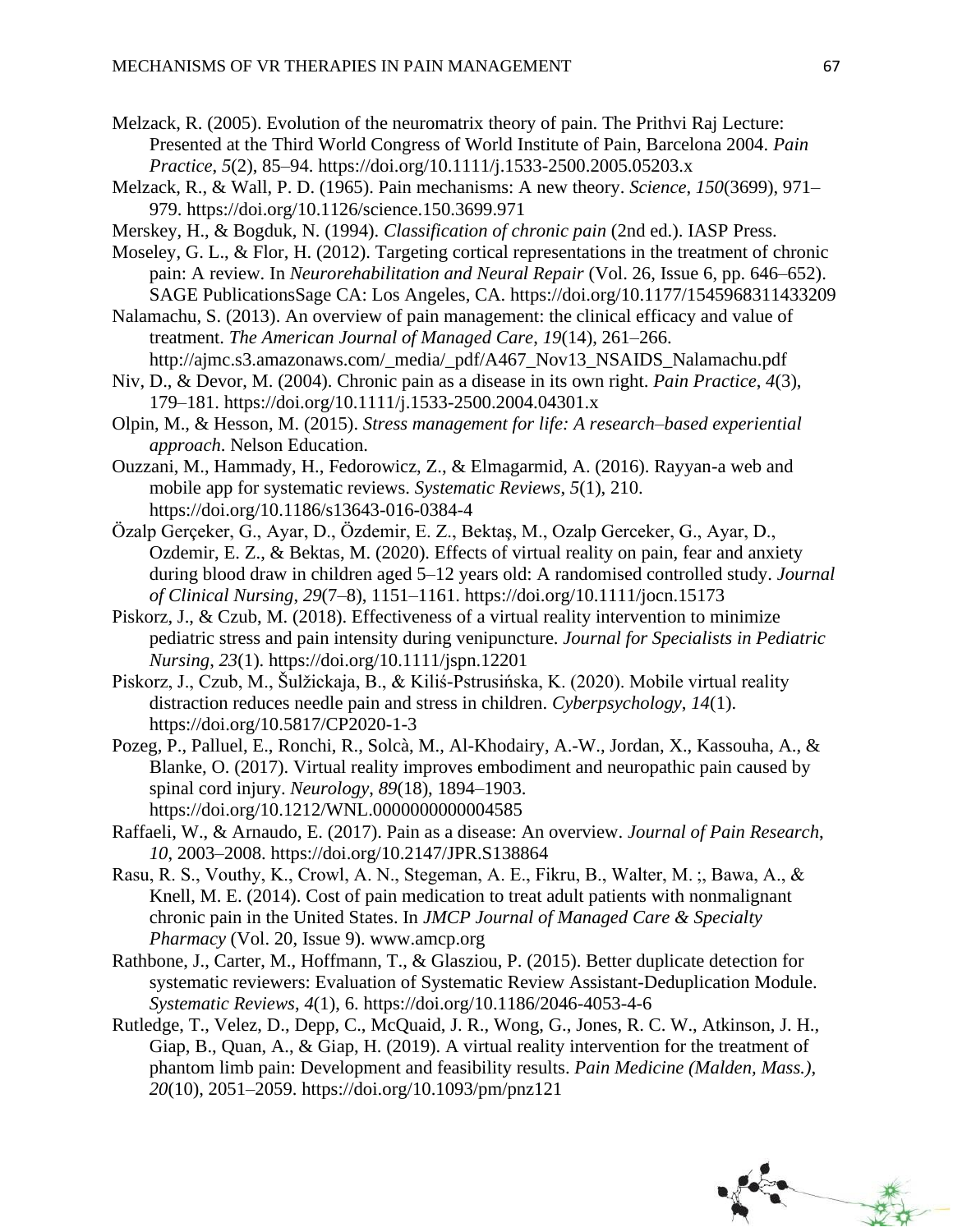- Senkowski, D., & Heinz, A. (2016). Chronic pain and distorted body image: Implications for multisensory feedback interventions. *Neuroscience and Biobehavioral Reviews*, *69*, 252– 259. https://doi.org/10.1016/j.neubiorev.2016.08.009
- Sharifpour, S., Manshaee, G., & Sajjadian, I. (2020). Effects of virtual reality therapy on perceived pain intensity, anxiety, catastrophising and self-efficacy among adolescents with cancer. *Counselling and Psychotherapy Research*. https://doi.org/10.1002/capr.12311
- Sinatra, R. (2010). Causes and consequences of inadequate management of acute pain. *Pain Medicine*, *11*(12), 1859–1871. https://doi.org/10.1111/j.1526-4637.2010.00983.x
- Solca, M., Ronchi, R., Bello-Ruiz, J., Schmidlin, T., Herbelin, B., Luthi, F. F., Konzelmann, M., Beaulieu, J.-Y. Y. J.-Y., Delaquaize, F. F., Schnider, A., Guggisberg, A. G., Serino, A., & Blanke, O. (2018). Heartbeat-enhanced immersive virtual reality to treat complex regional pain syndrome. *Neurology*, *91*(5), e1–e11. https://doi.org/10.1212/WNL.0000000000005905
- Tashjian, V. C., Mosadeghi, S., Howard, A. R., Lopez, M., Dupuy, T., Reid, M., Martinez, B., Ahmed, S., Dailey, F., Robbins, K., Rosen, B., Fuller, G., Danovitch, I., IsHak, W., & Spiegel, B. (2017). Virtual reality for management of pain in hospitalized patients: Results of a controlled rrial. *JMIR Mental Health*, *4*(1), e9. https://doi.org/10.2196/mental.7387
- Treede, R.-D., Rief, W., Barke, A., Aziz, Q., Bennett, M. I., Benoliel, R., Cohen, M., Evers, S., Finnerup, N. B., First, M. B., Giamberardino, M. A., Kaasa, S., Korwisi, B., Kosek, E., Lavand'homme, P., Nicholas, M., Perrot, S., Scholz, J., Schug, S., … Wang, S.-J. (2019). Chronic pain as a symptom or a disease. *PAIN*, *160*(1), 19–27. https://doi.org/10.1097/j.pain.0000000000001384
- Triberti, S., Repetto, C., & Riva, G. (2014). Psychological factors influencing the effectiveness of virtual reality-based analgesia: A systematic review. In *Cyberpsychology, Behavior, and Social Networking* (Vol. 17, Issue 6, pp. 335–345). https://doi.org/10.1089/cyber.2014.0054
- Turk, D. C., Wilson, H. D., & Cahana, A. (2011). Treatment of chronic non-cancer pain. In *Lancet* (Vol. 377). https://doi.org/10.1016/S0140-6736(11)60402-9
- U.S. Department of Health and Human Services. (2019). *Pain management best practices interagency task force report: Updates, gaps, inconsistencies, and recommendations*. https://www.hhs.gov/ash/advisory-committees/pain/reports/index.html
- Venuturupalli, R. S., Chu, T., Vicari, M., Kumar, A., Fortune, N., & Spielberg, B. (2019). Virtual reality-based biofeedback and guided meditation in rheumatology: A pilot study. *ACR Open Rheumatology*, *1*(10), 667–675. https://doi.org/10.1002/acr2.11092
- Vos, T., Abajobir, A. A., Abbafati, C., Abbas, K. M., Abate, K. H., Abd-Allah, F., Abdulle, A. M., Abebo, T. A., Abera, S. F., Aboyans, V., Abu-Raddad, L. J., Ackerman, I. N., Adamu, A. A., Adetokunboh, O., Afarideh, M., Afshin, A., Agarwal, S. K., Aggarwal, R., Agrawal, A., … Murray, C. J. L. (2017). Global, regional, and national incidence, prevalence, and years lived with disability for 328 diseases and injuries for 195 countries, 1990-2016: A systematic analysis for the Global Burden of Disease Study 2016. *The Lancet*, *390*(10100), 1211–1259. https://doi.org/10.1016/S0140-6736(17)32154-2
- Walther-Larsen, S., Petersen, T., Friis, S. M., Aagaard, G., Drivenes, B., & Opstrup, P. (2019). Immersive virtual reality for pediatric procedural pain: A randomized clinical trial. *Hospital Pediatrics*, *9*(7), 501–507. https://doi.org/10.1542/hpeds.2018-0249